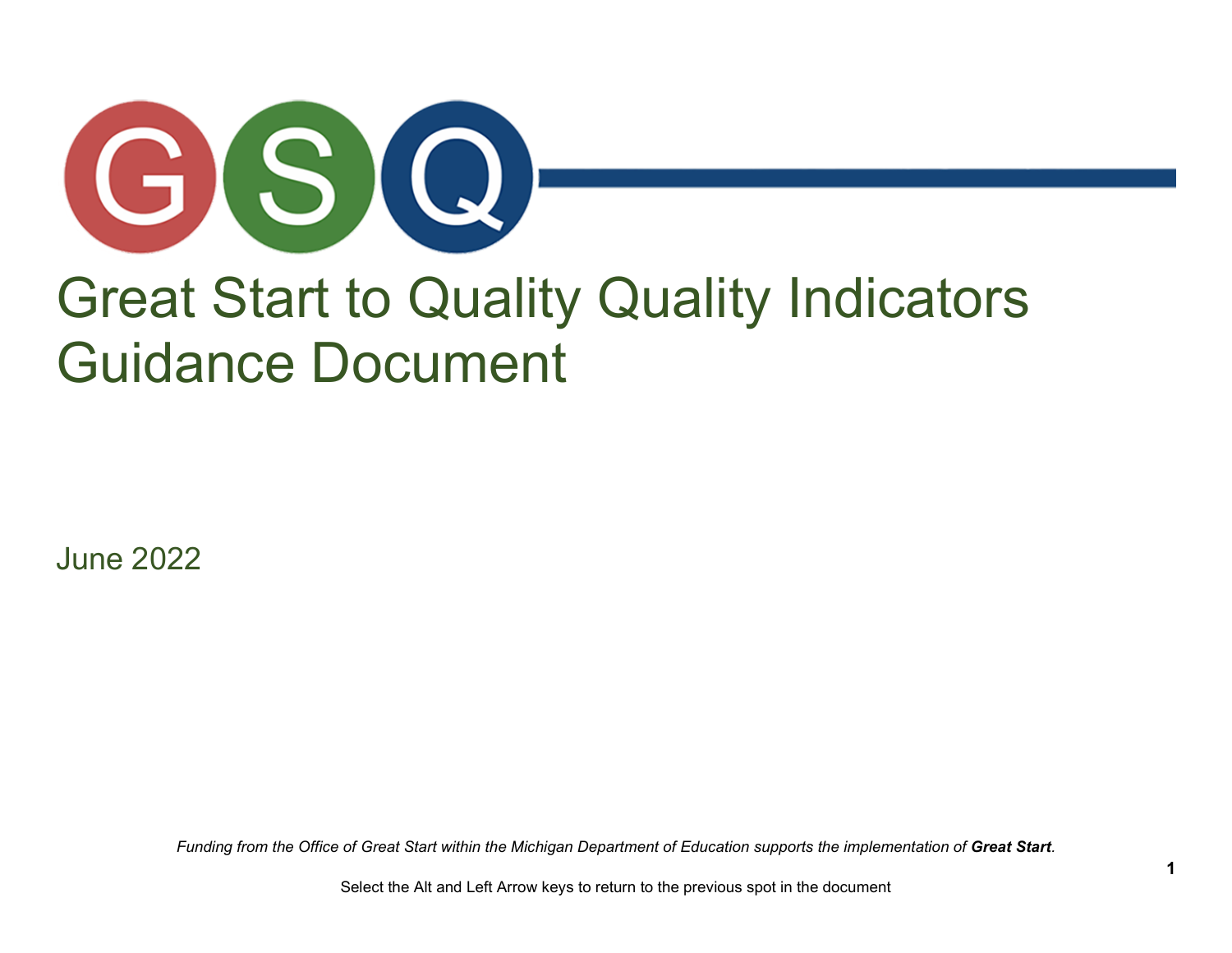# **Introduction**

Great Start to Quality is Michigan's quality recognition and improvement system that supports programs, while also helping families find and choose quality programs that meet their children's needs. There are more than 40 different program quality indicators Great Start to Quality uses to measure the quality of programs. A program quality indicator is a standard used to measure the quality of a program in a specific area. Each program quality indicator falls into one of five categories in the Self-Reflection.

The categories on the Self-Reflection are:

- Family and Community Partnerships (FCP)
- Inclusive Practices (IP)
- Curriculum, Instruction and Learning Environment (Intentional Teaching Practices) (CIL)
- Professional Development (PD)
- Staff Qualifications (SQ)

# **How to Use the Guidance Document**

The document is for planning and reflection purposes only and can help when completing the Self-Reflection. It can help organize the documentation to upload as evidence or help plan for the quality improvement process. It is intended to be a working document used throughout the quality improvement process.

Completed documentation (e.g., conference form, staff evaluation, child assessment tool forms) should have all identifying information about the children, families, and staff blacked out. Any photos submitted will only be used for the quality improvement process and will not be published.

Throughout the document, you will notice words, phrases, and sentences that are blue and underlined; these are links.

After selecting a link, you can return to the previous spot by selecting the **Alt** and **Left Arrow** key.

# **What is Included in the Guidance Document**

- In depth information about each indicator
- **[Glossary](#page-45-0)** section- definition of terms used
- **[Resources](#page-48-0)** section- resources to support further learning and quality improvement
	- o **[FAQ](#page-49-0)** document- answers to frequently asked questions about the indicators

# **What Support is Provided for Each Indicator**

- *Why this Indicator is Important* An explanation about why the indicator is best practice and demonstrates equity and high quality
- *Examples of Evidence to Meet the Intent of the Indicator*-Samples of common documentation that could meet the intent of the indicator
- *Selection for this Indicator* Options of each indicator for the Self-Reflection
- *This Indicator Applies to the Following Age Groups*-If the program serves at least one of the listed age groups, the indicator is applicable to the program
- *This Indicator Applies to the Following Program Type*- Indicates if the indicator applies to a Child Care Center and/or Family/Group Child Care
- *This Indicator Applies to the Following Employee Title*-Lists the Employee titles (staff position) that apply to the indicator

For additional support, contact your local Great Start to Quality Resource Center at 1-877-614-7328.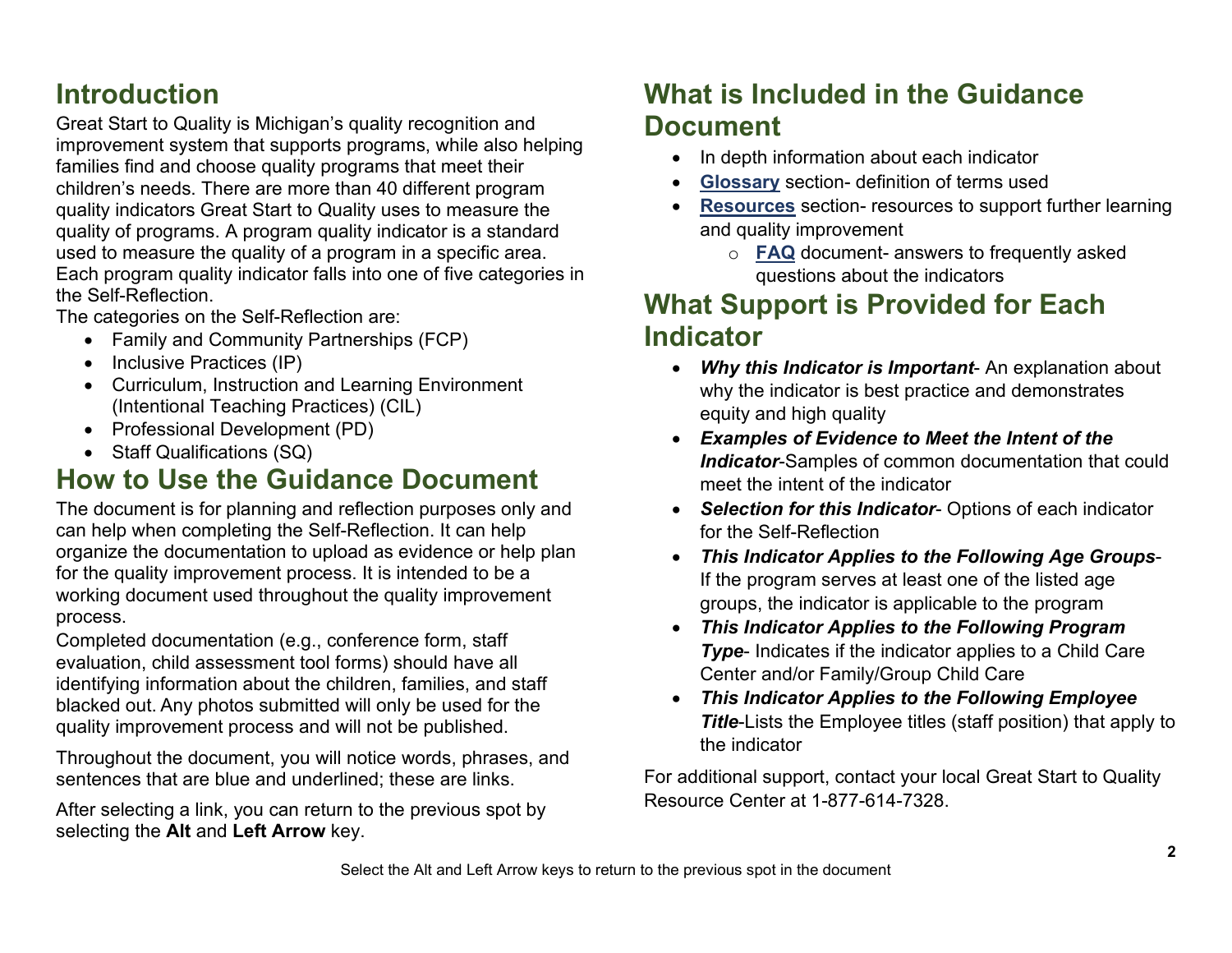# **General Information**

**Program Name:**

**License Number:**

**MiRegistry Organization ID Number:**

# **MiRegistry Login Information**

**Email Address:**

**Password:**

# **Great Start to Quality Login Information**

**Email Address:**

**Password:**

# **Quality Level Information**

**Current Quality Level:**

**Expiration Date:**

**Desired Quality Level:**

# **Support and Resources**

**Quality Improvement Specialist:**

**Contact Information:**

**Quality Improvement Coach:**

**Contact Information:**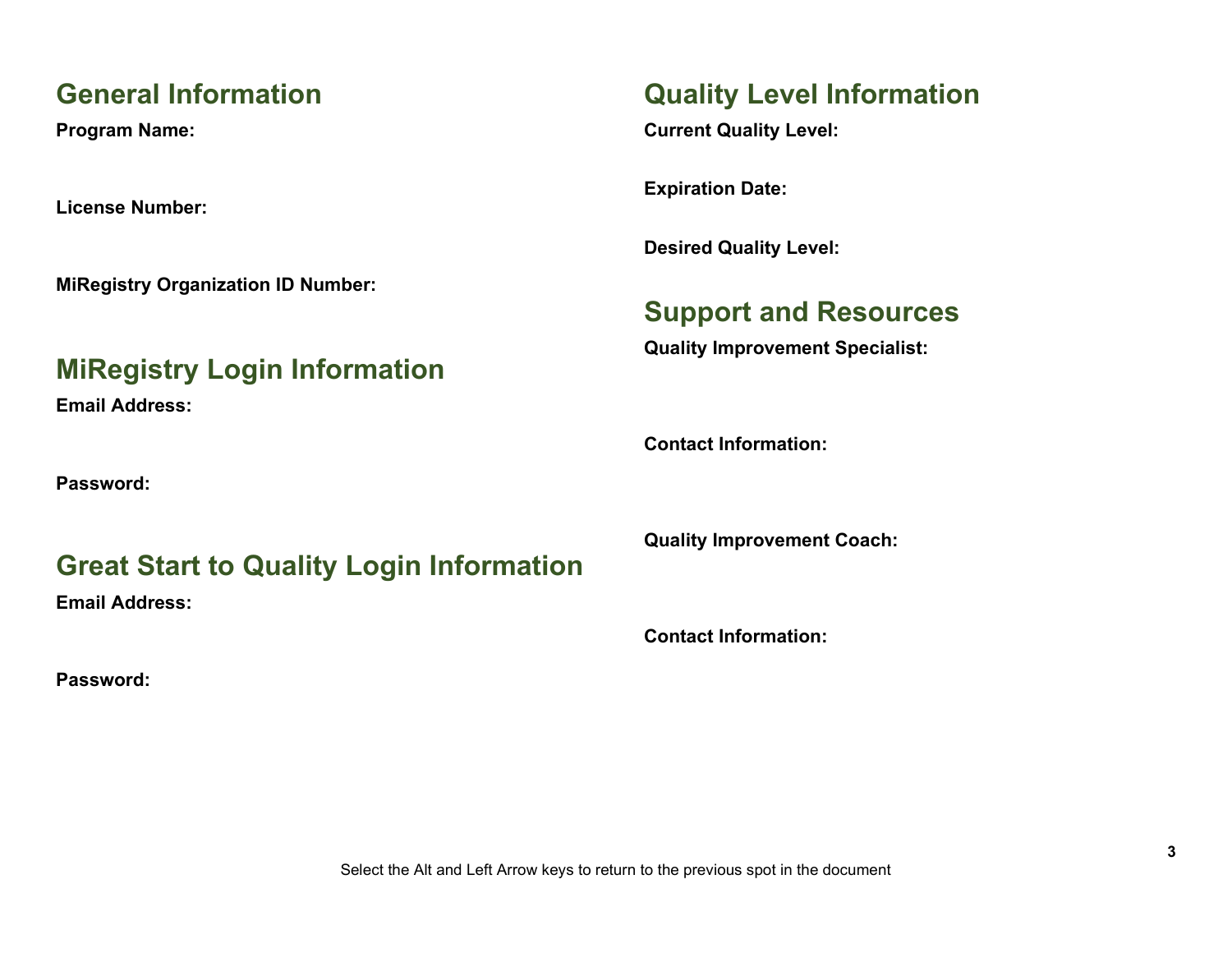# **Employment- MiRegistry Tracking <b>Date:** Date:

This section can be used by the program to assure staff have all information in MiRegistry and that it has been verified. **[MiRegistry](#page-49-1)  [Membership Toolkit](#page-49-1)** contains helpful information on how MiRegistry verifies qualifications and professional development.

| Name | Position | Employment<br>Verified on<br>Organization<br>Profile (Y/N) | Qualifications<br>verified by<br>MiRegistry (Y/N) | <b>Career Pathway</b><br>Level assigned by<br>MiRegistry | Professional<br>Development<br>Verified by<br>MiRegistry (Y/N) |
|------|----------|------------------------------------------------------------|---------------------------------------------------|----------------------------------------------------------|----------------------------------------------------------------|
|      |          |                                                            |                                                   |                                                          |                                                                |
|      |          |                                                            |                                                   |                                                          |                                                                |
|      |          |                                                            |                                                   |                                                          |                                                                |
|      |          |                                                            |                                                   |                                                          |                                                                |
|      |          |                                                            |                                                   |                                                          |                                                                |
|      |          |                                                            |                                                   |                                                          |                                                                |
|      |          |                                                            |                                                   |                                                          |                                                                |
|      |          |                                                            |                                                   |                                                          |                                                                |
|      |          |                                                            |                                                   |                                                          |                                                                |
|      |          |                                                            |                                                   |                                                          |                                                                |
|      |          |                                                            |                                                   |                                                          |                                                                |
|      |          |                                                            |                                                   |                                                          |                                                                |
|      |          |                                                            |                                                   |                                                          |                                                                |
|      |          |                                                            |                                                   |                                                          |                                                                |
|      |          |                                                            |                                                   |                                                          |                                                                |
|      |          |                                                            |                                                   |                                                          |                                                                |
|      |          |                                                            |                                                   |                                                          |                                                                |
|      |          |                                                            |                                                   |                                                          |                                                                |
|      |          |                                                            |                                                   |                                                          |                                                                |
|      |          |                                                            |                                                   |                                                          |                                                                |
|      |          |                                                            |                                                   |                                                          |                                                                |

Select the Alt and Left Arrow keys to return to the previous spot in the document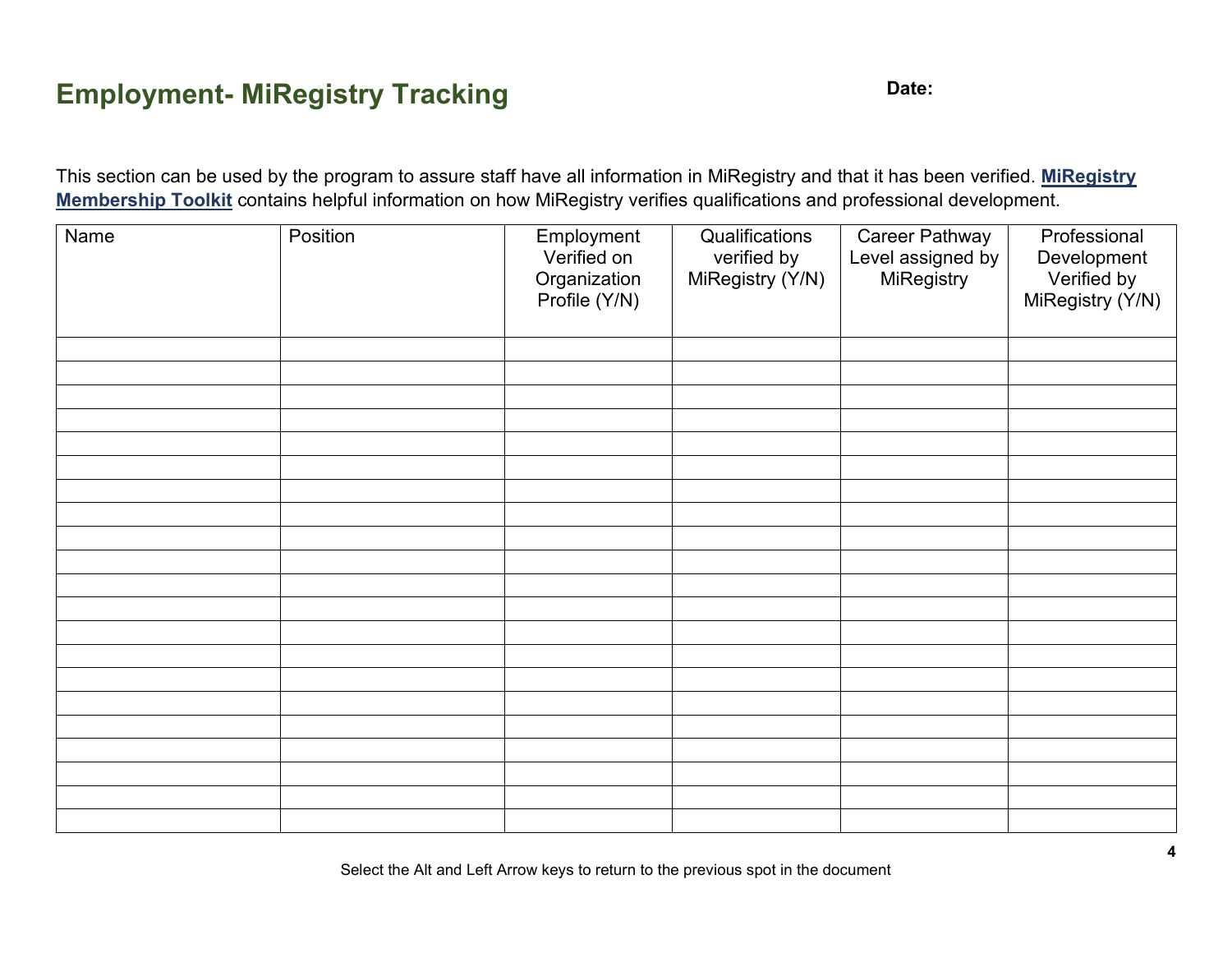# **FCP1: Program shows how it gives information to families about children's individual developmental progress.**

#### **Why this Indicator is Important**

Sharing information about each child's development helps families know about their child's growth. This helps families and staff work together to support the child's growth.

#### **Examples of Evidence to Meet the Intent of the Indicator**

Program uploads **two (2) or more** pieces of evidence showing high-quality practice.

High-quality evidence could include:

- $\Box$  Completed child development records and notes
- $\Box$  Completed conference form with notes shared about development
- $\Box$  Policy on completing conferences with families
- $\Box$  Process for ongoing communication and collaboration with families on individual child development
- $\Box$  Process used for communicating and collaborating with families on individual child development
- $\Box$  Written communication with families on child's development

# **Selection for this Indicator**

- **Currently meeting** Document Name and Location:
	-
- **Not meeting at this time**
- **Not meeting at this time- Create goal in the Quality Improvement Plan**

Goal and plan for future implementation:

# **Not aligned to program philosophy**

# **This Indicator Applies to the Following Age Groups:**

- $\bullet$  Infant (0 18 months)
- Toddler (18 36 months)
- Preschool (3 5 years)

- Child Care Center
- Family/Group Child Care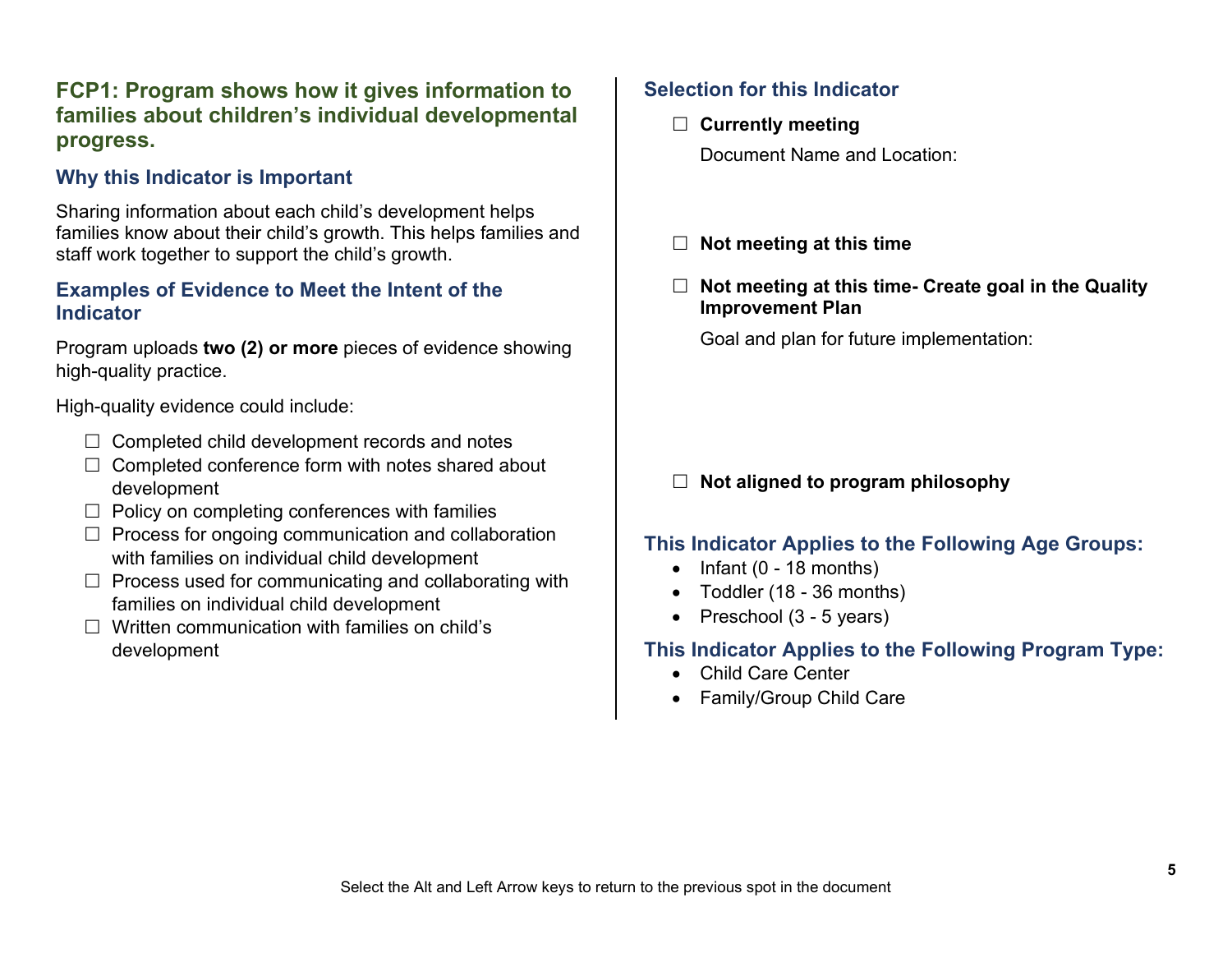# **FCP2: Program has a family handbook or contract.**

**The family handbook or contact must include, at a minimum, the following:**

- **The program's mission statement, philosophy, or program values**
- **How the program encourages family involvement**
- **How the program incorporates and represents diverse backgrounds of children, schoolagers, families, community, and/or the world**
- **How the program accommodates and supports children, schoolagers, families, and staff with disabilities**

# **Why this Indicator is Important**

A written handbook or contract helps families understand the program's guidelines and expectations. This helps families know how they are welcomed and supported in the program.

### **How a Program May Meet the Intent of the Indicator**

Program uploads a handbook or contract showing high-quality practice.

High-quality evidence could include:

- $\Box$  Program contract including, at a minimum, the four (4) bullets within the indicator
- $\Box$  Program handbook including, at a minimum, the four (4) bullets within the indicator

### **Selection for this Indicator**

- **Currently meeting** Document Name and Location:
- **Not currently meeting**
- **Not meeting at this time- Create goal in the Quality Improvement Plan**
- $\Box$

Goal and plan for future implementation:

#### **Not aligned to program philosophy**

### **This Indicator Applies to the Following Age Groups:**

- Infant  $(0 18$  months)
- Toddler (18 36 months)
- Preschool (3 5 years)
- Schoolage (4 years 9 months 12 years)

- Child Care Center
- Family/Group Child Care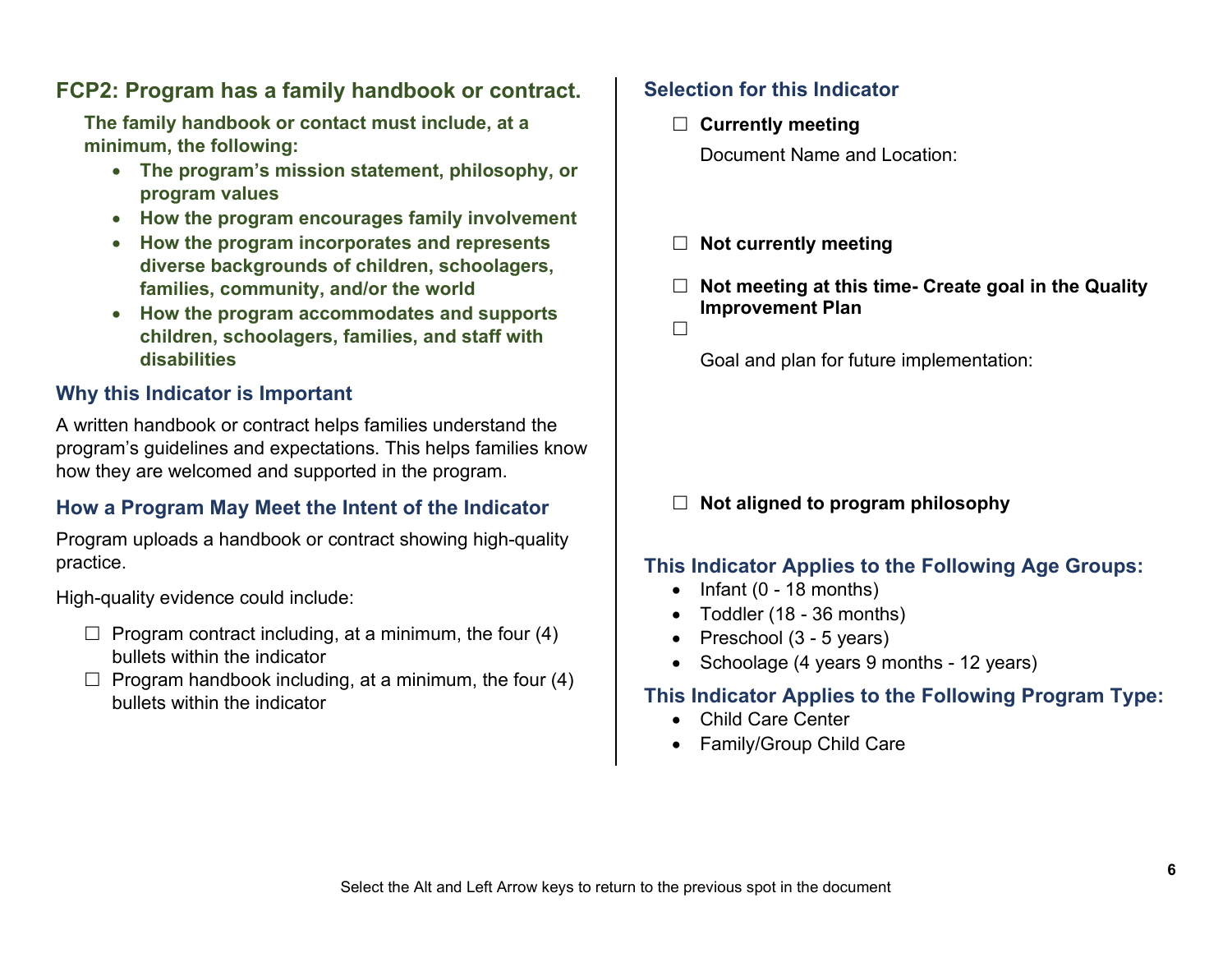**FCP3: Program has at least one (1) goal, in the Quality Improvement Plan, that supports improvement based on the Strengthening Families™ Protective Factors Framework which are ideas that are used to guide programs in supporting families to promote healthy child and family outcomes.**

**The Protective Factors Framework contains five (5) main ideas:** 

- **Parental Resilience**
- **Social Connections**
- **Knowledge of parenting and child development**
- **Concrete support in times of need**
- **Social and emotional competence of children**

# **Why this Indicator is Important**

#### **[Strengthening Families™ Protective Factors Framework](#page-48-1)** is

an approach to improve outcomes for children, schoolagers, and families. Staff who understand the Protective Factors help families build resilience, form relationships, and access services and resources in the community. Having a goal shows the program's plan for progress.

# **How a Program May Meet the Intent of the Indicator**

A **[goal](#page-47-0)** (current or completed after the initial Self-Reflection submission) in the Quality Improvement Plan focused on the Strengthening Families™ Protective Factors Framework.

# **Selection for this Indicator**

**Currently meeting**

Document Name and Location:

- **Not currently meeting**
- **Not meeting at this time- Create goal in the Quality Improvement Plan**

Goal and plan for future implementation:

# **Not aligned to program philosophy**

# **This Indicator Applies to the Following Age Groups:**

- $\bullet$  Infant (0 18 months)
- Toddler (18 36 months)
- Preschool (3 5 years)
- Schoolage (4 years 9 months 12 years)

- Child Care Center
- Family/Group Child Care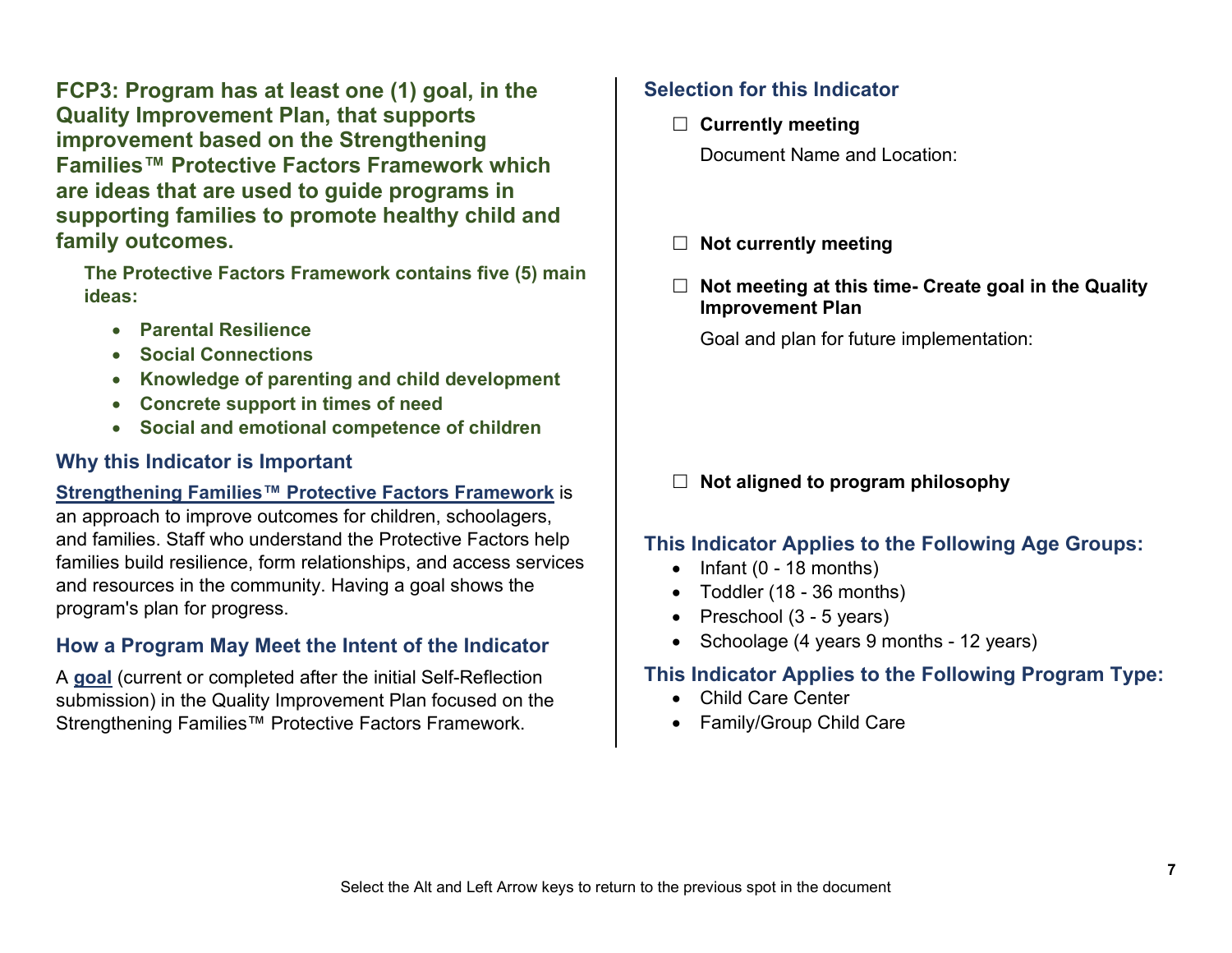# **FCP4: Program shows how children, schoolagers\*, families, and staff have opportunities to provide verbal or written feedback about the program.**

# **Why this Indicator is Important**

Gathering feedback from children, schoolagers, families and staff helps inform program improvements. This shows them their input is valued and improving quality is important.

#### **Examples of Evidence to Meet the Intent of the Indicator**

Program uploads **two (2) or more** pieces of evidence showing high-quality practice.

High-quality evidence could include:

- $\Box$  Anecdotal notes or lesson plans showing child interests for future lessons, environment setup, or adjustments
- $\Box$  Completed feedback forms or surveys
- $\Box$  Lesson plan or daily schedule showing scheduled time for feedback
- $\Box$  Meeting minutes or notes from family advisory committee
- $\Box$  Meeting minutes or notes from staff meeting
- $\Box$  Statement on how children's and schoolagers' current interests or behaviors are used to adjust and/or accommodate the program environment

 $\Box$  Statement on how the program gathers feedback Evidence must represent all ages of children and schoolagers enrolled, families, and staff.

\*Infants, toddlers, and nonverbal children and schoolagers provide feedback through their behaviors and actions, staff should observe behaviors and actions to make changes to the classroom environment, materials available, and/or routines.

# **Selection for this Indicator**

**Currently meeting**

Document Name and Location:

- **Not currently meeting**
- **Not meeting at this time- Create goal in the Quality Improvement Plan**

Goal and plan for future implementation:

# **Not aligned to program philosophy**

### **This Indicator Applies to the Following Age Groups:**

- $\bullet$  Infant (0 18 months)
- Toddler (18 36 months)
- Preschool (3 5 years)
- Schoolage (4 years 9 months 12 years)

- Child Care Center
- Family/Group Child Care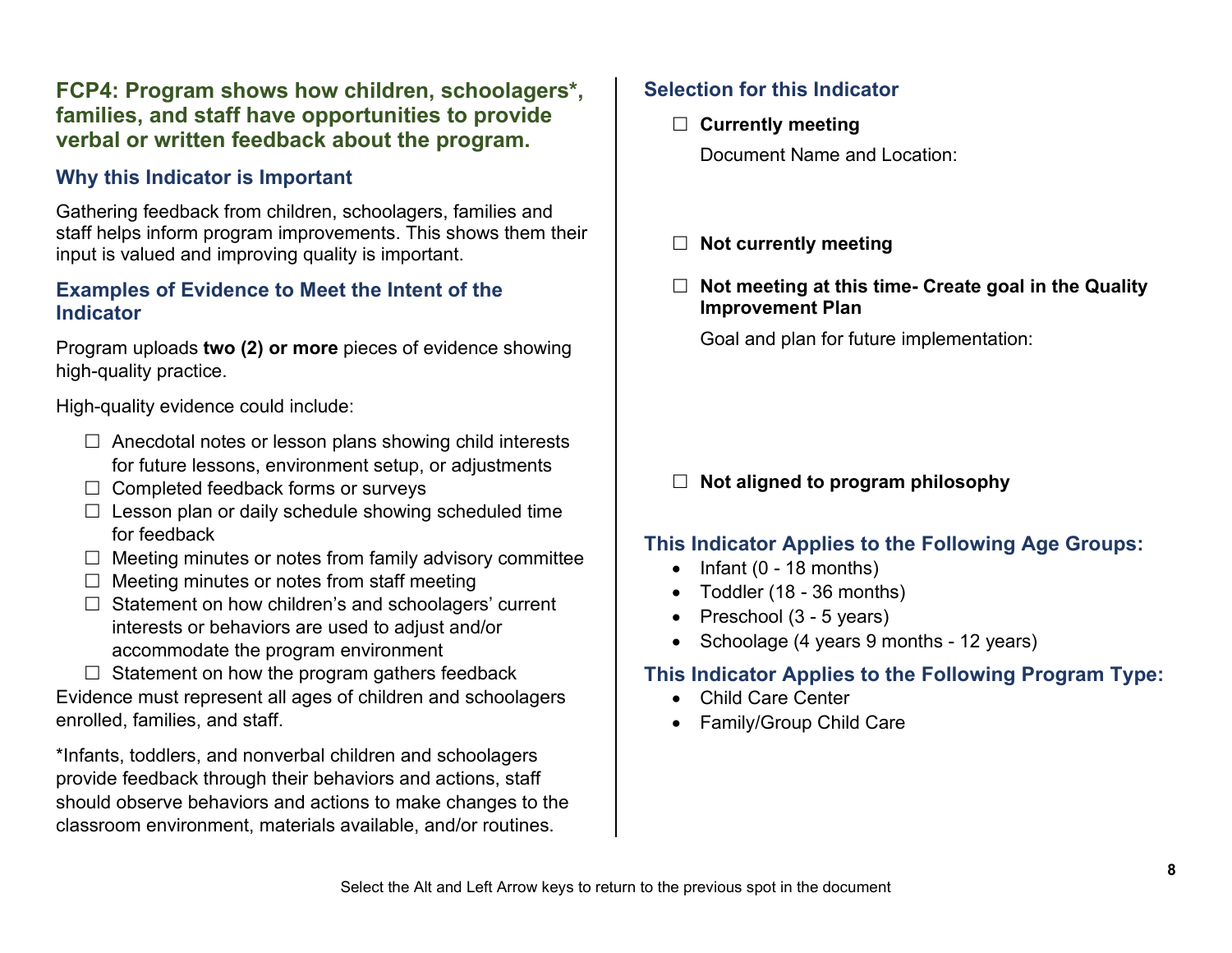# **FCP5: Program provides families a description about nutrition and healthy food choices.**

# **Why this Indicator is Important**

Detailed policies and procedures help programs run successful businesses and allows families and staff to understand the program's guidelines. Providing families with nutritional information supports children's and schoolagers' growth and development of a healthy lifestyle.

#### **Examples of Evidence to Meet the Intent of the Indicator**

Program uploads **one (1) or more** pieces of evidence showing high-quality practice.

High-quality evidence could include:

- $\Box$  Policy or procedure on how nutrition information is provided to families
- $\Box$  Policy or procedure on nutrition and healthy food choices
- $\Box$  Program specific nutrition plan
- $\Box$  Statement of participation with Child and Adult Care Food Program (CACFP) and how this supports children and families to live a healthy lifestyle

#### **Selection for this Indicator**

**Currently meeting**

Document Name and Location:

- **Not currently meeting**
- **Not meeting at this time- Create goal in the Quality Improvement Plan**

Goal and plan for future implementation:

#### **Not aligned to program philosophy**

#### **This Indicator Applies to the Following Age Groups:**

- $\bullet$  Infant (0 18 months)
- Toddler (18 36 months)
- Preschool (3 5 years)
- Schoolage (4 years 9 months 12 years)

- Child Care Center
- Family/Group Child Care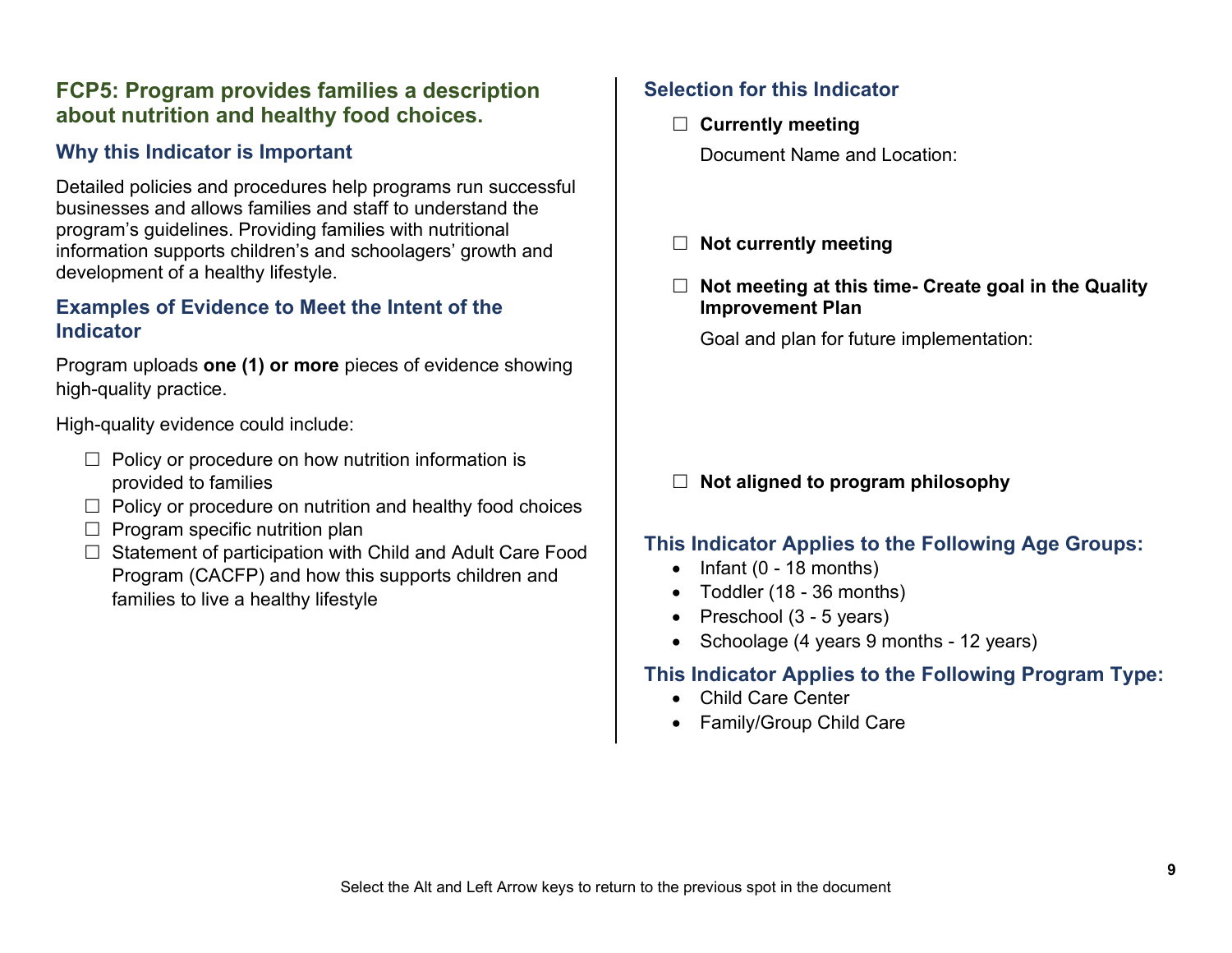# **FCP6: Program shows how it gathers information about family culture, home language, and/or home life.**

### **Why this Indicator is Important**

Gathering information from families about their culture helps program staff to bridge the gap between home and program. When information from families is used to adapt approaches with children and schoolagers they are likely to feel respected, included, and valued. Partnering with families supports strong connections to their community and culture.

#### **Examples of Evidence to Meet the Intent of the Indicator**

Program uploads **two (2) or more** pieces of evidence showing high-quality practice.

High-quality evidence could include:

- $\Box$  Completed survey about home life/home culture
- $\Box$  Copy of enrollment paperwork with questions about home language and/or home life
- $\Box$  Note section on the family conference sheet about the family culture
- $\Box$  Photos of home culture included in the environment
- $\Box$  Statement on how the program gathers information about family culture, home language, and/or home life

# **Selection for this Indicator**

**Currently meeting**

Document Name and Location:

- **Not currently meeting**
- **Not meeting at this time- Create goal in the Quality Improvement Plan**

Goal and plan for future implementation:

### **Not aligned to program philosophy**

### **This Indicator Applies to the Following Age Groups:**

- $\bullet$  Infant (0 18 months)
- Toddler (18 36 months)
- Preschool (3 5 years)
- Schoolage (4 years 9 months 12 years)

- Child Care Center
- Family/Group Child Care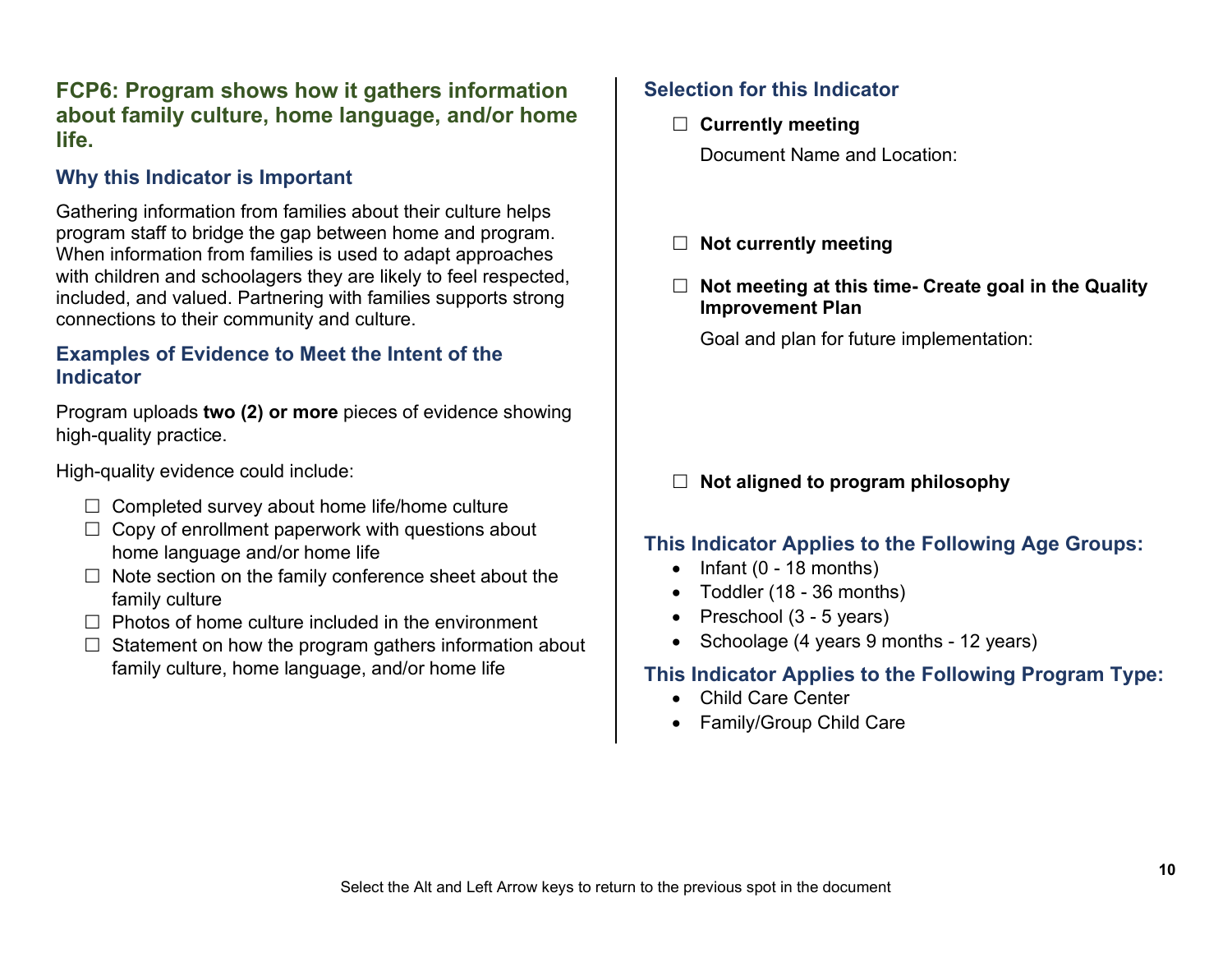# **FCP7: Program provides families and staff a description about how children and schoolagers are encouraged to use their home language in play and learning experiences.**

# **Why this Indicator is Important**

Using children's and schoolagers' home language (both verbal and non-verbal) has many benefits including language skills, social skills, and a positive self-image. Programs should encourage home language use in the program, activities, and interactions throughout the day, not just during cultural celebrations.

#### **Examples of Evidence to Meet the Intent of the Indicator**

Program uploads **one (1) or more** pieces of evidence showing high-quality practice.

High-quality evidence could include:

- $\Box$  Statement on how the program encourages the use of children's and schoolagers' home language
- $\Box$  Statement or policy on how staff members fluently speak the home language(s) of the children throughout the day
- $\Box$  Statement or policy on how staff plans activities that support the children's, schoolagers, and families home language
- $\Box$  Statement or policy on how staff use greetings or phrases daily from the home languages of the children and families
- $\Box$  Statement or policy on how staff use nonverbal forms of communication with children, schoolagers, and families such as hand gestures, facial expressions, raised eyebrows, verbal clicks as ticks, umm hmms, etc. to help express their thoughts, needs, dislikes, and approvals

# **Selection for this Indicator**

**Currently meeting**

Document Name and Location:

- **Not currently meeting**
- **Not meeting at this time- Create goal in the Quality Improvement Plan**

Goal and plan for future implementation:

### **Not aligned to program philosophy**

#### **This Indicator Applies to the Following Age Groups:**

- $\bullet$  Infant (0 18 months)
- Toddler (18 36 months)
- Preschool (3 5 years)
- Schoolage (4 years 9 months 12 years)

- Child Care Center
- Family/Group Child Care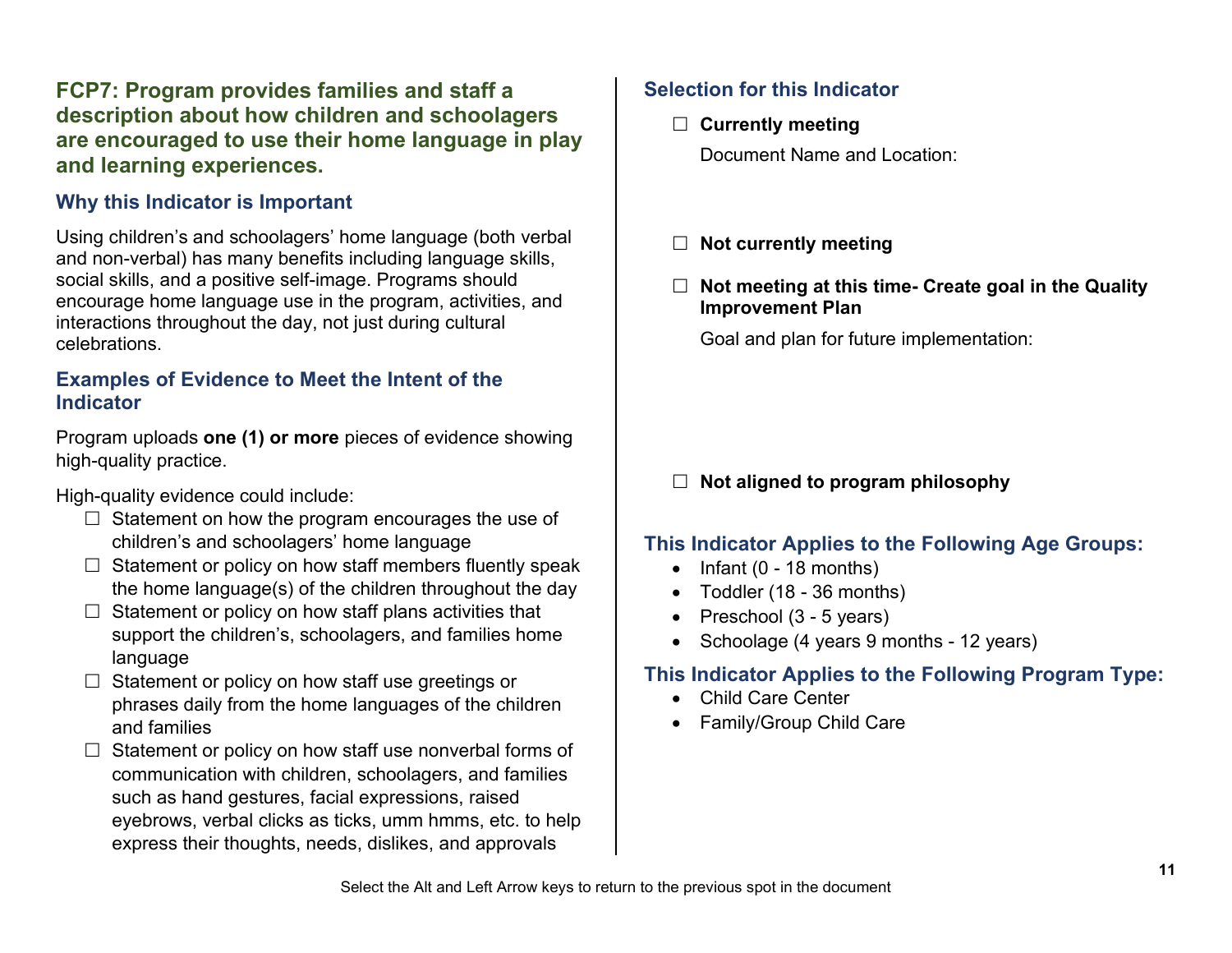**IP1: Program provides families a description on how they provide materials and resources about community-based programs, community mental health, food banks, [Child Find,](#page-45-1) and/or medical/dental resources.**

### **Why this Indicator is Important**

Connecting families with public or private community resources supports them in finding the services they need. Ensuring children, schoolagers, and families have their basic needs met fosters growth and development.

#### **Examples of Evidence to Meet the Intent of the Indicator**

Program uploads **one (1) or more** pieces of evidence showing high-quality practice.

High-quality evidence could include:

- $\Box$  Comprehensive list of resources in the community with contact information and how this is shared with families
- $\Box$  Policy on how referrals to community resources are made
- $\Box$  Process for connecting families to community resources
- $\Box$  Statement on available resources, services, referrals, and/or contact information for a child and family advocate

#### **Selection for this Indicator**

- **Currently meeting** Document Name and Location:
	-
- **Not currently meeting**
- **Not meeting at this time- Create goal in the Quality Improvement Plan**

Goal and plan for future implementation:

### **Not aligned to program philosophy**

### **This Indicator Applies to the Following Age Groups:**

- $\bullet$  Infant (0 18 months)
- Toddler (18 36 months)
- Preschool (3 5 years)
- Schoolage (4 years 9 months 12 years)

- Child Care Center
- Family/Group Child Care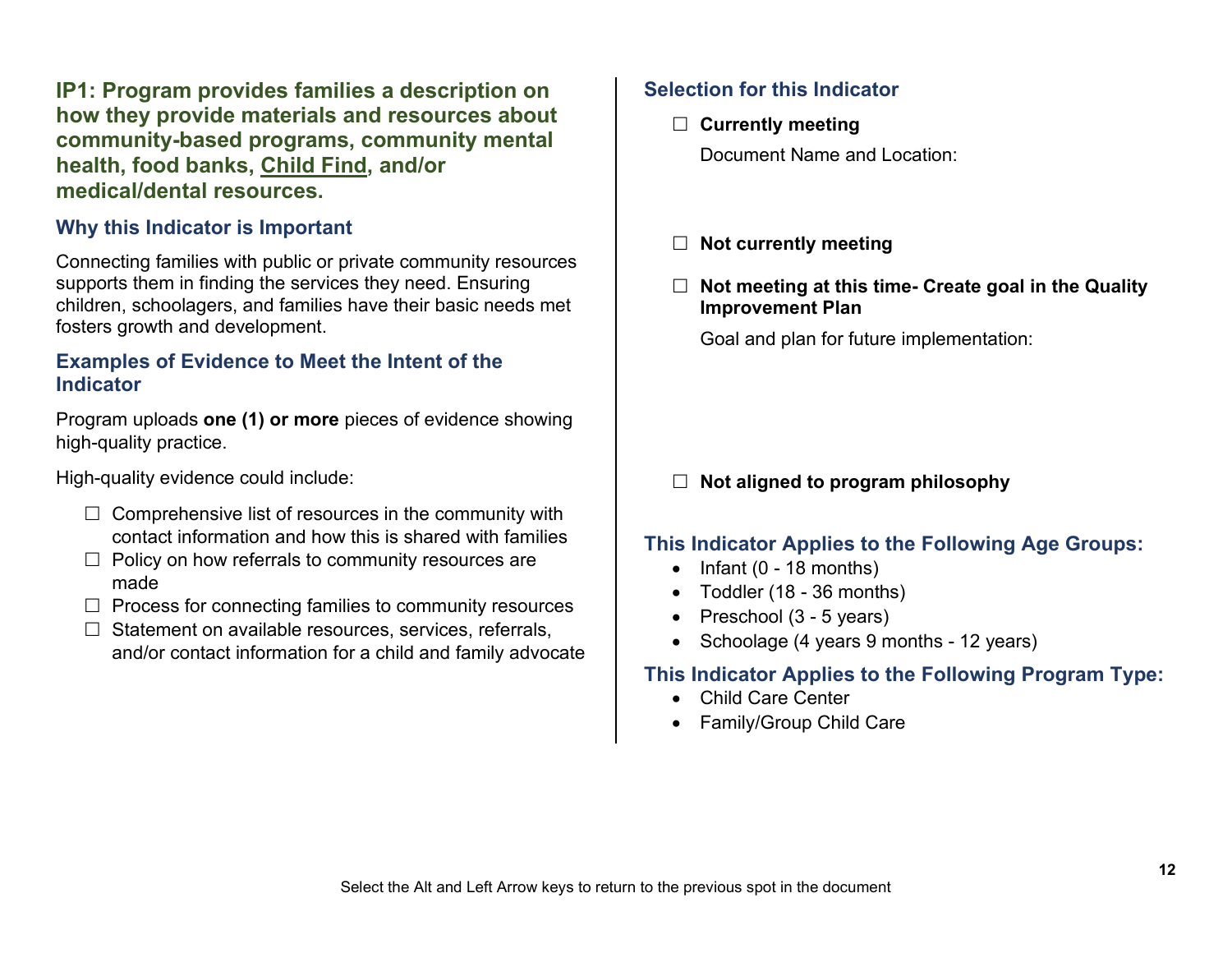# **IP2: Program provides families and staff a description on how they address and observe social and emotional health and well-being of children and schoolagers every day.**

#### **Why this Indicator is Important**

Social and emotional health has a direct connection to growth and learning. Supporting development of social and emotional skills leads to more interest in school, peer connections, and growth.

#### **Examples of Evidence to Meet the Intent of the Indicator**

Program uploads **one (1) or more** pieces of evidence showing high-quality practice.

High-quality evidence could include:

- $\Box$  Process for using observations or behavior logs to address social and emotional health
- $\Box$  Program specific mental health and well-being plan
- $\Box$  Program specific social and emotional health plan
- $\Box$  Staff policy or procedure on how to observe social and emotional health and how this is communicated with families
- $\Box$  Statement on how the social and emotional health of children and schoolagers is addressed through the daily routines and activities
- $\Box$  Statement on how the program addresses and observes social and emotional health on a daily basis

Evidence must include families and staff.

# **Selection for this Indicator**

**Currently meeting**

Document Name and Location:

- **Not currently meeting**
- **Not meeting at this time- Create goal in the Quality Improvement Plan**

Goal and plan for future implementation:

# **Not aligned to program philosophy**

# **This Indicator Applies to the Following Age Groups:**

- $\bullet$  Infant (0 18 months)
- Toddler (18 36 months)
- Preschool (3 5 years)
- Schoolage (4 years 9 months 12 years)

- Child Care Center
- Family/Group Child Care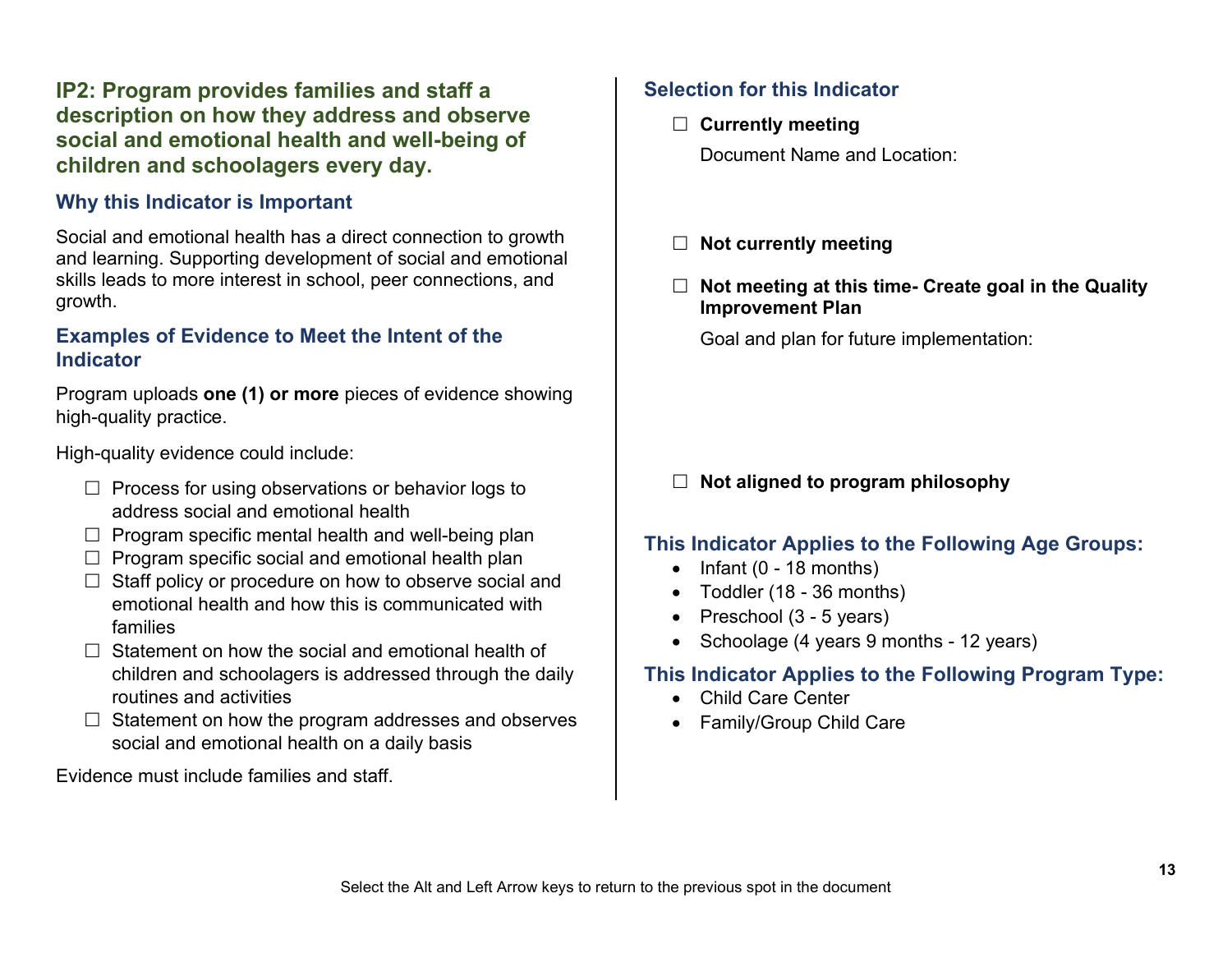**IP3: Program has a description for families and staff on their approach to preventing suspension and expulsion related to challenging behaviors, including how behaviors are observed and addressed.**

# **Why this Indicator is Important**

When programs suspend or expel children and schoolagers, they miss chances to connect with other children and adults, learn safe ways to manage emotions and behavior, and have consistent care. Data shows that children in preschool are expelled at three times the rate of children in K-12 schools. When programs share information on challenging behaviors, they help families and staff understand and apply best ways to work with challenging behaviors. This helps retain staff, keep consistent routines, reduce work and school absences for families, create positive self-concept, and reduce expulsions.

#### **Examples of Evidence to Meet the Intent of the Indicator**

Program uploads **one (1) or more** pieces of evidence showing high-quality practice.

High-quality evidence could include:

- $\Box$  Process for using observations or behavior logs to address challenging behaviors
- $\Box$  Program-specific anti-suspension and expulsion plan
- □ Staff policy or procedure on preventing **[suspension](#page-48-2)** and **[expulsion](#page-47-1)** related to addressing challenging behaviors and how this is communicated with families
- □ Statement on how **[challenging behaviors](#page-45-2)** are addressed through daily routines and activities

Evidence must include families and staff.

# **Selection for this Indicator**

**Currently meeting**

Document Name and Location:

- **Not currently meeting**
- **Not meeting at this time- Create goal in the Quality Improvement Plan**

Goal and plan for future implementation:

# **Not aligned to program philosophy**

### **This Indicator Applies to the Following Age Groups:**

- $\bullet$  Infant (0 18 months)
- Toddler (18 36 months)
- Preschool (3 5 years)
- Schoolage (4 years 9 months 12 years)

- Child Care Center
- Family/Group Child Care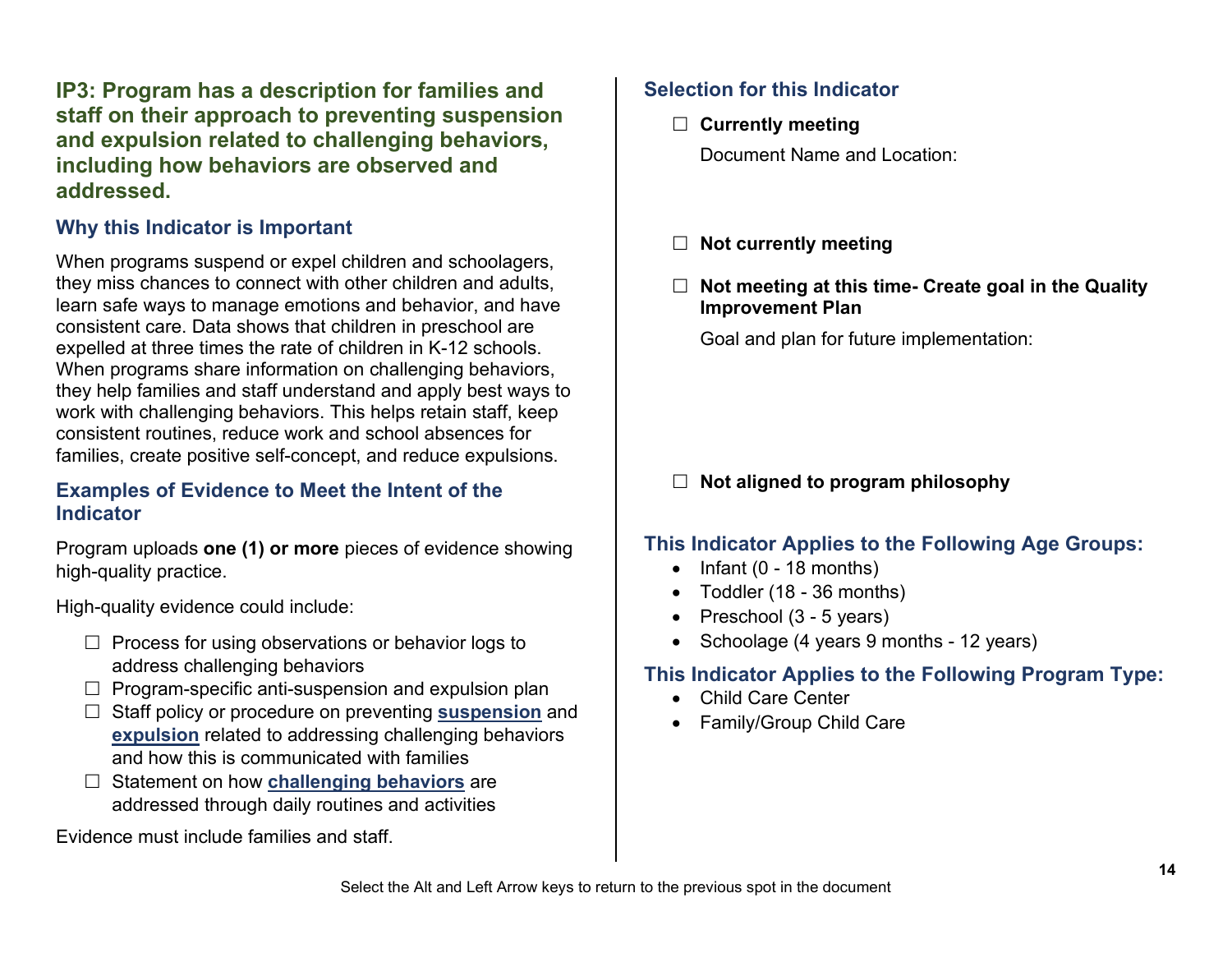# **IP4: Program provides families and staff a description about how it supports mothers who breastfeed.**

# **Why this Indicator is Important**

Breastfeeding is a personal decision, made by the family. All feeding choices should be respected. Breastfeeding is an important way for mothers to bond with their child and provides health benefits to the mother and child. Programs can make a big difference in supporting mothers with continuing their breastfeeding journey. Being welcoming to breastfeeding families leads to positive relationships between the child, mother, and program.

#### **Examples of Evidence to Meet the Intent of the Indicator**

Program uploads **one (1) or more** pieces of evidence showing high-quality practice.

High-quality evidence could include:

- $\Box$  Staff policy or procedure on supporting breastfed children
- $\Box$  Statement indicating designated, comfortable, and private breastfeeding or lactation areas
- $\Box$  Statement on how the program supports breastfeeding

Evidence must include families and staff.

# **Selection for this Indicator**

**Currently meeting**

Document Name and Location:

- **Not currently meeting**
- **Not meeting at this time- Create goal in the Quality Improvement Plan)**

Goal and plan for future implementation:

# **Not aligned to program philosophy**

### **This Indicator Applies to the Following Age Groups:**

- Infant (0 18 months)
- Toddler (18 36 months)

- Child Care Center
- Family/Group Child Care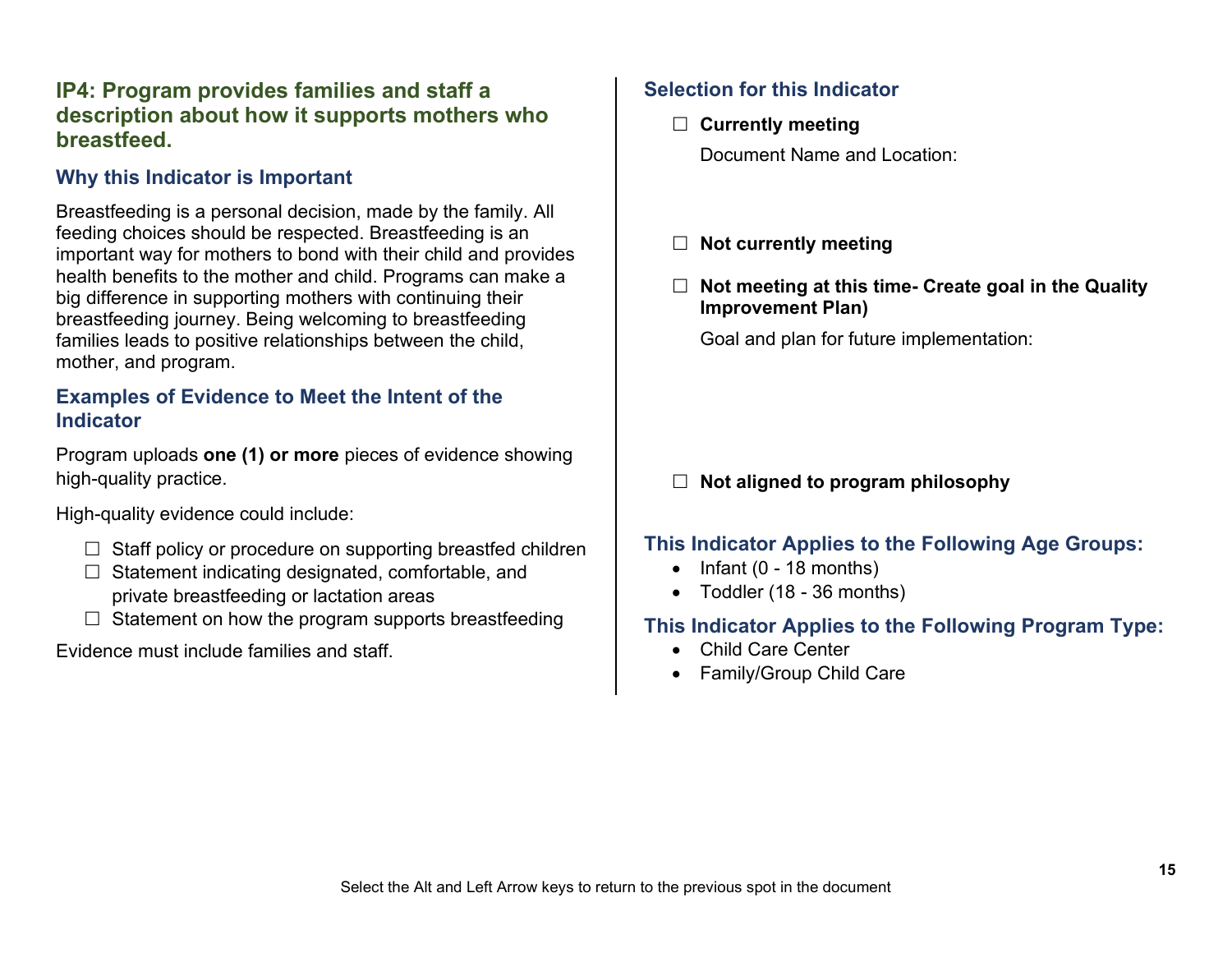**CIL1: Program provides families and staff a description on how they support children's and schoolagers' transition into the program, between programs or classrooms, and entering new schools.**

# **Why this Indicator is Important**

Detailed policies and procedures help programs run successful businesses and allow families and staff to understand the program's guidelines. Transitions can be difficult for children, schoolagers, and families. Knowing what will happen during transitions can reduce worry for children, schoolagers, and families.

#### **Examples of Evidence to Meet the Intent of the Indicator**

Program uploads **one (1) or more** pieces of evidence showing high-quality practice.

High-quality evidence could include:

- $\Box$  Completed communication release form, what information can and will be released, and how families will be notified of information sharing
- $\Box$  Comprehensive list of schools in the community with contact information and how this is shared with families
- $\Box$  Copy of enrollment information and process for transitioning out of the program
- $\Box$  Policy or procedure on how the program supports children and schoolagers as they welcome new children, transition between classrooms, and transition to new programs

Evidence must include families and staff.

#### **Selection for this Indicator**

**Currently meeting**

Document Name and Location:

- **Not currently meeting**
- **Not meeting at this time- Create goal in the Quality Improvement Plan**

Goal and plan for future implementation:

#### **Not aligned to program philosophy**

#### **This Indicator Applies to the Following Age Groups:**

- $\bullet$  Infant (0 18 months)
- Toddler (18 36 months)
- Preschool (3 5 years)
- Schoolage (4 years 9 months 12 years)

- Child Care Center
- Family/Group Child Care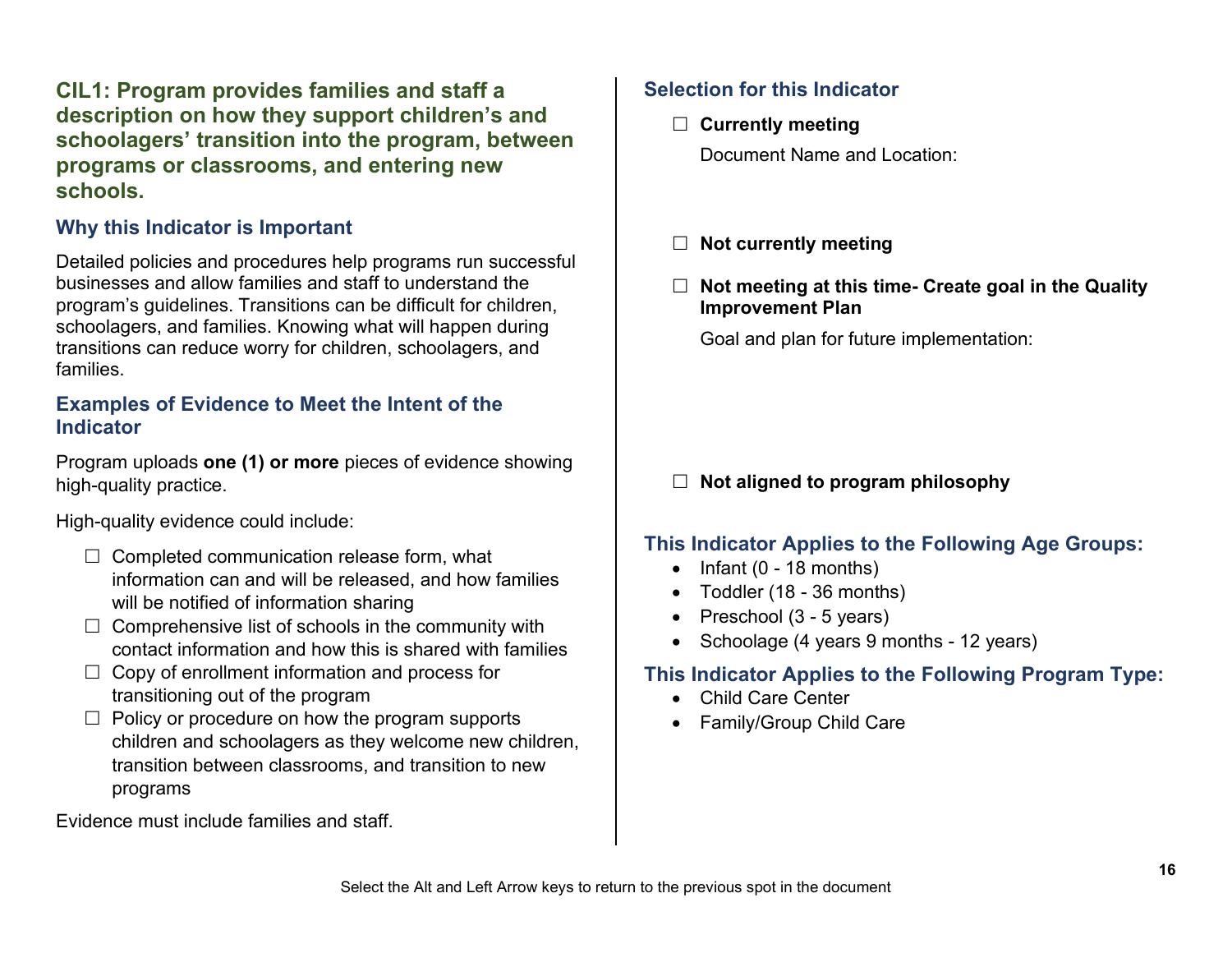# **CIL2: Program provides families a description about oral care routines for infants, toddlers, preschoolers, and schoolagers.**

### **Why this Indicator is Important**

Dental care routines help reinforce healthy habits by preventing tooth decay and gingivitis. Modeling how to care for teeth and gums supports families who do not have access to dental care.

#### **Examples of Evidence to Meet the Intent of the Indicator**

Program uploads **one (1) or more** pieces of evidence showing high-quality practice.

High-quality evidence could include:

- $\Box$  Communications sent to families about the importance of oral care
- $\Box$  Daily schedule including dedicated time for oral care along with statement of oral care routine
- $\Box$  Photos of children engaging in oral care along with statement of oral care routine
- □ Policy or procedure on **[oral care](#page-50-0)**

# **Selection for this Indicator**

**Currently meeting**

Document Name and Location:

- **Not currently meeting**
- **Not meeting at this time- Create goal in the Quality Improvement Plan**

Goal and plan for future implementation:

# **Not aligned to program philosophy**

# **This Indicator Applies to the Following Age Groups:**

- $\bullet$  Infant (0 18 months)
- Toddler (18 36 months)
- Preschool (3 5 years)
- Schoolage (4 years 9 months 12 years)

- Child Care Center
- Family/Group Child Care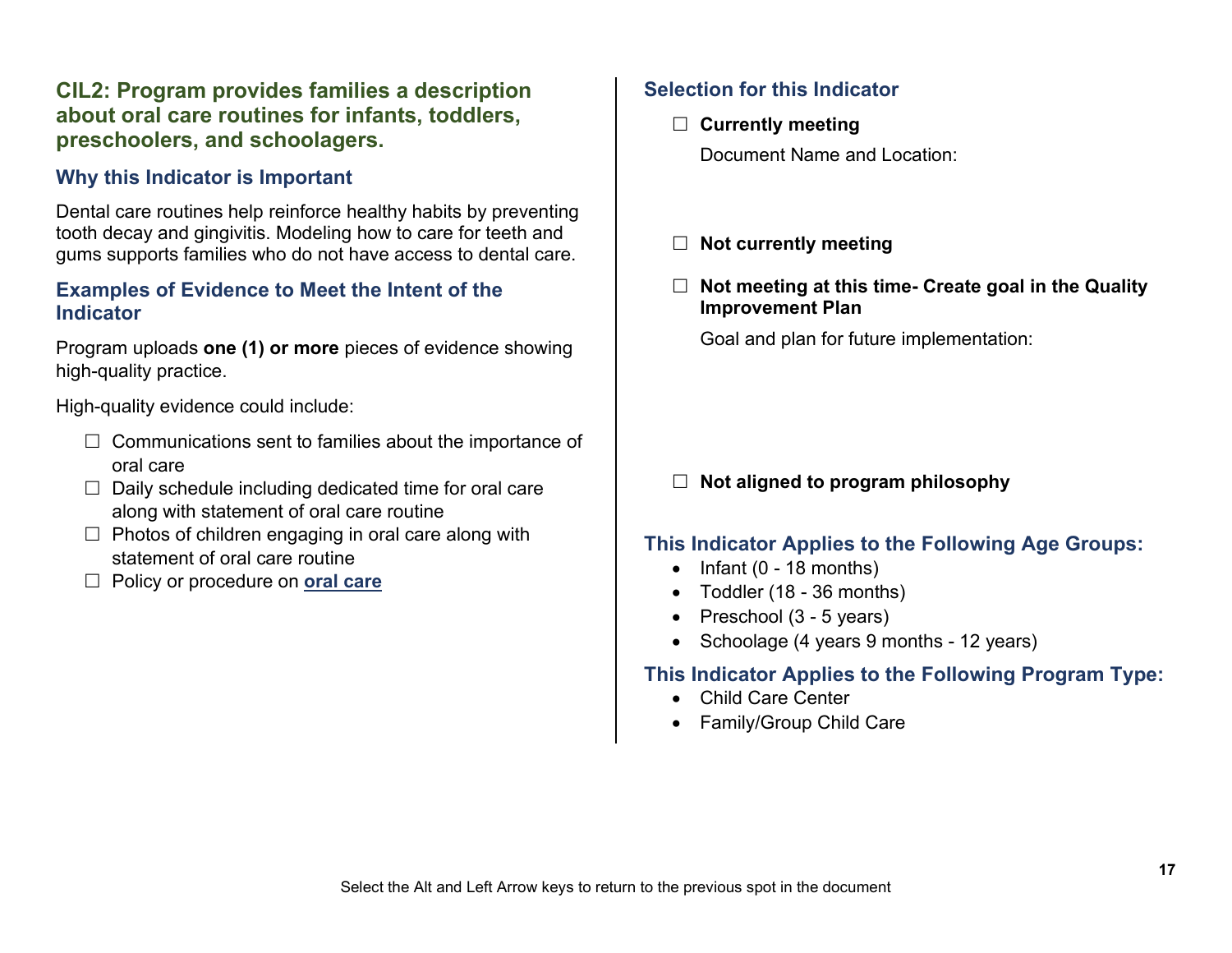**CIL3: The program provides families a description of planned intentional experiences for schoolagers that must include the following content areas:**

- **Social-emotional**
- **Physical**
- **Academic**
- **Creative Expression**
- **[Culture](#page-46-0)**
- **[Character Development](#page-45-3)**
- **STEM Science, Technology, Engineering, Mathematics**

# **Why this Indicator is Important**

Planned, intentional experiences ensure schoolagers are engaged in learning outside of the standard school day.

#### **Examples of Evidence to Meet the Intent of the Indicator**

Program uploads **one (1) or more** pieces of evidence showing high-quality practice.

High-quality evidence could include:

- $\Box$  Communications sent to families including all required content areas
- $\Box$  Policy or process for planning intentional experiences including all required content areas
- $\Box$  Program curriculum statement for schoolagers including all required content areas

# **Selection for this Indicator**

- **Currently meeting** Document Name and Location:
- **Not currently meeting**
- **Not meeting at this time- Create goal in the Quality Improvement Plan**

Goal and plan for future implementation:

# **Not aligned to program philosophy**

# **This Indicator Applies to the Following Age Groups:**

• Schoolage (4 years 9 months - 12 years)

- Child Care Center
- Family/Group Child Care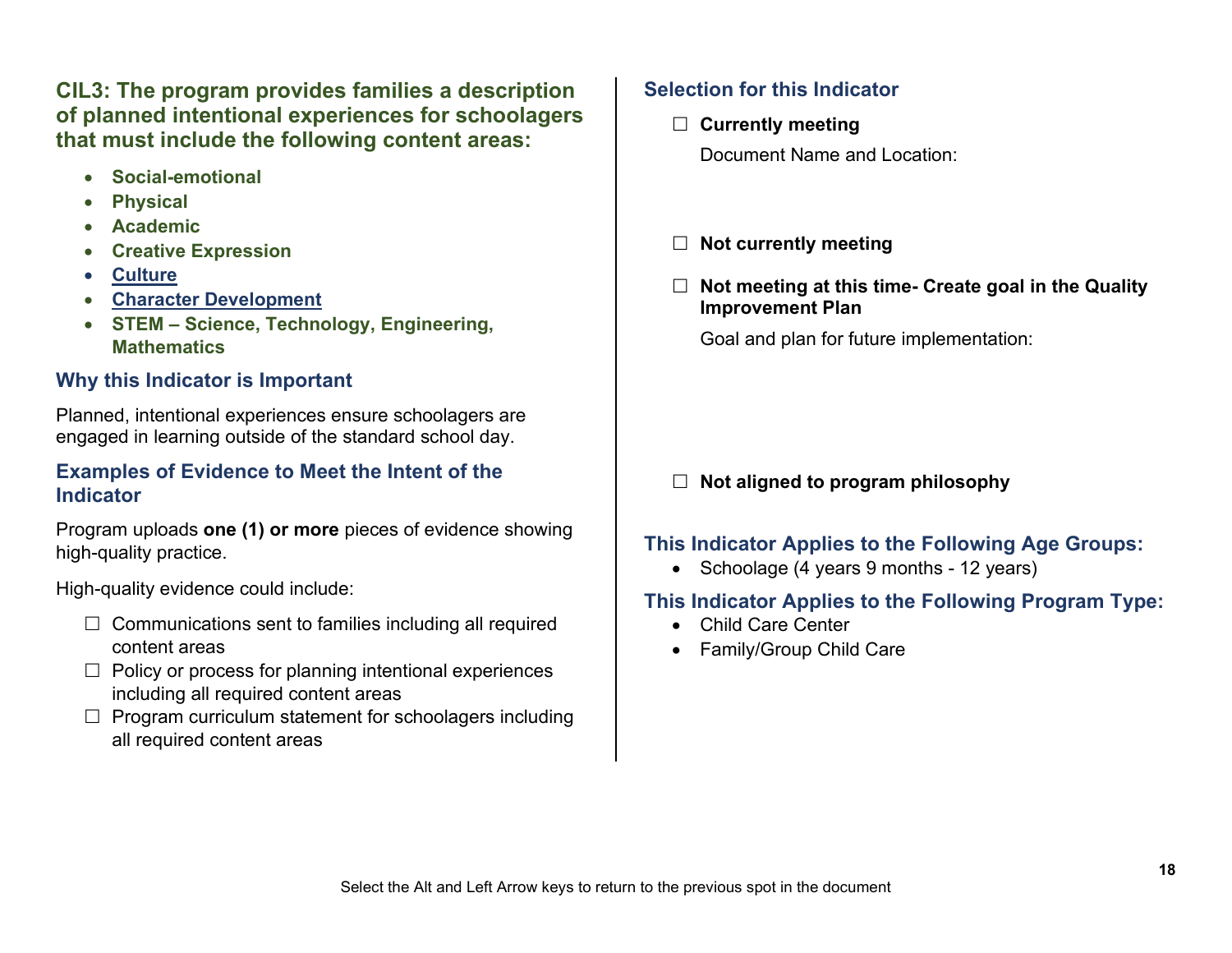**CIL4: Program provides a description on how they promote youth voice and engagement by planning intentional opportunities for schoolagers to identify and lead activities and hands-on experiences.**

### **Why this Indicator is Important**

Schoolagers benefit from having a say in their education. Programs that create a space in which schoolagers feel safe, heard, and respected empower schoolagers to thrive. Youth voice encourages engagement in education, a sense of belonging, and builds leaderships skills in schoolagers.

#### **Examples of Evidence to Meet the Intent of the Indicator**

Program uploads **one (1) or more** pieces of evidence showing high-quality practice.

High-quality evidence could include:

- $\Box$  Daily schedule with time for feedback along with statement of youth voice and engagement
- Program curriculum statement on **[youth voice](#page-48-3)** and engagement
- $\Box$  Program statement on how schoolagers identify and lead activities
- $\Box$  Statement on how youth voice and engagement is promoted

#### **Selection for this Indicator**

- **Currently meeting** Document Name and Location:
	-
- **Not currently meeting**
- **Not meeting at this time- Create goal in the Quality Improvement Plan**

Goal and plan for future implementation:

#### **Not aligned to program philosophy**

#### **This Indicator Applies to the Following Age Groups:**

• Schoolage (4 years 9 months - 12 years)

- Child Care Center
- Family/Group Child Care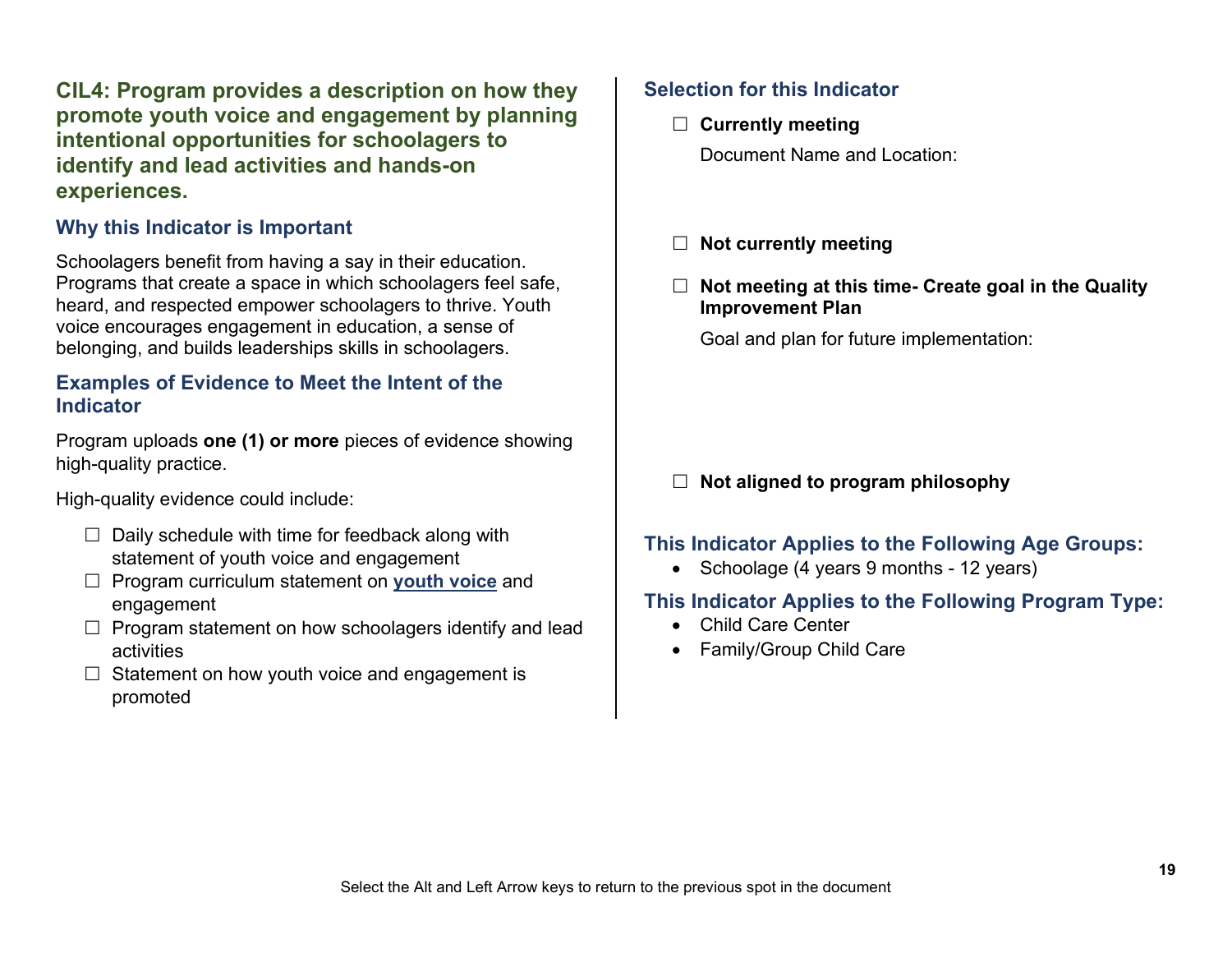**CIL5: Program has a daily routine (schedule) that is predictable, yet flexible, and supportive of each child and schoolager.**

**The daily routine must include, at a minimum, the following:** 

- **Free Play- (Examples: Children and schoolagers can make individual choices, change activities, repeat activities, etc. child-led not teacher-led time)**
- **Group Play- (Examples: Children and schoolagers can engage in small or large groups with their peers, a balance of child-led and teacher-led time)**
- **Care Routines- (Examples: Time for snacks, meals, restroom breaks, diaper changes, handwashing, naps, etc.)**
- **Gross Motor Play- (Examples: Children and schoolagers engage in large movements such as running, jumping, riding, climbing, etc. either indoors or outdoors)**

# **Why this Indicator is Important**

Children and schoolagers benefit from consistent routines. Daily routines provide children and schoolagers with a sense of comfort and safety in knowing what will happen next.

#### **Examples of Evidence to Meet the Intent of the Indicator**

Program uploads a daily routine (schedule) for each classroom that includes, at a minimum:

- **[Free Play](#page-47-2)**
- **[Group Play](#page-47-3)**
- **[Care Routines](#page-45-4)**
- **[Gross Motor Play](#page-47-4)**

# **Selection for this Indicator**

- **Currently meeting** Document Name and Location:
- **Not currently meeting**
- **Not meeting at this time- Create goal in the Quality Improvement Plan**

Goal and plan for future implementation:

# **Not aligned to program philosophy**

### **This Indicator Applies to the Following Age Groups:**

- $\bullet$  Infant (0 18 months)
- Toddler (18 36 months)
- Preschool (3 5 years)
- Schoolage (4 years 9 months 12 years)

- Child Care Center
- Family/Group Child Care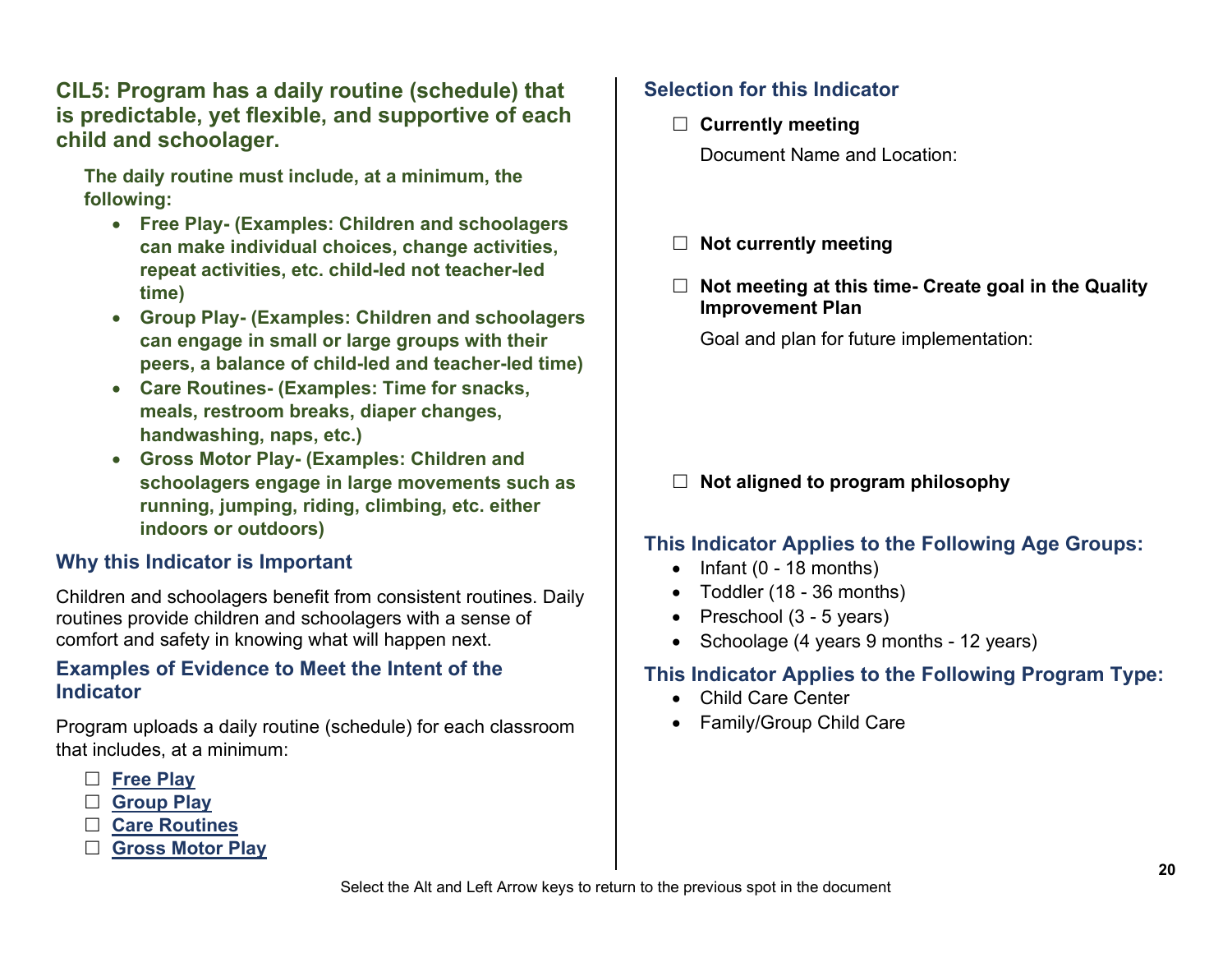# **CIL6: Program shows that it implements a curriculum from the list. The curriculum tool used must be appropriate to the license type and ages of children served.**

#### **Why this Indicator is Important**

Curriculum tools provide staff with a guide to scaffold children's development and learning. Curriculum tools that are based on research and best practices support staff understanding of how to best support each child's development.

#### **Examples of Evidence to Meet the Intent of the Indicator**

Program uploads **two (2) or more** pieces of evidence showing high-quality practice.

High-quality evidence could include:

- $\Box$  Communications with families about what lessons children engaged in throughout the day or week
- $\Box$  Completed lesson plans including curriculum components
- $\Box$  Completed lesson plans on curriculum template
- $\Box$  Policy or procedure on how staff use the curriculum to guide decision making and teaching practices
- □ Program **[curriculum](#page-46-1)** statement
- $\Box$  Staff planning notes or reflections regarding activities and/or modifications

#### **[Approved Screening, Assessment, and Curriculum Tools](https://greatstarttoquality.org/wp-content/uploads/2022/03/Approved-Screening-Assessment-and-Curriculum-Tools_List_3.2022-1-1.pdf)  [List](https://greatstarttoquality.org/wp-content/uploads/2022/03/Approved-Screening-Assessment-and-Curriculum-Tools_List_3.2022-1-1.pdf)**

# **Selection for this Indicator**

**Currently meeting**

Document Name and Location:

- **Not currently meeting**
- **Not meeting at this time- Create goal in the Quality Improvement Plan**

Goal and plan for future implementation:

### **Not aligned to program philosophy**

#### **This Indicator Applies to the Following Age Groups:**

- $\bullet$  Infant (0 18 months)
- Toddler (18 36 months)
- Preschool (3 5 years)

- Child Care Center
- Family/Group Child Care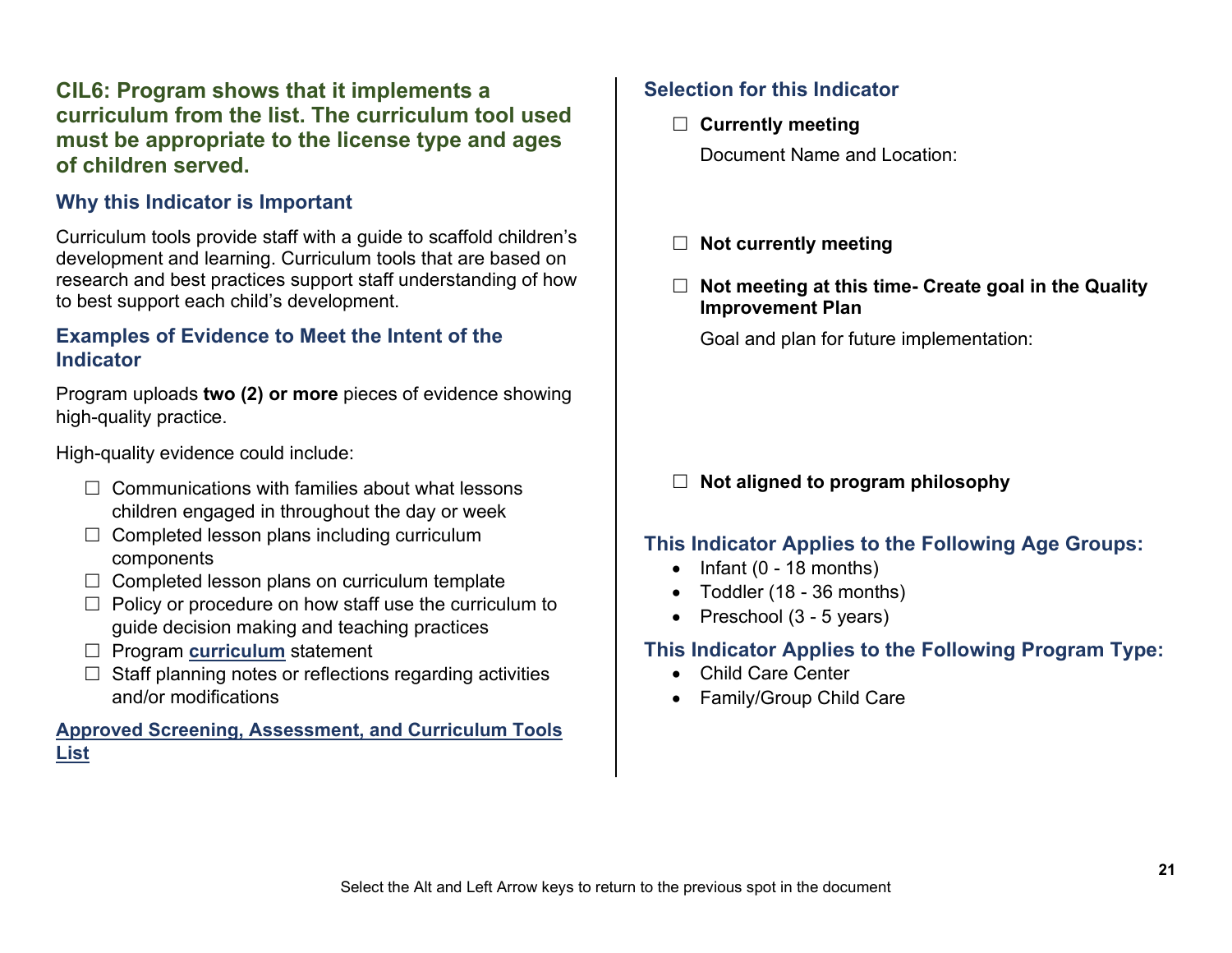# **CIL7: Program shows that it completes a developmental screening tool annually from the list. The screening tool used must be appropriate to the license type and ages of children served.**

#### **Why this Indicator is Important**

Developmental screening tools collect current information about the child's overall development. Staff and families can use the data to identify strengths, areas of concerns, and find the right services for the child.

#### **Examples of Evidence to Meet the Intent of the Indicator**

Program uploads **two (2) or more** pieces of evidence showing high-quality practice.

High-quality evidence could include:

- $\Box$  Policy or procedure on how staff use developmental screening tools to identify areas of concern and make referrals for services
- $\Box$  Policy or procedure on how staff use developmental screening tools to plan activities for children
- $\Box$  Process for communicating screening results with families
- $\Box$  Process for conducting or reviewing completed developmental screening tools
- □ Statement that describes the **developmental screening [tool](#page-46-2)** implemented in the program

#### **[Approved Screening, Assessment, and Curriculum Tools](https://greatstarttoquality.org/wp-content/uploads/2022/03/Approved-Screening-Assessment-and-Curriculum-Tools_List_3.2022-1-1.pdf)  [List](https://greatstarttoquality.org/wp-content/uploads/2022/03/Approved-Screening-Assessment-and-Curriculum-Tools_List_3.2022-1-1.pdf)**

# **Selection for this Indicator**

**Currently meeting**

Document Name and Location:

- **Not currently meeting**
- **Not meeting at this time- Create goal in the Quality Improvement Plan**

Goal and plan for future implementation:

#### **Not aligned to program philosophy**

#### **This Indicator Applies to the Following Age Groups:**

- $\bullet$  Infant (0 18 months)
- Toddler (18 36 months)
- Preschool (3 5 years)

- Child Care Center
- Family/Group Child Care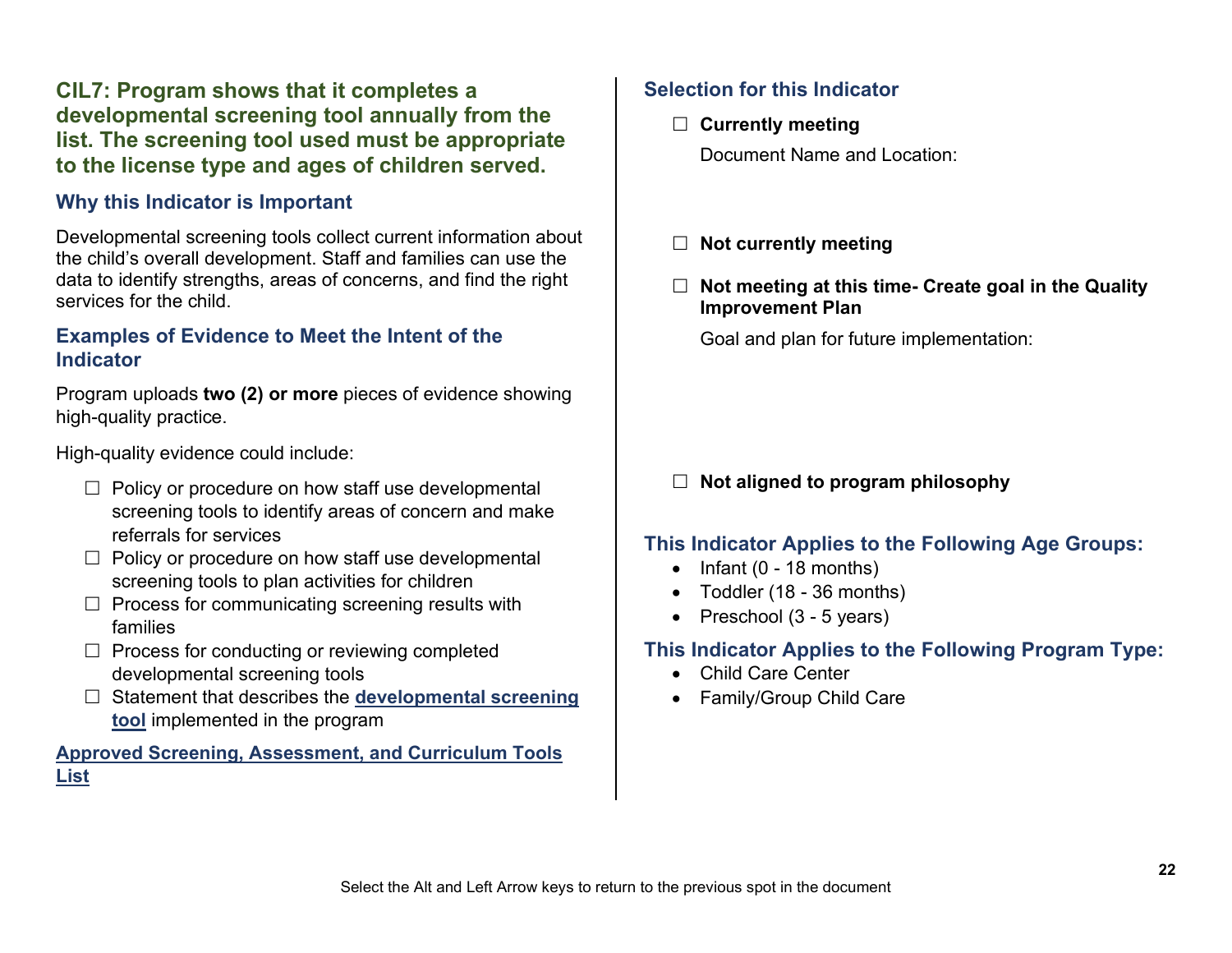**CIL8: Program shows that it completes a child assessment tool at least two (2) times per year from the list. The assessment tool used must be appropriate to the license type and ages of children served.**

#### **Why this Indicator is Important**

Child assessment tools provide ongoing information about the child's developmental progress. This ensures instruction and content meet the developmental needs of each child.

#### **Examples of Evidence to Meet the Intent of the Indicator**

Program uploads **two (2) or more** pieces of evidence showing high-quality practice.

High-quality evidence could include:

- $\Box$  Copy of a completed child assessment tool
- $\Box$  Process for completing child assessments
- $\Box$  Statement on how staff use child assessment results to identify areas for growth
- $\Box$  Statement on how staff use child assessment results to plan activities for children
- Statement that describes the **[child assessment tool](#page-45-5)** implemented in the program and how often it is completed

#### **[Approved Screening, Assessment, and Curriculum Tools](https://greatstarttoquality.org/wp-content/uploads/2022/03/Approved-Screening-Assessment-and-Curriculum-Tools_List_3.2022-1-1.pdf)  [List](https://greatstarttoquality.org/wp-content/uploads/2022/03/Approved-Screening-Assessment-and-Curriculum-Tools_List_3.2022-1-1.pdf)**

#### **Selection for this Indicator**

- **Currently meeting**
	- Document Name and Location:
- **Not currently meeting**
- **Not meeting at this time- Create goal in the Quality Improvement Plan**

Goal and plan for future implementation:

# **Not aligned to program philosophy**

#### **This Indicator Applies to the Following Age Groups:**

- $\bullet$  Infant (0 18 months)
- Toddler (18 36 months)
- Preschool (3 5 years)

- Child Care Center
- Family/Group Child Care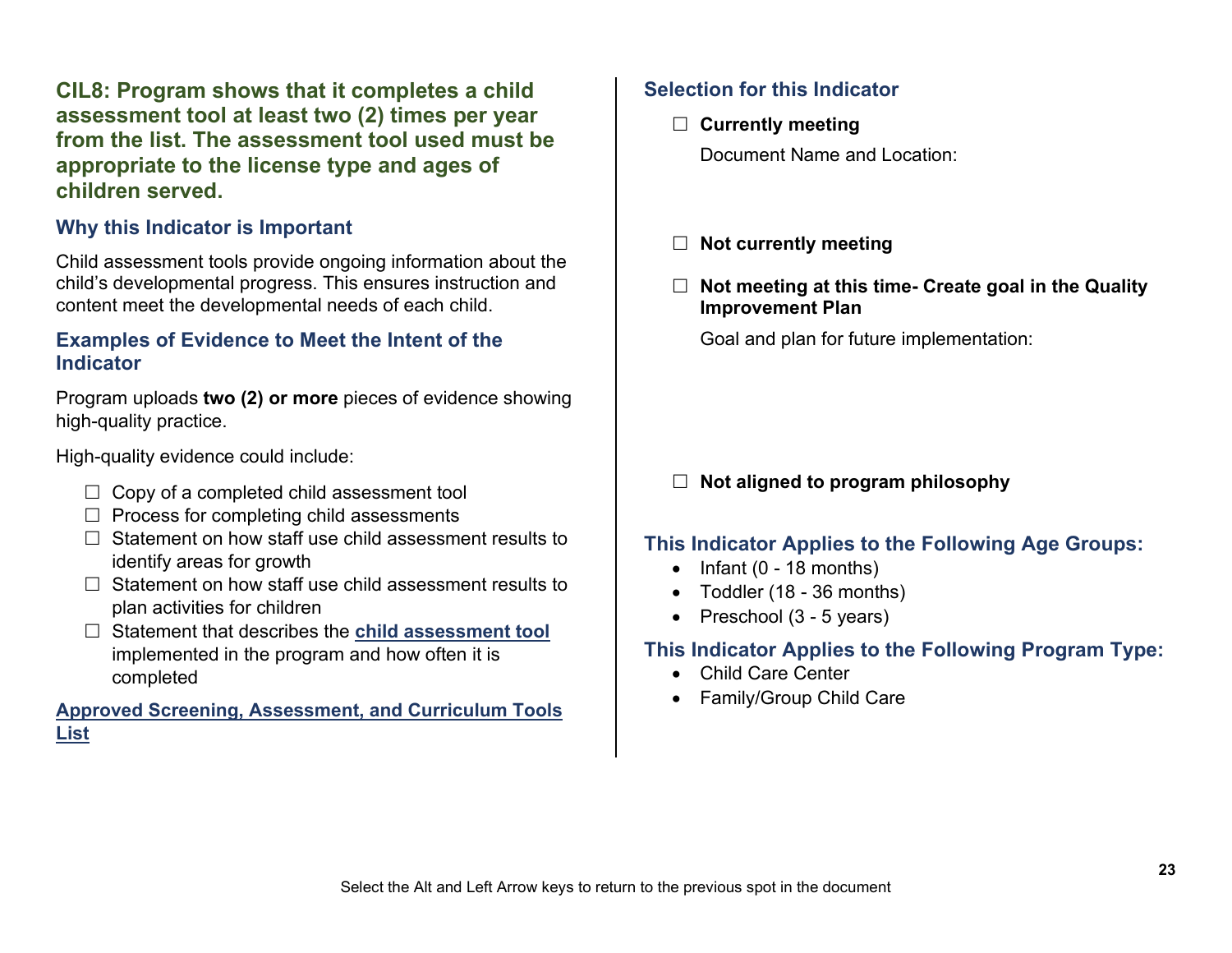**CIL9: Program shows that it shares results of a completed child assessment tool from the list in an intentional way with families twice per year for all children. The assessment tool used must be appropriate to the license type and ages of children served.**

### **Why this Indicator is Important**

Sharing a child's developmental progress allows families and staff to work together. Using the assessment results to discuss the child's development, staff and families can create short- and long-term goals for the child and bridge the gap between home and the program.

#### **Examples of Evidence to Meet the Intent of the Indicator**

Program uploads **two (2) or more** pieces of evidence showing high-quality practice.

High-quality evidence could include:

- $\Box$  Communications with families about child assessments
- $\Box$  Copy of completed family conference forms
- $\Box$  Process for communicating child assessment results with families
- $\Box$  Staff policy on how they communicate assessment results with families and work together to set individual goals for children
- $\Box$  Statement on how anecdotal notes or observations used to inform assessment tool are shared with families
- $\Box$  Statement on how staff and families use child assessment results to identify areas for growth

*Credit for this indicator cannot be earned if credit for the child assessment tool indicator (CIL8) is not earned.*

#### **[Approved Screening, Assessment, and Curriculum Tools](https://greatstarttoquality.org/wp-content/uploads/2022/03/Approved-Screening-Assessment-and-Curriculum-Tools_List_3.2022-1-1.pdf)  [List](https://greatstarttoquality.org/wp-content/uploads/2022/03/Approved-Screening-Assessment-and-Curriculum-Tools_List_3.2022-1-1.pdf)**

# **Selection for this Indicator**

**Currently meeting**

Document Name and Location:

- **Not currently meeting**
- **Not meeting at this time- Create goal in the Quality Improvement Plan)**

Goal and plan for future implementation:

# **Not aligned to program philosophy**

### **This Indicator Applies to the Following Age Groups:**

- $\bullet$  Infant (0 18 months)
- Toddler (18 36 months)
- Preschool (3 5 years)

- Child Care Center
- Family/Group Child Care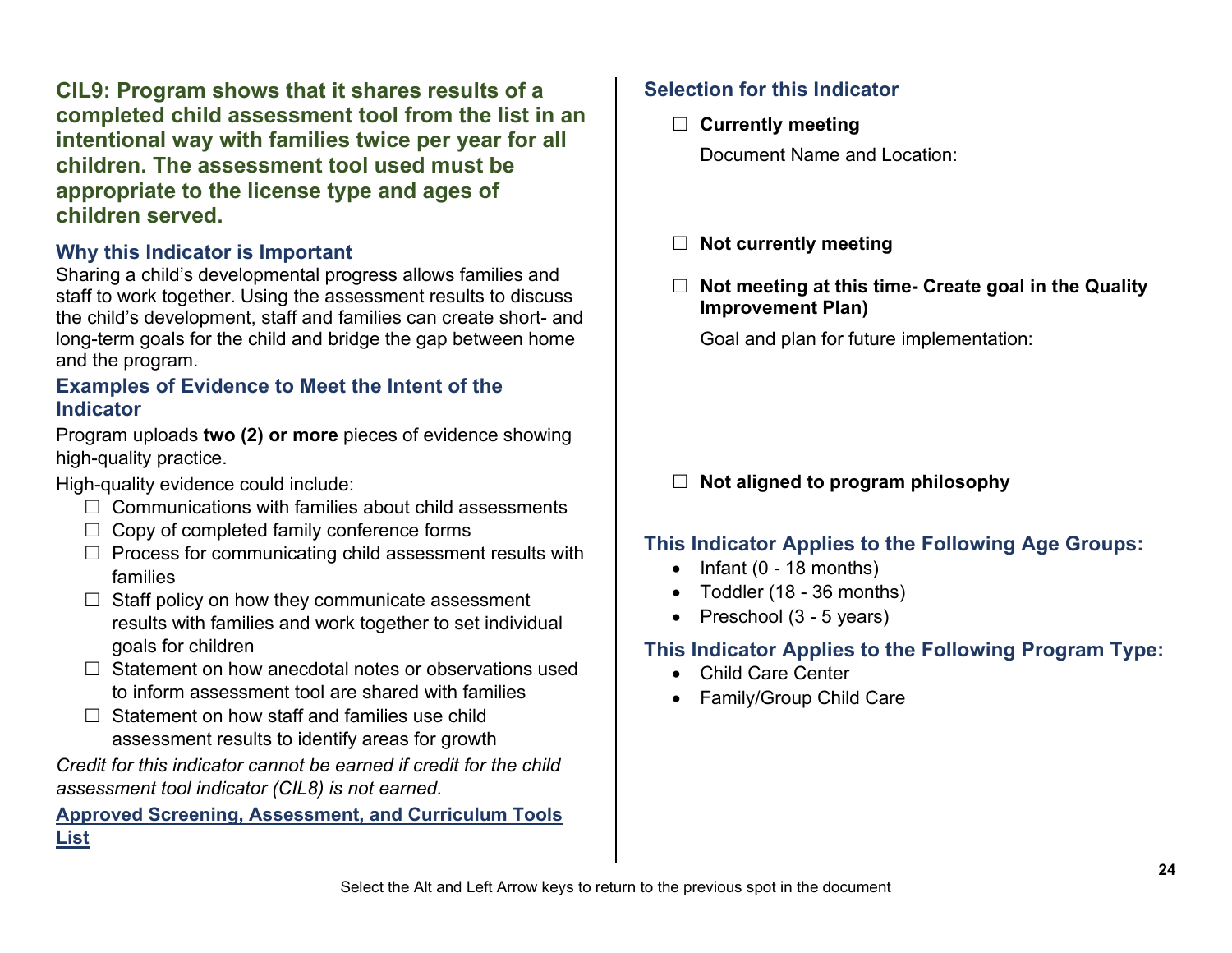**CIL10: Program shows that it uses a child assessment tool from the list on all children to plan experiences and interactions. The assessment tool used must be appropriate to the license type and ages of children served.**

# **Why this Indicator is Important**

Documenting children's development allows staff to plan daily experiences and support ongoing learning. Staff use the child assessment results to plan experiences for each individual child, groups of children, and the whole class.

#### **Examples of Evidence to Meet the Intent of the Indicator**

Program uploads **two (2) or more** pieces of evidence showing high-quality practice.

High-quality evidence could include:

- $\Box$  Individualized lesson plans based on assessment results
- $\Box$  Process for using child assessment results to inform lesson planning
- $\Box$  Statement on how staff use child assessment results to plan activities for children
- $\Box$  Statement that describes the child assessment tool implemented in the program and how results are used to plan instruction

*Credit for this indicator cannot be earned if credit for the child assessment tool indicator (CIL8) is not earned.*

#### **[Approved Screening, Assessment, and Curriculum](https://greatstarttoquality.org/wp-content/uploads/2022/03/Approved-Screening-Assessment-and-Curriculum-Tools_List_3.2022-1-1.pdf)  [Tools List](https://greatstarttoquality.org/wp-content/uploads/2022/03/Approved-Screening-Assessment-and-Curriculum-Tools_List_3.2022-1-1.pdf)**

# **Selection for this Indicator**

**Currently meeting**

Document Name and Location:

- **Not currently meeting**
- **Not meeting at this time- Create goal in the Quality Improvement Plan**

Goal and plan for future implementation:

### **Not aligned to program philosophy**

#### **This Indicator Applies to the Following Age Groups:**

- $\bullet$  Infant (0 18 months)
- Toddler (18 36 months)
- Preschool (3 5 years)

- Child Care Center
- Family/Group Child Care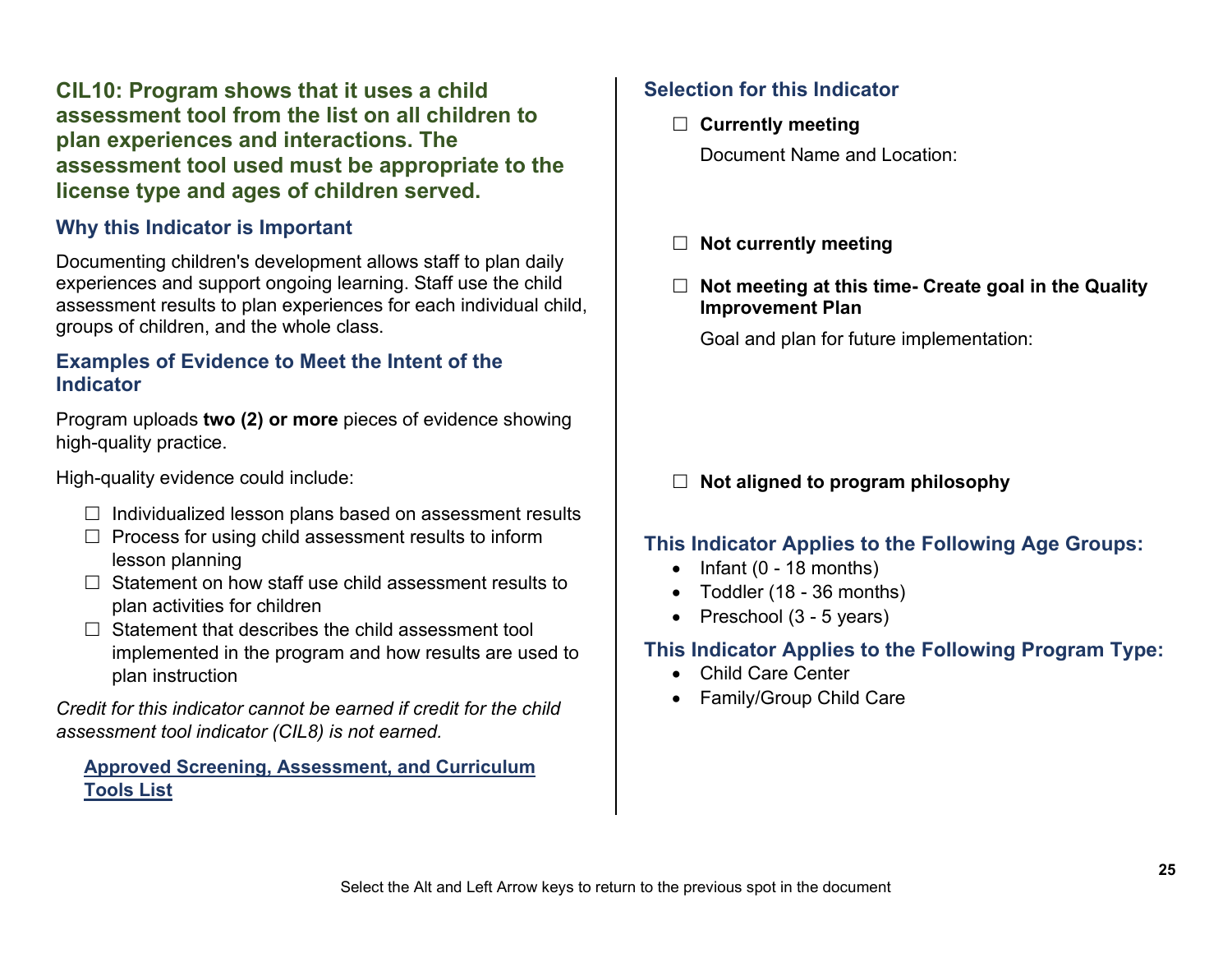# **CIL11: Program has completed the [Environment](#page-48-4)  [Rating Scale \(ERS-3\)](#page-48-4) or [Social Emotional Learning](#page-50-1)  [Program Quality Assessment \(SEL PQA\)](#page-50-1) Self-Assessment for every age group/classroom.**

# **Why this Indicator is Important**

Children and schoolagers learn through experiences with people and spaces. Spaces that are supportive of each child and schoolager provide opportunities for learning, comfort, independence, and exploration. **[Safe](#page-48-1)** and **[organized](#page-48-5)** spaces reduce the risk of injury and promote development.

#### **Examples of Evidence to Meet the Intent of the Indicator**

Program uploads a copy of the ERS-3 or SEL PQA Self-Assessment for every age group/classroom.

High-quality evidence could include:

- $\Box$  Copy of completed ERS-3 Scoring pages for every age group/classroom
- $\Box$  Copy of completed ERS-3 Self-Assessment for every age group/classroom
- $\Box$  Copy of completed SEL PQA Self-Assessment for every group/classroom

Environment Rating Scale (ERS-3)

- The Infant/Toddler Environment Rating Scale®, 3rd ed. (ITERS-3™)
- Early Childhood Environment Rating Scale®, 3rd ed. (ECERS-3™)
- The Family Child Care Environment Rating Scale®, 3rd ed. (FCCERS-3™)

Social Emotional Learning Program Quality Assessment (SEL PQA) used for centers with classrooms serving schoolagers.

# **Selection for this Indicator**

**Currently meeting**

Document Name and Location:

- **Not currently meeting**
- **Not meeting at this time- Create goal in the Quality Improvement Plan**

Goal and plan for future implementation:

- **Not aligned to program philosophy**
- **This program is NAEYC or NAFCC Accredited or receives GSRP, Head Start, or Early Head Start funding.**

### **This Indicator Applies to the Following Age Groups:**

- $\bullet$  Infant (0 18 months)
- Toddler (18 36 months)
- Preschool (3 5 years)
- Schoolage (4 years 9 months 12 years)

- Child Care Center
- Family/Group Child Care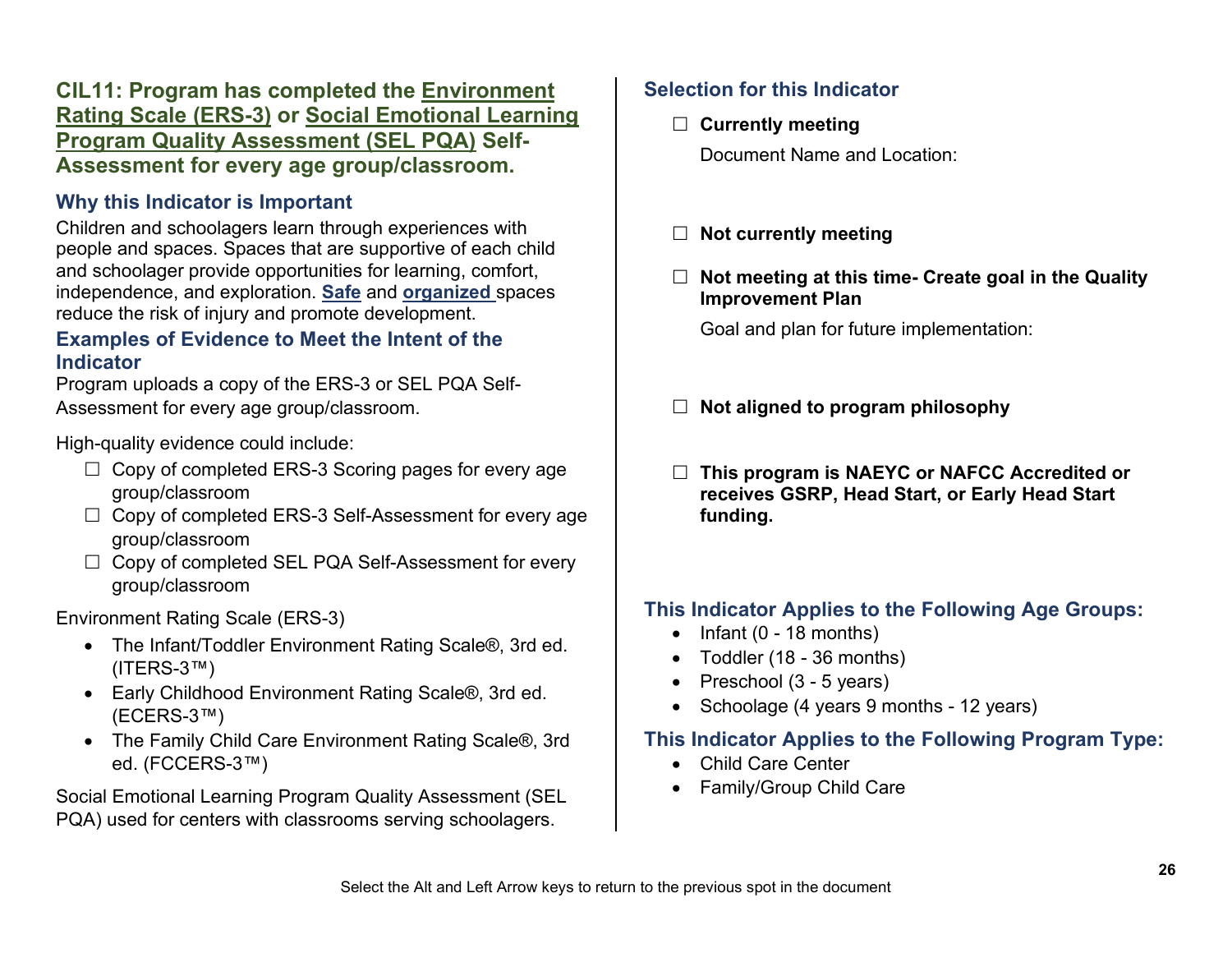# **CIL12: Each primary care space used by children and schoolagers throughout the day has a source of natural light.**

# **Why this Indicator is Important**

Natural light has calming effects for children and schoolagers which helps control their daily schedule for sleep and wakefulness. Exposure to natural light also supports continued focus and learning throughout the day.

#### **Examples of Evidence to Meet the Intent of the Indicator**

Program uploads **one (1) or more** photos for each classroom showing high-quality practice.

High-quality evidence could include:

- $\Box$  Door with window to the outdoors
- $\Box$  Glass door to the outdoors
- $\Box$  Skylight
- $\Box$  Window to the outdoors

# **Selection for this Indicator**

- **Currently meeting** Document Name and Location:
- **Not currently meeting**
- **Not meeting at this time- Create goal in the Quality Improvement Plan**

Goal and plan for future implementation:

#### **Not aligned to program philosophy**

#### **This Indicator Applies to the Following Age Groups:**

- $\bullet$  Infant (0 18 months)
- Toddler (18 36 months)
- Preschool (3 5 years)
- Schoolage (4 years 9 months 12 years)

- Child Care Center
- Family/Group Child Care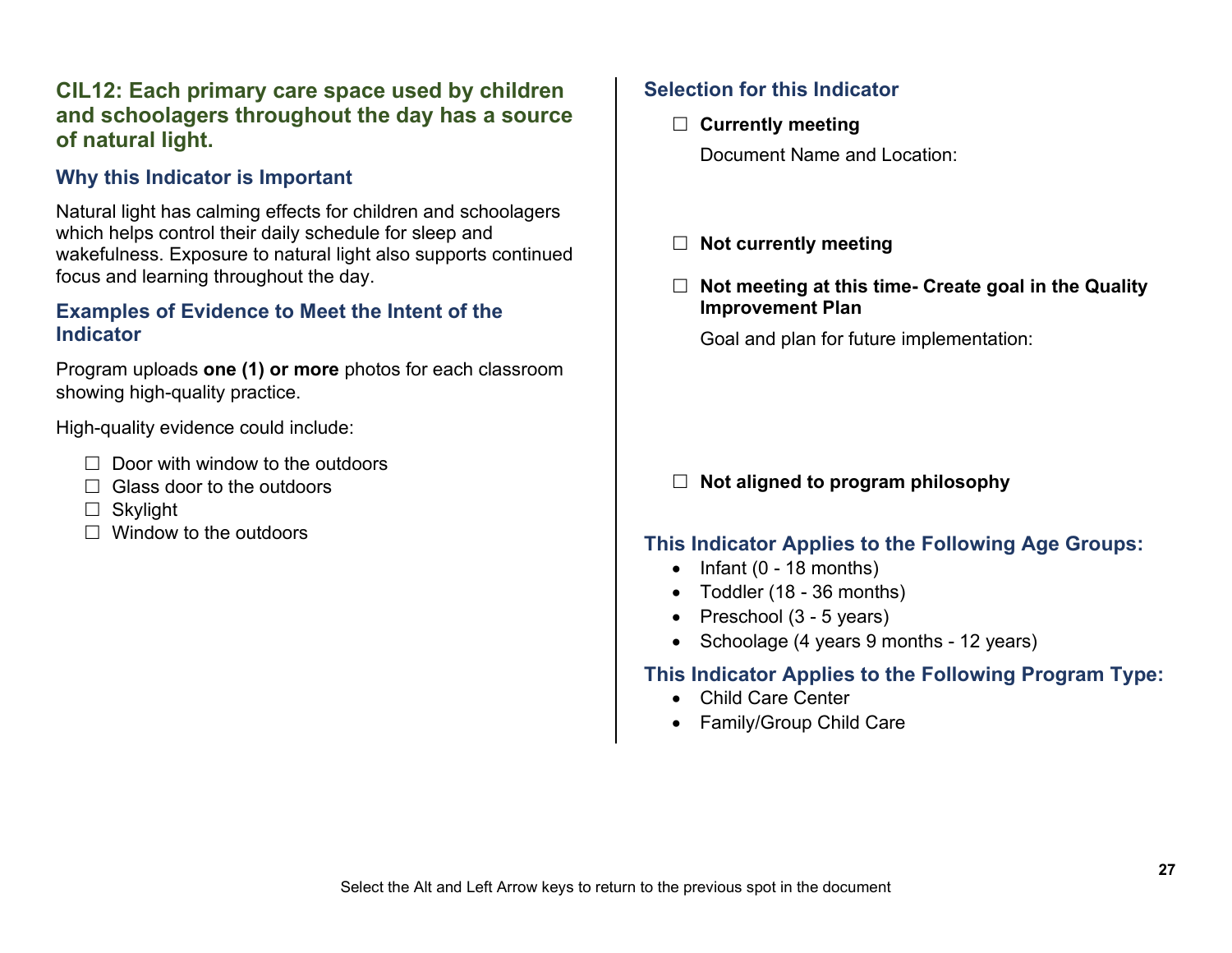### **CIL13: Program has access to explore an outdoor space that includes elements of nature.**

# **Why this Indicator is Important**

Spending time in nature is important for creativity, problem solving, physical development and learning. Time in natural settings supports children and schoolagers to get fresh air, be healthier, and feel calmer.

#### **Examples of Evidence to Meet the Intent of the Indicator**

Program uploads **two (2) or more** photos showing high-quality practice.

High-quality evidence must include at least **two (2)** of the following natural materials:

- $\Box$  Bird or animal feeders
- $\Box$  Dirt or sand
- $\Box$  Flowers or plants
- Grasses
- $\Box$  Logs or stumps
- $\Box$  Moss
- $\Box$  Natural ground covering
- $\Box$  Rocks
- $\Box$  Trees or shrubbery
- $\Box$  Other natural materials

# **Selection for this Indicator**

- **Currently meeting** Document Name and Location:
- **Not currently meeting**
- **Not meeting at this time- Create goal in the Quality Improvement Plan**

Goal and plan for future implementation:

# **Not aligned to program philosophy**

### **This Indicator Applies to the Following Age Groups:**

- $\bullet$  Infant (0 18 months)
- Toddler (18 36 months)
- Preschool (3 5 years)
- Schoolage (4 years 9 months 12 years)

- Child Care Center
- Family/Group Child Care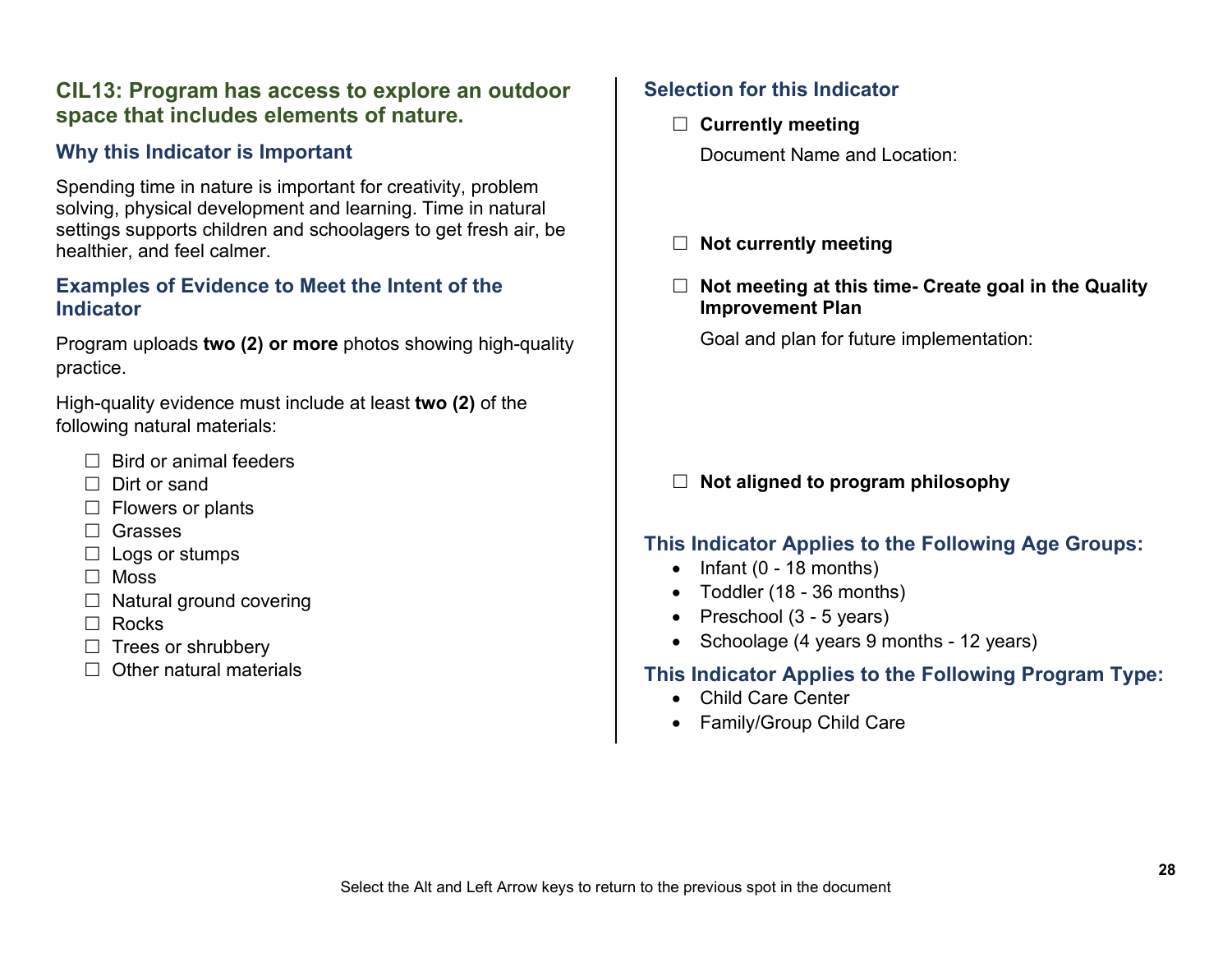# **CIL14: Program provides evidence of participation in a local, state, or national professional organization which enhances the program's early childhood practices.**

**Sample organizations, including but not limited to:** 

- **National and statewide early childhood or school-age organization membership**
- **Peer to Peer groups (in person/virtual meetings monthly)**
- **Director's Group meetings (in person/virtual meetings monthly)**
- **Chamber of Commerce membership**
- **Great Start Collaborative**

#### **Why this Indicator is Important**

Participating in professional organizations allows staff and programs to improve the services they provide. These opportunities increase understanding of issues faced by child cares programs, best practices, and new research for staff. Ongoing learnings lead to the overall growth of the staff members, program, and resources available to families.

#### **Examples of Evidence to Meet the Intent of the Indicator**

Program uploads **two (2) or more** pieces of evidence showing highquality practice.

Upload **one (1)** of the following showing membership or association in a professional organization:

- Copy of membership card
- Copy of meeting agenda
- Copy of meeting minutes
- Copy of membership roster

Upload **one (1)** of the following supporting documents showing participating in a professional organization:

- Statement of the individual member's personal learning from participation in a professional organization
- Example of how information is utilized
- Communications with other group members
- Photos of individual staff member(s) participating in an official organization's activity
- Documentation of participation in peer learning (discussion board)

# **Selection for this Indicator**

**Currently meeting**

Document Name and Location:

- **Not currently meeting**
- **Not meeting at this time- Create goal in the Quality Improvement Plan**

Goal and plan for future implementation:

# **Not aligned to program philosophy**

# **This Indicator Applies to the Following Age Groups:**

- $\bullet$  Infant (0 18 months)
- Toddler (18 36 months)
- Preschool (3 5 years)
- Schoolage (4 years 9 months 12 years)

- Child Care Center
- Family/Group Child Care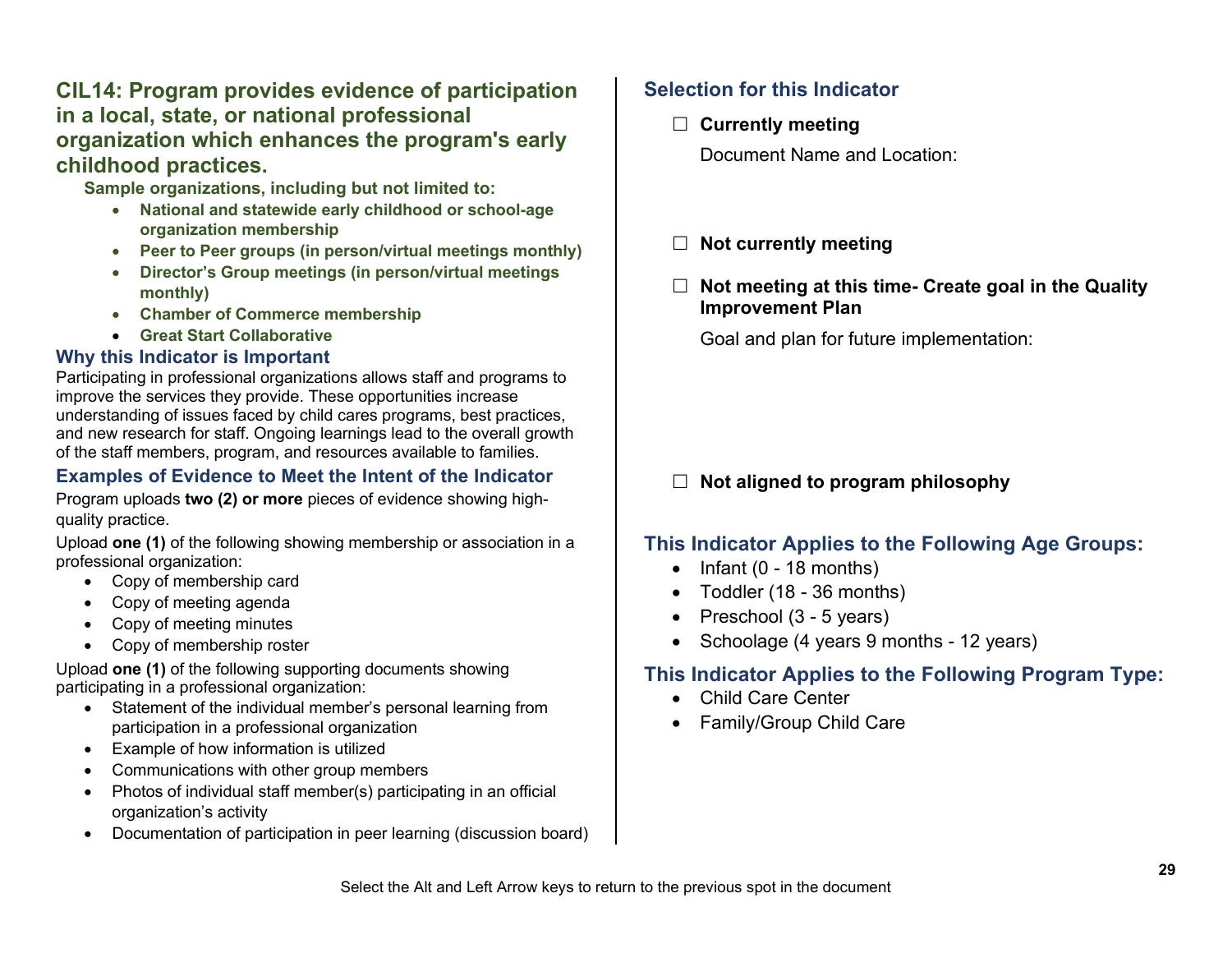**CIL15: Program has at least two (2) goals, in the Quality Improvement Plan, that support improvement based on the program's Self-Reflection.**

#### **Why this Indicator is Important**

The Self-Reflection is based on current high-quality practices for child care. Planning for areas of improvement based on the Self-Reflection shows the program's dedication to providing high-quality care. Having a goal shows the program's plan for progress.

#### **Examples of Evidence to Meet the Intent of the Indicator**

**Two (2) [goals](#page-47-0)** (current or completed after the initial Self-Reflection submission) in the Quality Improvement Plan focused on the Self-Reflection.

#### **Selection for this Indicator**

**Currently meeting**

Document Name and Location:

- **Not currently meeting**
- **Not meeting at this time- Create goal in the Quality Improvement Plan)**

Goal and plan for future implementation:

#### **Not aligned to program philosophy**

#### **This Indicator Applies to the Following Age Groups:**

- $\bullet$  Infant (0 18 months)
- Toddler (18 36 months)
- Preschool (3 5 years)
- Schoolage (4 years 9 months 12 years)

- Child Care Center
- Family/Group Child Care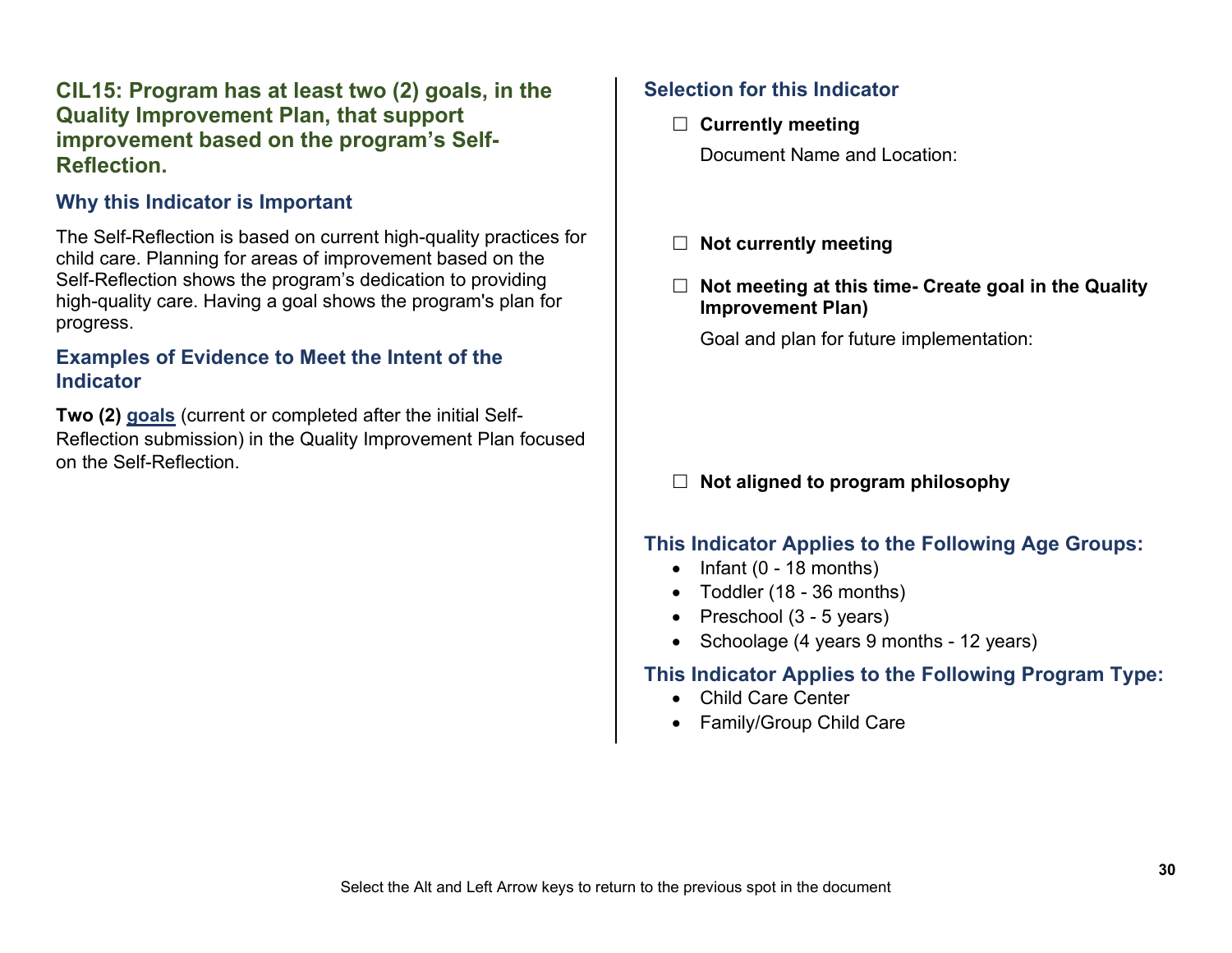# **PD1: All Lead, Assistant, and Schoolage staff have completed at least two (2) hours of professional development training within the last 12 months\* focused on the age grouping served.**

#### **Why this Indicator is Important**

Continued learning allows the lead, assistant, and schoolage staff to keep up to date on age-appropriate practices. Understanding the age group served allows staff to provide high-quality care.

#### **Examples of Evidence to Meet the Intent of the Indicator**

Professional development hours **must** be taken through **MiRegistry** 

This includes lead, assistant, and schoolage staff. It does not include administrator, program director, assistant directors, aides, subs, floats, non-teaching support staff, kitchen staff, bus staff, or emergency backup caregivers.

Assistant staff are defined as regularly scheduled staff who are included in licensing adult to child ratios.

#### **Staffing**

- **All staff are connected to the Organization Profile**
- **Reviewed the Professional Development Report**

\*Professional development must be taken within 12 months from the Self-Reflection submission date

# **Selection for this Indicator**

**Currently meeting**

Document Name and Location:

- **Not currently meeting**
- **Not meeting at this time- Create goal in the Quality Improvement Plan)**

Goal and plan for future implementation:

#### **This Indicator Applies to the Following Employee Titles:**

- Lead Caregiver/Teacher
- Assistant Teacher/Family Child Care Assistant
- Schoolage Teacher

- Child Care Center
- Family/Group Child Care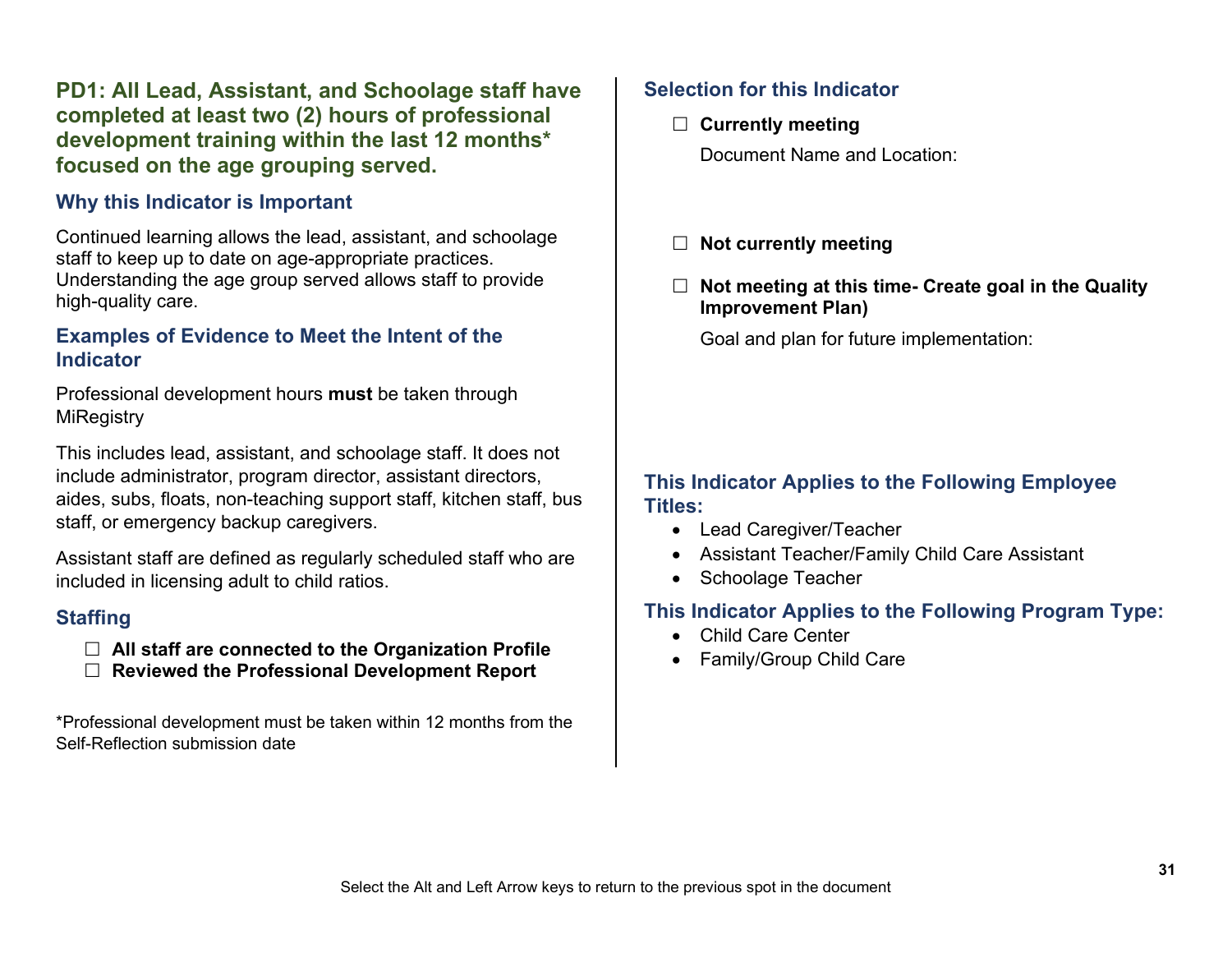**PD2: All Administrator/Program Director/Schoolage Site Supervisor/Owner, Lead, Assistant, and Schoolage staff completed at least two (2) hours of professional development training within the last 12 months\* focused on one (1) of the following:**

- **[Challenging behaviors](#page-45-2)**
- **Prevention of [suspension](#page-48-2)**
- **[Expulsion](#page-47-1)**
- **Mental health**
- **Trauma-informed practices**
- **Social and emotional health**

# **Why this Indicator is Important**

Continued learning allows staff to keep up to date on best practices. Understanding these topics helps retain staff, keep consistent routines, reduce work and school absences for families, create positive self-concept, and reduce expulsions.

#### **Examples of Evidence to Meet the Intent of the Indicator**

Professional development hours **must** be taken through MiRegistry

This includes person linked as the Administrator/Director in the Classrooms Tab, assistant director, lead, assistant, and schoolage staff. It does not include aides, subs, floats, nonteaching support staff, kitchen staff, bus staff, or emergency backup caregivers.

Assistant staff are defined as regularly scheduled staff who are included in licensing adult to child ratios.

# **Staffing**

#### **All staff are connected to the Organization Profile**

**Reviewed the Professional Development Report**

\*Professional development must be taken within 12 months from the Self-Reflection submission date

# **Selection for this Indicator**

**Currently meeting**

Document Name and Location:

- **Not currently meeting**
- **Not meeting at this time- Create goal in the Quality Improvement Plan**

Goal and plan for future implementation:

### **This Indicator Applies to the Following Employee Titles:**

- Person linked as the Administrator/Director in the Classrooms Tab
- Assistant Director
- Lead Caregiver/Teacher
- Assistant Teacher/Family Child Care Assistant
- Schoolage Teacher

- Child Care Center
- Family/Group Child Care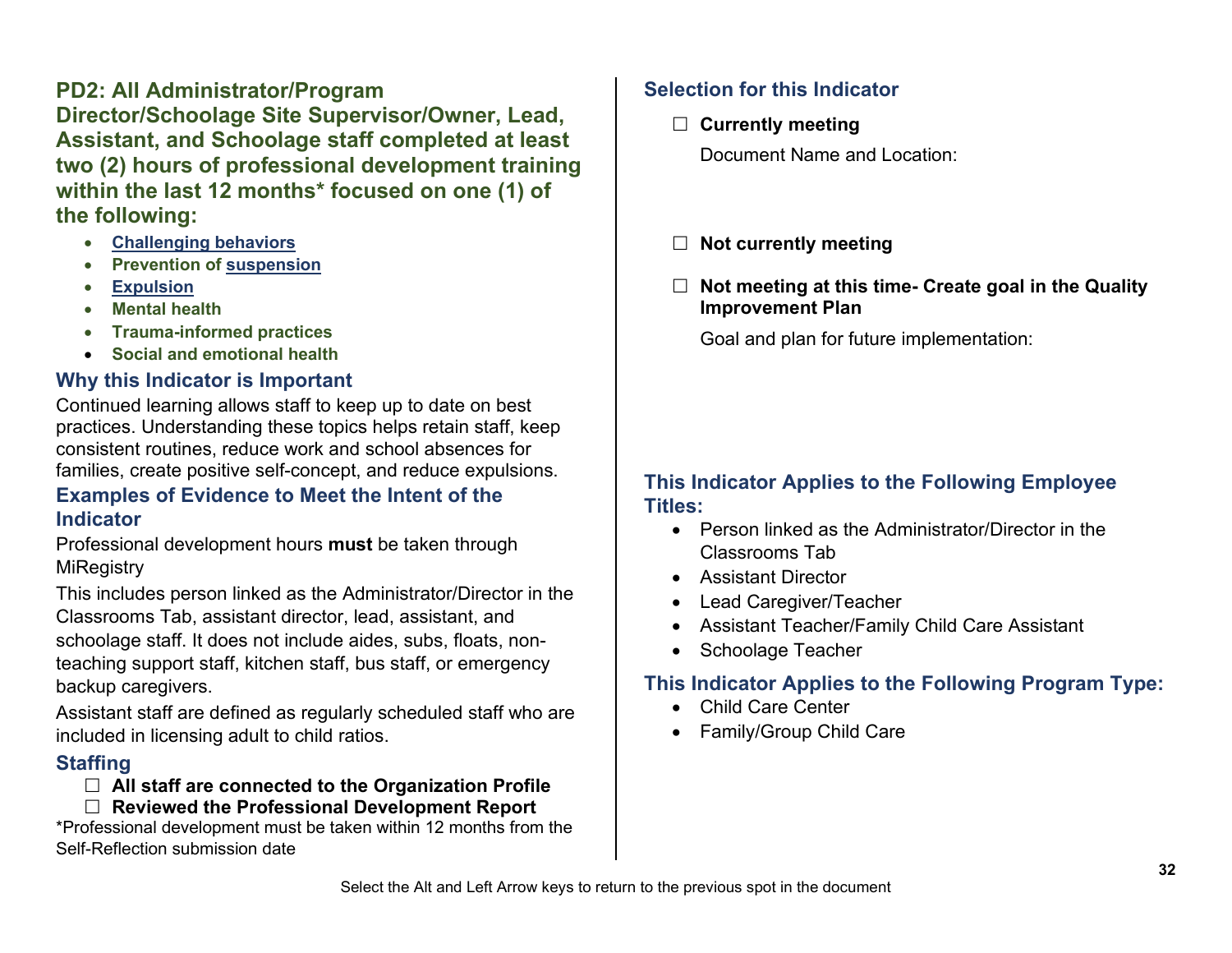# **PD3: All Administrator/Program Director/Schoolage Site Supervisor/Owner, Lead, Assistant, and Schoolage staff have completed at least two (2) hours of professional development training within the last 12 months\* focused on one (1) of the following:**

- **[Culture](#page-46-0)**
- **[Diversity](#page-47-5)**
- **Disabilities**
- **Inclusive practices**

# **Why this Indicator is Important**

Continued learning allows staff to keep up to date on best practices. Understanding these topics supports the staff to incorporate the diversity and different abilities of children, schoolagers, and families.

### **Examples of Evidence to Meet the Intent of the Indicator**

Professional development hours **must** be taken through MiRegistry

This includes the person linked as the Administrator/Director in the Classrooms Tab, assistant director, lead, assistant, and schoolage staff. It does not include aides, subs, floats, nonteaching support staff, kitchen staff, bus staff, or emergency backup caregivers.

Assistant staff are defined as regularly scheduled staff who are included in licensing adult to child ratios.

# **Staffing**

#### **All staff are connected to the Organization Profile Reviewed the Professional Development Report**

\*Professional development must be taken within 12 months from the Self-Reflection submission date

# **Selection for this Indicator**

**Currently meeting**

Document Name and Location:

- **Not currently meeting**
- **Not meeting at this time- Create goal in the Quality Improvement Plan**

Goal and plan for future implementation:

### **This Indicator Applies to the Following Employee Titles:**

- Person linked as the Administrator/Director in the Classrooms Tab
- Assistant Director
- Lead Caregiver/Teacher
- Assistant Teacher/Family Child Care Assistant
- Schoolage Teacher

- Child Care Center
- Family/Group Child Care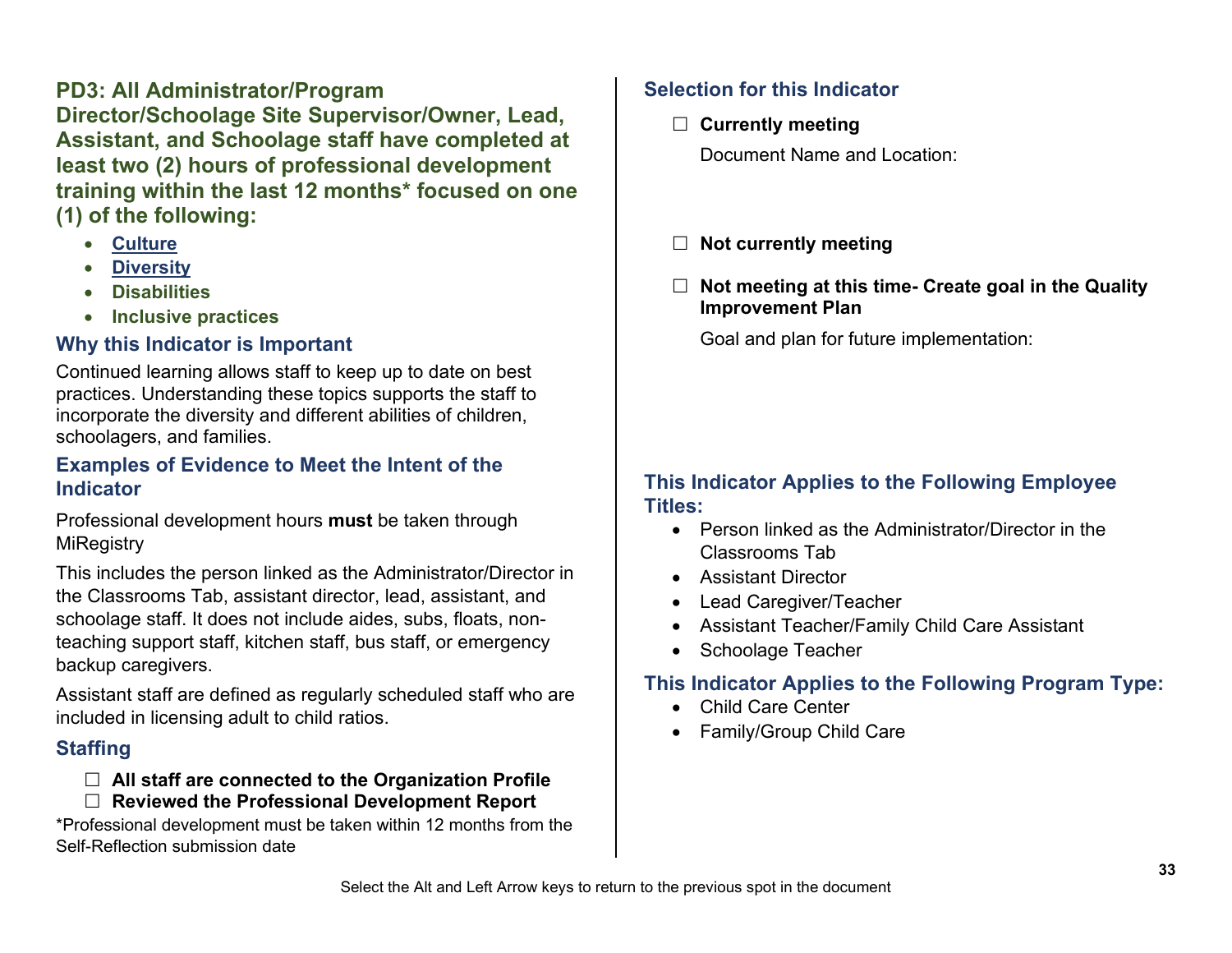# **PD4: All Administrator/Program Director/Schoolage Site Supervisor/Owner, Lead, Assistant, and Schoolage staff have completed at least two (2) hours of professional development training within the last 12 months\* focused on family engagement.**

#### **Why this Indicator is Important**

Continued learning allows staff to keep up to date on best practices. Understanding these topics supports staff members' knowledge of family engagement as it relates to caring for and serving children and schoolagers.

#### **Examples of Evidence to Meet the Intent of the Indicator**

Professional development hours **must** be taken through **MiRegistry** 

This includes the person linked as the Administrator/Director in the Classrooms Tab, assistant director, lead, assistant, and schoolage staff. It does not include aides, subs, floats, nonteaching support staff, kitchen staff, bus staff, or emergency backup caregivers.

Assistant staff are defined as regularly scheduled staff who are included in licensing adult to child ratios.

# **Staffing**

#### **All staff are connected to the Organization Profile Reviewed the Professional Development Report**

\*Professional development must be taken within 12 months from the Self-Reflection submission date

# **Selection for this Indicator**

**Currently meeting**

Document Name and Location:

- **Not currently meeting**
- **Not meeting at this time- Create goal in the Quality Improvement Plan**

Goal and plan for future implementation:

#### **This Indicator Applies to the Following Employee Titles:**

- Person linked as the Administrator/Director in the Classrooms Tab
- Assistant Director
- Lead Caregiver/Teacher
- Assistant Teacher/Family Child Care Assistant
- Schoolage Teacher

- Child Care Center
- Family/Group Child Care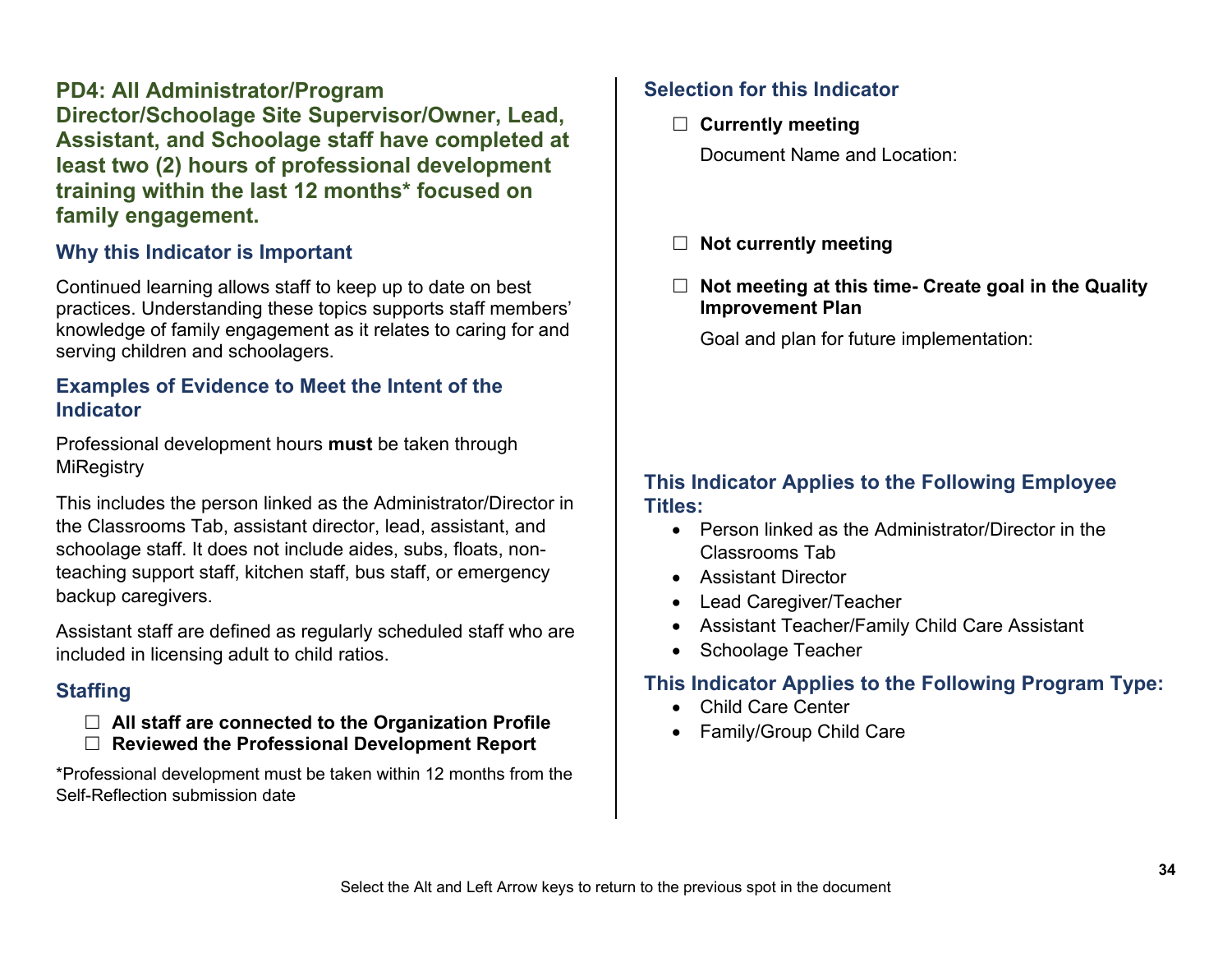**PD5: All Administrator/Program Director/Schoolage Site Supervisor/Owner, Lead, Assistant, and Schoolage staff have completed at least two (2) hours of professional development training within the last 12 months\* focused on the Strengthening Families™ Protective Factors.**

**The Protective Factors Framework contains five (5) main ideas:** 

- **Parental Resilience**
- **Social Connections**
- **Knowledge of parenting and child development**
- **Concrete support in times of need**
- **Social and emotional competence of children**

# **Why this Indicator is Important**

Continued learning allows staff to keep up to date on best practices. Understanding the Protective Factors helps families build resilience, form relationships, and access services and resources in the community.

### **Examples of Evidence to Meet the Intent of the Indicator**

Professional development hours **must** be taken through **MiRegistry** 

This includes the person linked as the Administrator/Director in the Classrooms Tab, assistant director, lead, assistant, and schoolage staff. It does not include aides, subs, floats, nonteaching support staff, kitchen staff, bus staff, or emergency backup caregivers.

Assistant staff are defined as regularly scheduled staff who are included in licensing adult to child ratios.

# **Staffing**

### **All staff are connected to the Organization Profile**

**Reviewed the Professional Development Report**

\*Professional development must be taken within 12 months from the Self-Reflection submission date

# **Selection for this Indicator**

**Currently meeting**

Document Name and Location:

- **Not currently meeting**
- **Not meeting at this time- Create goal in the Quality Improvement Plan**

Goal and plan for future implementation:

# **This Indicator Applies to the Following Employee Titles:**

- Person linked as the Administrator/Director in the Classrooms Tab
- Assistant Director
- Lead Caregiver/Teacher
- Assistant Teacher/Family Child Care Assistant
- Schoolage Teacher

- Child Care Center
- Family/Group Child Care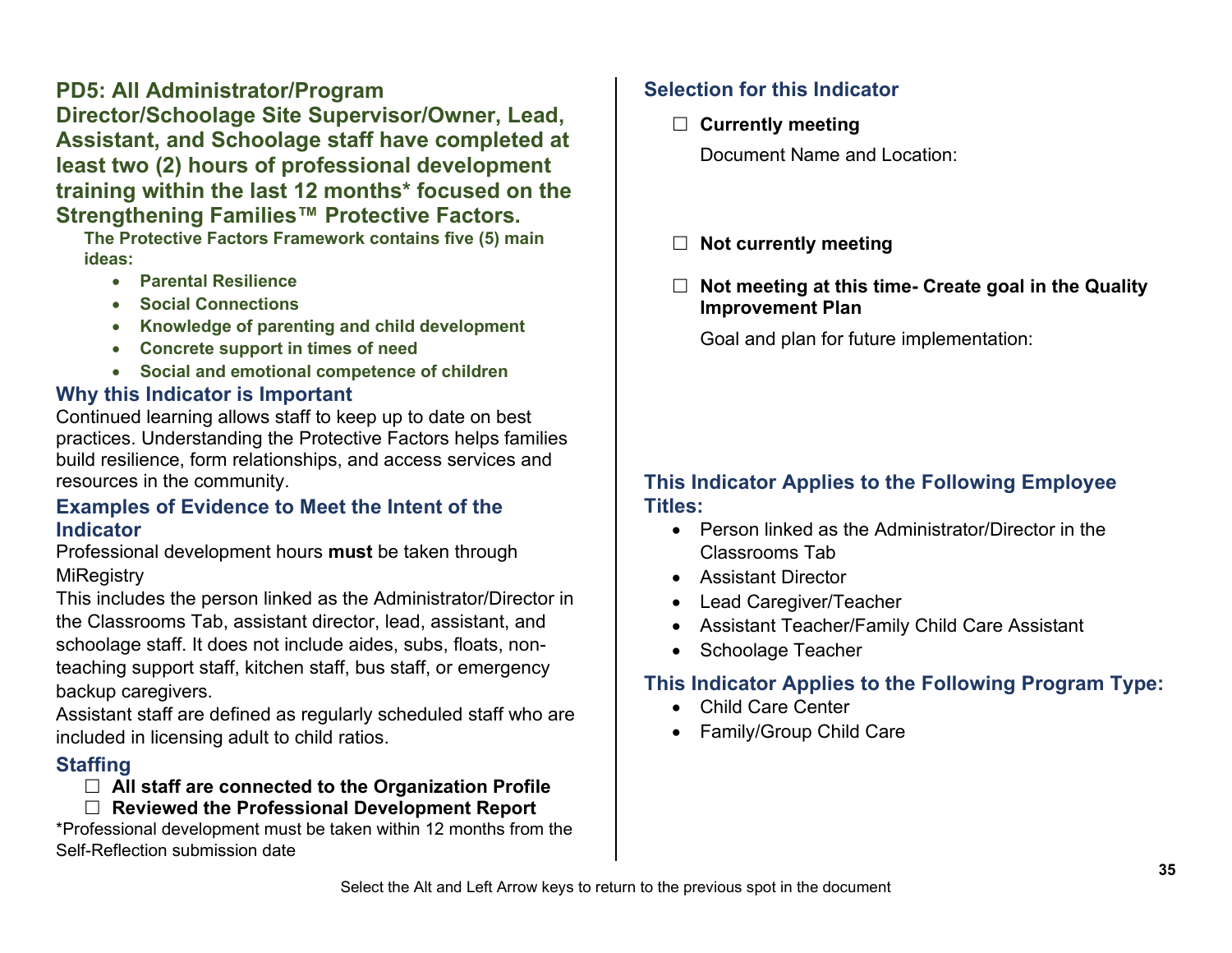# **PD6: All Administrator/Program Director/Schoolage Site Supervisor/Owner, Lead, Assistant, and Schoolage staff have completed at least two (2) hours of professional development training within the last 12 months\* focused on antibias approaches.**

#### **Why this Indicator is Important**

Unconscious bias can cause harm to children, schoolagers, and families. Being aware of individual bias allows staff to create and sustain a safe, inclusive, and respectful learning environment that supports all children and families.

#### **Examples of Evidence to Meet the Intent of the Indicator**

Professional development hours **must** be taken through **MiRegistry** 

This includes the person linked as the Administrator/Director in the Classrooms Tab, assistant director, lead, assistant, and schoolage staff. It does not include aides, subs, floats, nonteaching support staff, kitchen staff, bus staff, or emergency backup caregivers.

Assistant staff are defined as regularly scheduled staff who are included in licensing adult to child ratios.

# **Staffing**

#### **All staff are connected to the Organization Profile Reviewed the Professional Development Report**

\*Professional development must be taken within 12 months from the Self-Reflection submission date

# **Selection for this Indicator**

**Currently meeting**

Document Name and Location:

- **Not currently meeting**
- **Not meeting at this time- Create goal in the Quality Improvement Plan**

Goal and plan for future implementation:

#### **This Indicator Applies to the Following Employee Titles:**

- Person linked as the Administrator/Director in the Classrooms Tab
- Assistant Director
- Lead Caregiver/Teacher
- Assistant Teacher/Family Child Care Assistant
- Schoolage Teacher

- Child Care Center
- Family/Group Child Care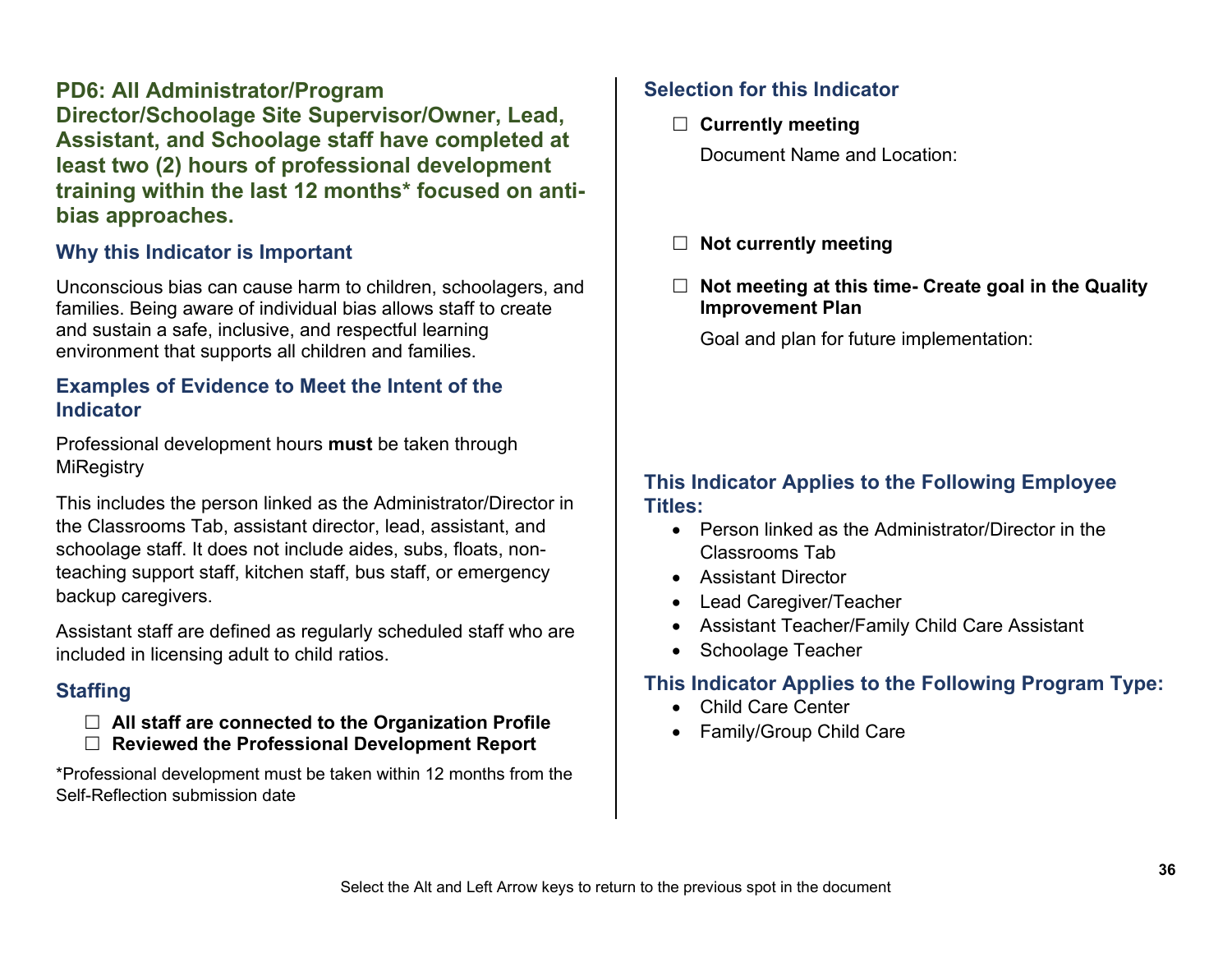**PD7: All Administrator/Program Director/Schoolage Site Supervisor/Owner have completed two (2) hours of professional development training within the last 12 months\* focused on effective business practices.**

#### **Why this Indicator is Important**

Continued learning allows the administrator/program director/schoolage site supervisor/owner to keep up to date on best business practices. Understanding these topics supports the success of the business/program.

#### **Examples of Evidence to Meet the Intent of the Indicator**

Professional development hours **must** be taken through **MiRegistry** 

This applies to the person linked as the Administrator/Director in the Classrooms Tab. It does not apply to the assistant director, lead, assistant, schoolage staff, aides, subs, floats, nonteaching support staff, kitchen staff, bus staff, or emergency backup caregivers.

### **Staffing**

 **Administrator/Director is connected to the Organization Profile and the Classrooms Tab Reviewed the Professional Development Report**

\*Professional development must be taken within 12 months from the Self-Reflection submission date

# **Selection for this Indicator**

**Currently meeting**

Document Name and Location:

- **Not currently meeting**
- **Not meeting at this time- Create goal in the Quality Improvement Plan**

Goal and plan for future implementation:

# **This Indicator Applies to the Following Employee Title:**

• Person linked as the Administrator/Director in the Classrooms Tab

- Child Care Center
- Family/Group Child Care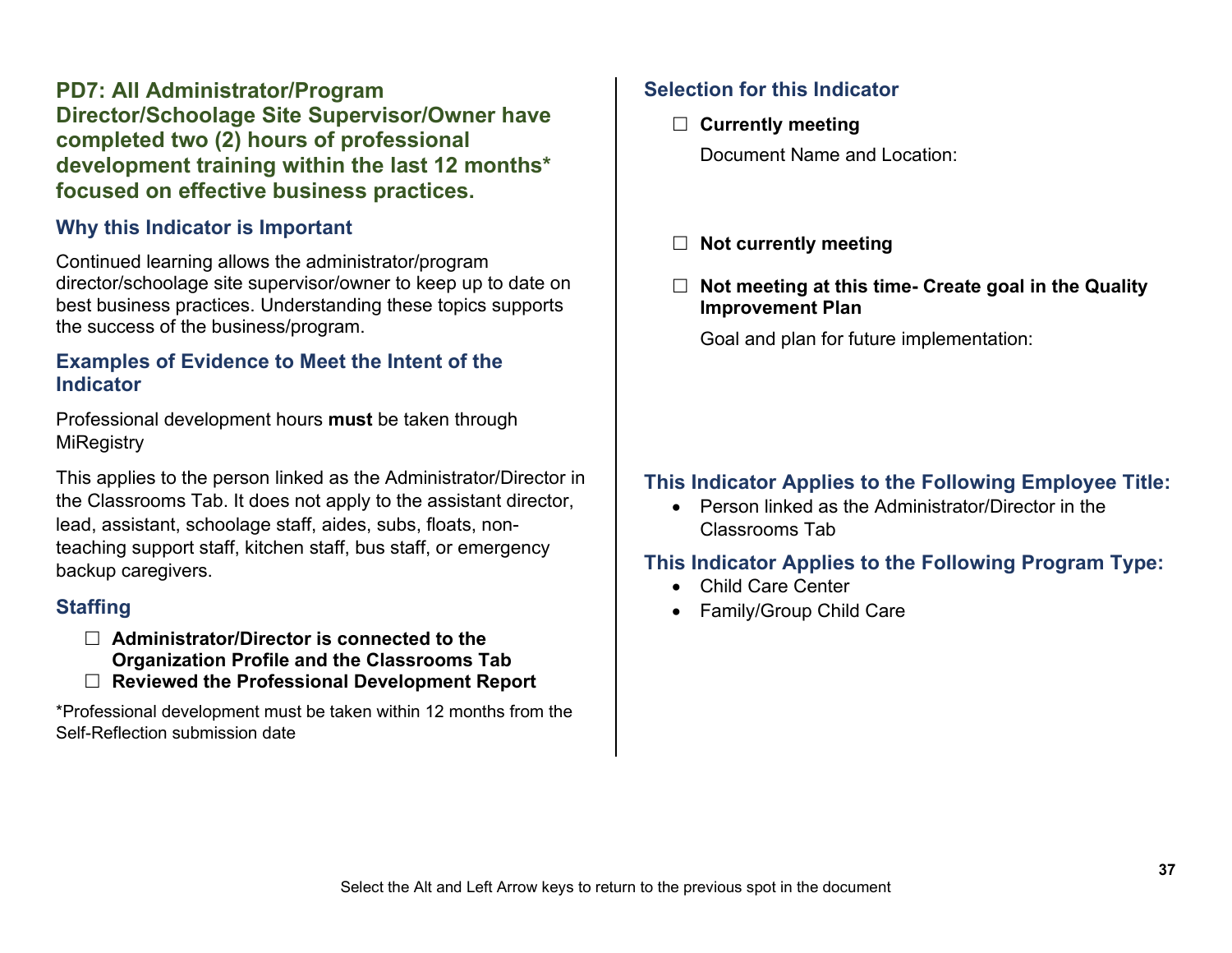**PD8: All Administrator/Program Director/Schoolage Site Supervisor/Owner have completed two (2) hours of professional development training within the last 12 months\* focused on Environment Rating Scale (ERS), Classroom Assessment Scoring System (CLASS), or Social Emotional Learning Program Quality Assessment (SEL PQA) to prepare for the onsite observation.**

# **Why this Indicator is Important**

Continued learning allows the administrator/program director/schoolage site supervisor/owner to keep up to date on best practices. Understanding how to use these tools to evaluate programming supports quality improvement.

#### **Examples of Evidence to Meet the Intent of the Indicator**

Professional development hours **must** be taken through **MiRegistry** 

This applies to the person linked as the Administrator/Director in the Classrooms Tab. It does not apply to the assistant director, lead, assistant, schoolage staff, aides, subs, floats, nonteaching support staff, kitchen staff, bus staff, or emergency backup caregivers.

# **Staffing**

- **Administrator/Director is connected to the Organization Profile and the Classrooms Tab**
- **Reviewed the Professional Development Report**

\*Professional development must be taken within 12 months from the Self-Reflection submission date

# **Selection for this Indicator**

**Currently meeting**

Document Name and Location:

- **Not currently meeting**
- **Not meeting at this time- Create goal in the Quality Improvement Plan**

Goal and plan for future implementation:

# **This Indicator Applies to the Following Employee Title:**

• Person linked as the Administrator/Director in the Classrooms Tab

- Child Care Center
- Family/Group Child Care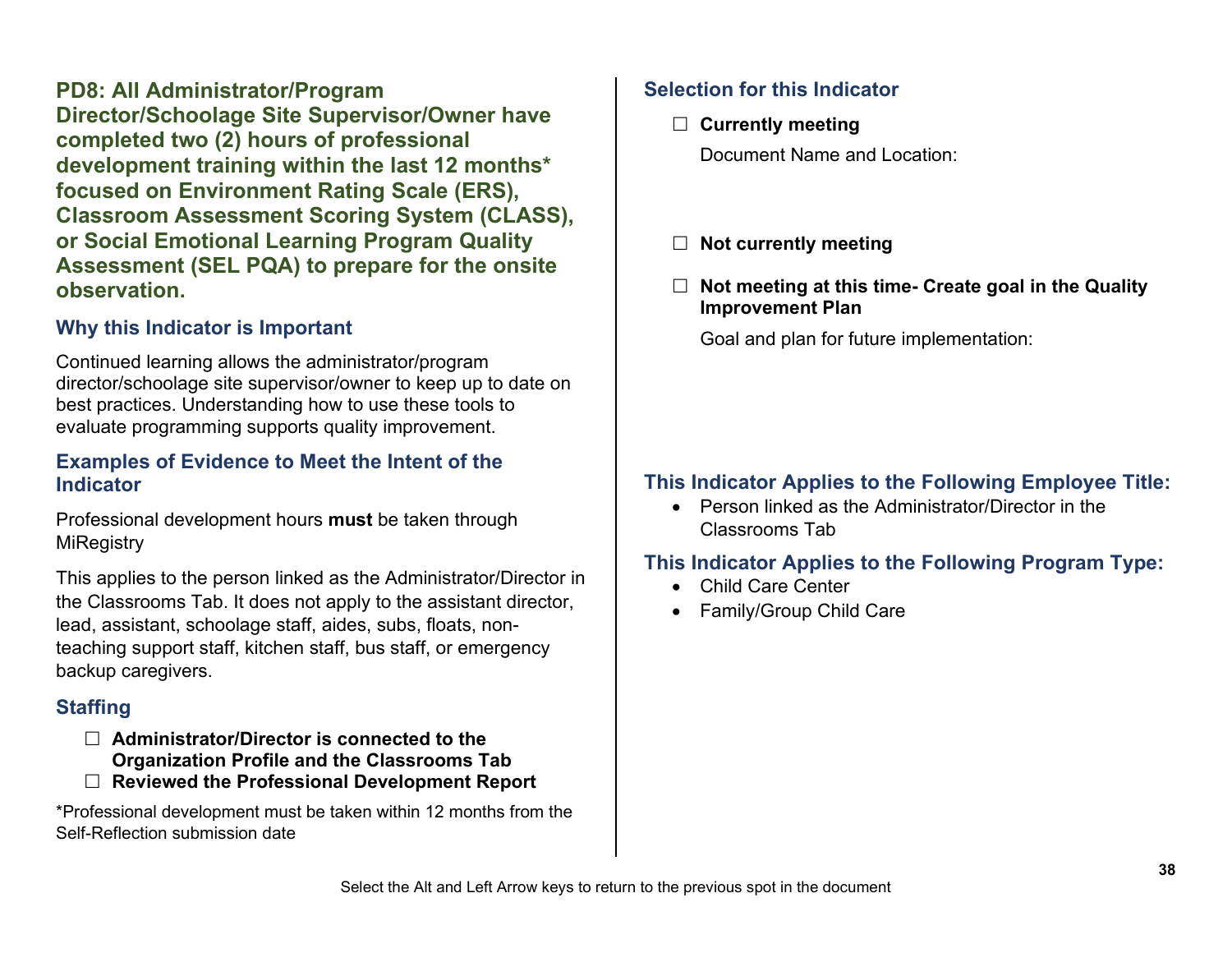**PD9: All Administrator/Program Director/Schoolage Site Supervisor/Owner, Lead, Assistant, and Schoolage staff have completed an additional eight (8) hours of training beyond licensing requirements in areas of interest or that align with individual professional development goals within the last 12 months\*.** 

#### **Why this Indicator is Important**

Continued learning allows staff to keep up to date on best practices. Understanding these topics supports the needs of children, schoolagers, and families.

#### **Examples of Evidence to Meet the Intent of the Indicator**

This includes the person linked as the Administrator/Director in the Classrooms Tab, assistant director, lead, assistant, and schoolage staff. It does not include aides, subs, floats, nonteaching support staff, kitchen staff, bus staff, or emergency backup caregivers.

Assistant staff are defined as regularly scheduled staff who are included in licensing adult to child ratios.

Professional development hours taken through MiRegistry

### **Staffing**

- **All staff are connected to the Organization Profile**
- **Reviewed the Professional Development Report**

\*Professional development must be taken within 12 months from the Self-Reflection submission date

#### **Selection for this Indicator**

**Currently meeting**

Document Name and Location:

- **Not currently meeting**
- **Not meeting at this time- Create goal in the Quality Improvement Plan**

Goal and plan for future implementation:

#### **This Indicator Applies to the Following Employee Titles:**

- Person linked as the Administrator/Director in the Classrooms Tab
- Assistant Director
- Lead Caregiver/Teacher
- Assistant Teacher/Family Child Care Assistant
- Schoolage Teacher

- Child Care Center
- Family/Group Child Care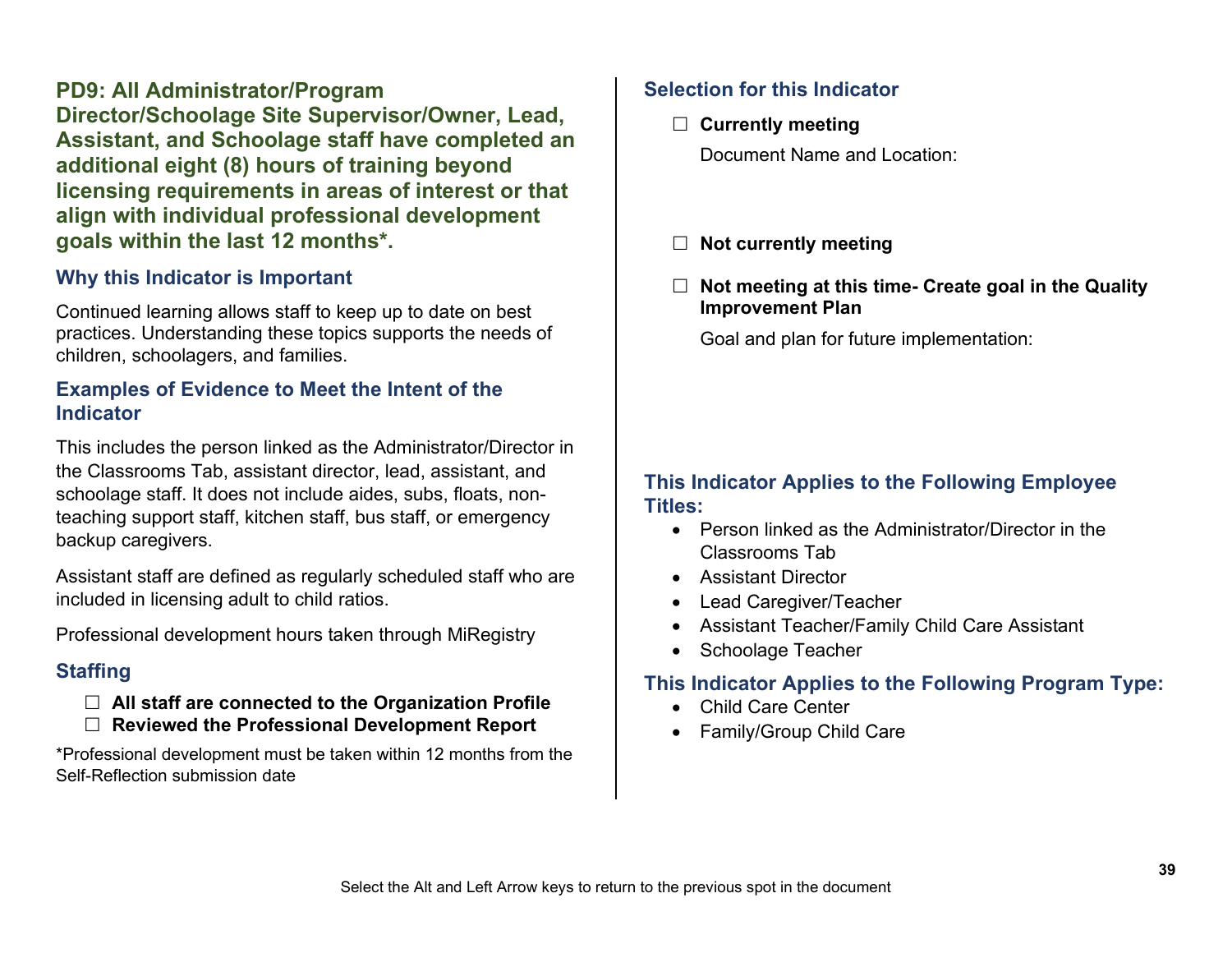# **SQ1: Administrator/Program Director/Schoolage Site Supervisor/Owner Qualifications**

#### **Administrator/Program Director/Schoolage Site Supervisor/Owner has at least a:**

- Foundational Level Two Career Pathway in MiRegistry. *(Family Child Care only)*
- Professional Level One Career Pathway in MiRegistry.
- Professional Level Two Career Pathway in MiRegistry.
- Professional Level Three B Career Pathway in MiRegistry.
- Professional Level Three A Career Pathway in MiRegistry.

# **Why this Indicator is Important**

Education and training support staff to provide quality care and support children's growth and learning.

### **Examples of Evidence to Meet the Intent of the Indicator**

**[MiRegistry Career Pathway Level](#page-49-1)**

# **Selection for this Indicator**

- **Foundational Level Two Career Pathway in MiRegistry (Family/Group Child Care only)**
- **Professional Level One Career Pathway in MiRegistry**
- **Professional Level Two Career Pathway in MiRegistry**
- **Professional Level Three B Career Pathway in MiRegistry**
- **Professional Level Three A Career Pathway in MiRegistry**
- **Not currently meeting**
- **Not meeting at this time- Create goal in the Quality Improvement Plan**

Goal and plan for future implementation:

# **Staffing**

- **Administrator/Director is connected to the Organization Profile**
- **Administrator/Director is connected to the Classrooms Tab**
- **Qualifications sent to MiRegistry for verification**

# **This Indicator Applies to the Following Employee Title:**

• Person linked as the Administrator/Director in the Classrooms Tab

- Child Care Center
- Family/Group Child Care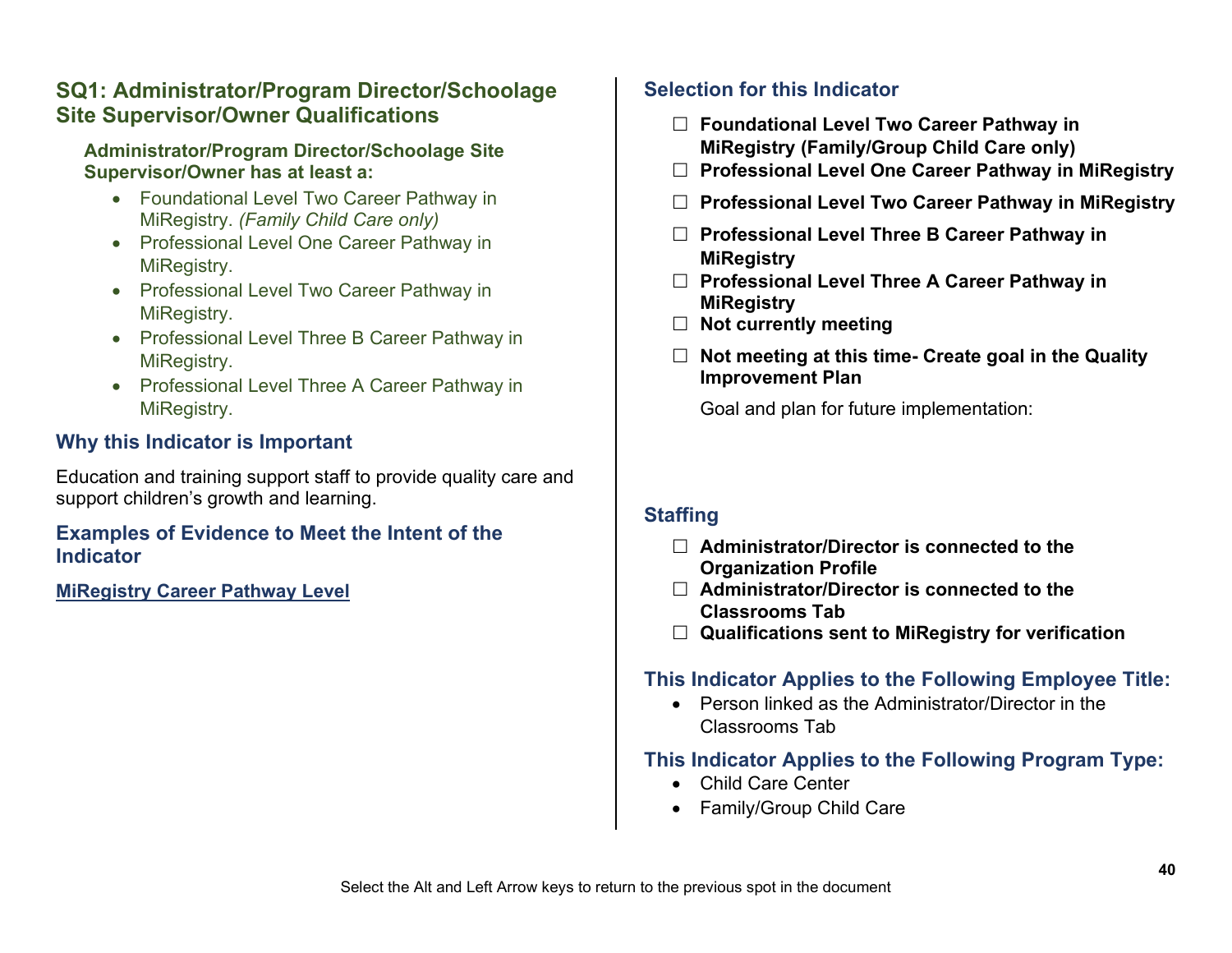# **SQ2: Program Staff Qualifications**

#### **50% of Lead, Assistant, and Schoolage staff have at least a:**

- Foundational Level Two Career Pathway in MiRegistry. *(Family Child Care and Centers 5 to 12 only)*
- Professional Level One Career Pathway in MiRegistry.
- Professional Level Two Career Pathway in MiRegistry.
- Professional Level Three Career Pathway in MiRegistry.

#### **100% of Lead, Assistant, and Schoolage staff have at least a:**

- Foundational Level Two Career Pathway in MiRegistry. *(Family Child Care and Centers 5 to 12 only)*
- Professional Level One Career Pathway in MiRegistry.
- Professional Level Two Career Pathway in MiRegistry.
- Professional Level Three Career Pathway in MiRegistry.

# **Why this Indicator is Important**

Education and training support staff to provide quality care and support children's growth and learning.

#### **Examples of Evidence to Meet the Intent of the Indicator**

This includes lead, assistant, and schoolage staff. It does not include, aides, subs, floats, non-teaching support staff, kitchen staff, bus staff, or emergency backup caregivers.

Assistant staff are defined as regularly scheduled staff who are included in licensing adult to child ratios.

#### **[MiRegistry Career Pathway Level](#page-49-1)**

# **Selection for this Indicator**

#### **50% of Lead, Assistant, and Schoolage staff have at least**

- $\Box$  Foundational Level Two Career Pathway in MiRegistry (Family/Group Child Caren and Centers 5 to 12 only)
- $\Box$  Professional Level One Career Pathway in MiRegistry
- $\Box$  Professional Level Two Career Pathway in MiRegistry
- $\Box$  Professional Level Three Career Pathway in MiRegistry

#### **100% of Lead, Assistant, and Schoolage staff have at least**

- $\Box$  Foundational Level Two Career Pathway in MiRegistry (Family/Group Child Caren and Centers 5 to 12 only)
- $\Box$  Professional Level One Career Pathway in MiRegistry
- $\Box$  Professional Level Two Career Pathway in MiRegistry
- $\Box$  Professional Level Three Career Pathway in MiRegistry
- **Not currently meeting**
- **Not meeting at this time- Create goal in the Quality Improvement Plan**

Goal and plan for future implementation:

# **Staffing**

- **All Program Staff are connected to the Organization Profile**
- **All Program Staff are connected to the Classrooms Tab**
- **All Program Staff Qualifications were sent to MiRegistry for verification**

#### **This Indicator Applies to the Following Employee Titles:**

- Lead Caregiver/Teacher
- Assistant Teacher/Family Child Care Assistant
- Schoolage Teacher

- Child Care Center
- Family/Group Child Care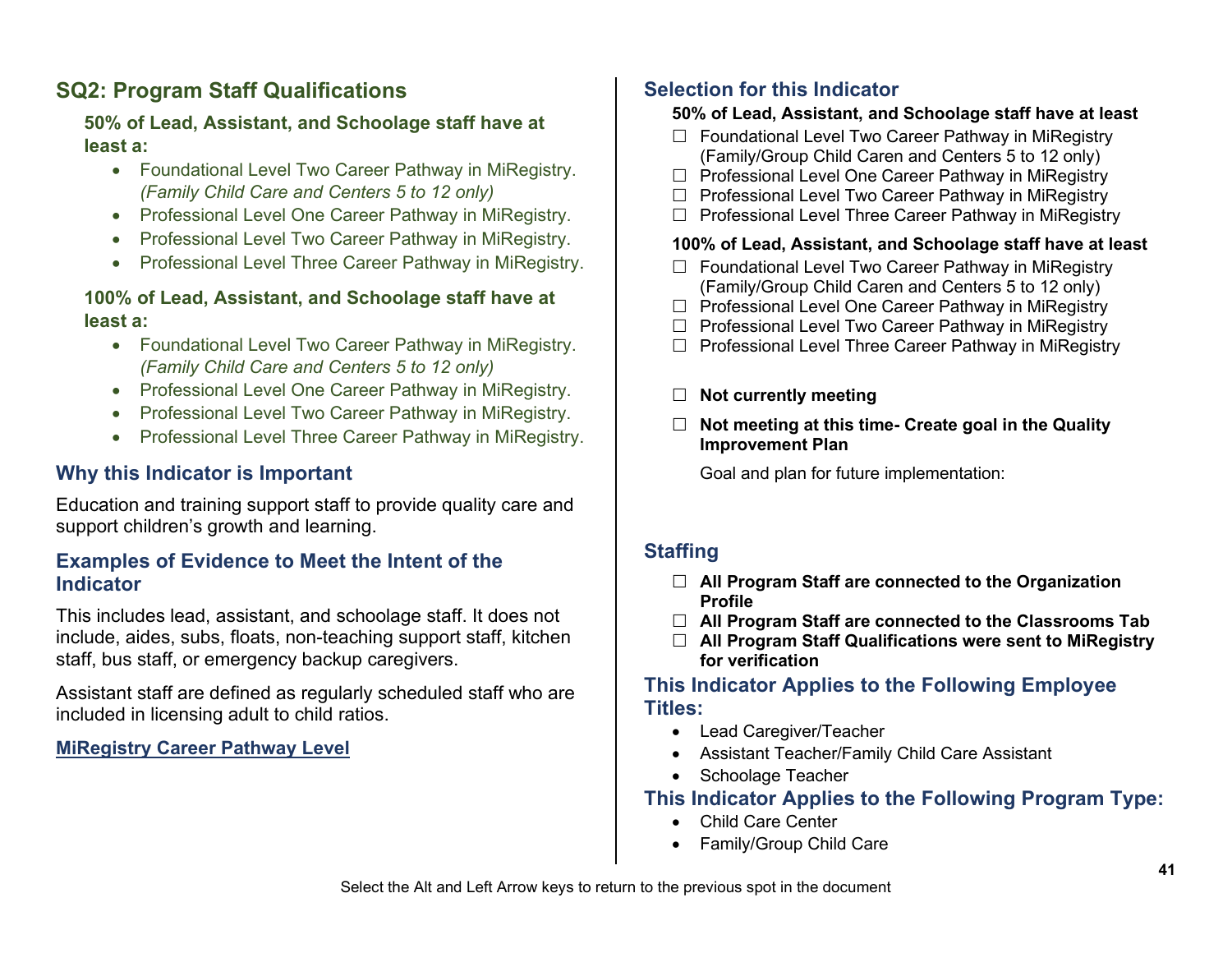# **AM1: Program has written personnel policies and procedures.**

**The written personnel policies and procedures must include, at a minimum, the following:** 

- **Program Orientation**
- **Illness/Absence policy**
- **Benefits and Paid leave time**

### **Why this Indicator is Important**

Written policies and procedures help staff understand the program's guidelines and expectations. This helps staff know how they are welcomed and supported in the program.

#### **Examples of Evidence to Meet the Intent of the Indicator**

Program uploads written policies or procedures showing highquality practice.

High-quality evidence could include:

- $\Box$  Personnel policies or procedures including, at a minimum, the three (3) bullets within the indicator
- $\Box$  Staff contract including, at a minimum, the three (3) bullets within the indicator
- $\Box$  Staff handbook including at a minimum, the three (3) bullets within the indicator

## **Selection for this Indicator**

 **Currently meeting** Document Name and Location:

- **Not currently meeting**
- **Not meeting at this time- Create goal in the Quality Improvement Plan**

Goal and plan for future implementation:

# **Not aligned to program philosophy**

- Child Care Center
- Family/Group Child Care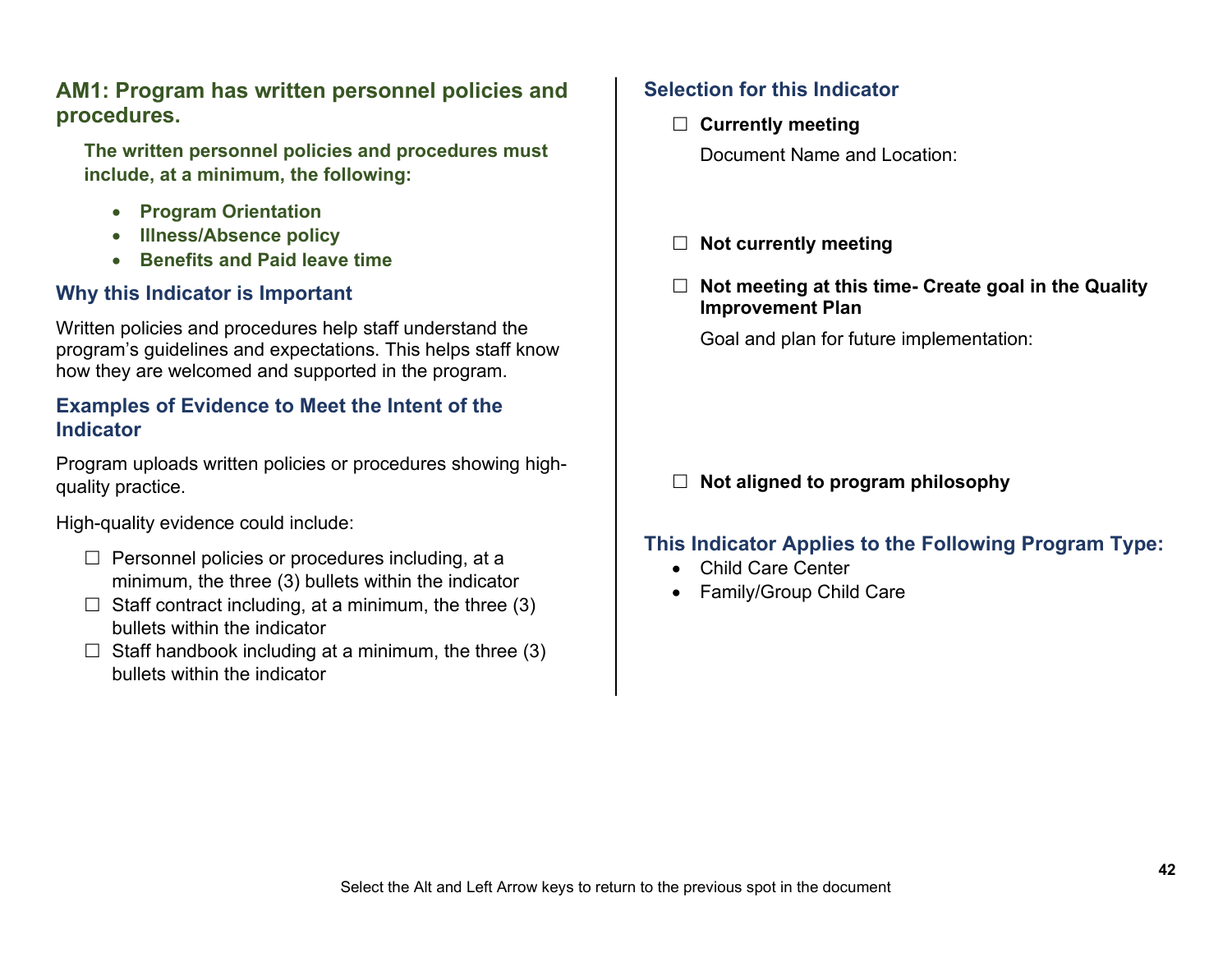# **C-AM2: Program shows how it completes annual evaluations and individual performance goals.**

# **Why this Indicator is Important**

Annual evaluations help staff understand their performance and see areas of growth. Creating performance goals helps staff continue learning and supports personal growth.

#### **Examples of Evidence to Meet the Intent of the Indicator**

Program uploads **one (1) or more** pieces of evidence showing high-quality practice.

High-quality evidence could include:

- $\Box$  Evaluation forms including the individual goal section
- $\Box$  Evaluation policies/procedures
- $\Box$  Completed evaluation form
- $\Box$  Completed performance goal setting form

Evidence must represent providers and staff.

This includes the person linked as the Administrator/Director in the Classrooms Tab, assistant director, lead, assistant, and schoolage staff. It does not include, aides, subs, floats, nonteaching support staff, kitchen staff, bus staff, or emergency backup caregivers.

Assistant staff are defined as regularly scheduled staff who are included in licensing adult to child ratios.

### **Selection for this Indicator**

**Currently meeting**

Document Name and Location:

- **Not currently meeting**
- **Not meeting at this time- Create goal in the Quality Improvement Plan**

Goal and plan for future implementation:

### **Not aligned to program philosophy**

#### **This Indicator Applies to the Following Employee Titles:**

- Person linked as the Administrator/Director in the Classrooms Tab
- Assistant Director
- Lead Caregiver/Teacher
- Assistant Teacher/Family Child Care Assistant
- Schoolage Teacher

### **This Indicator Applies to the Following Program Type:**

• Child Care Center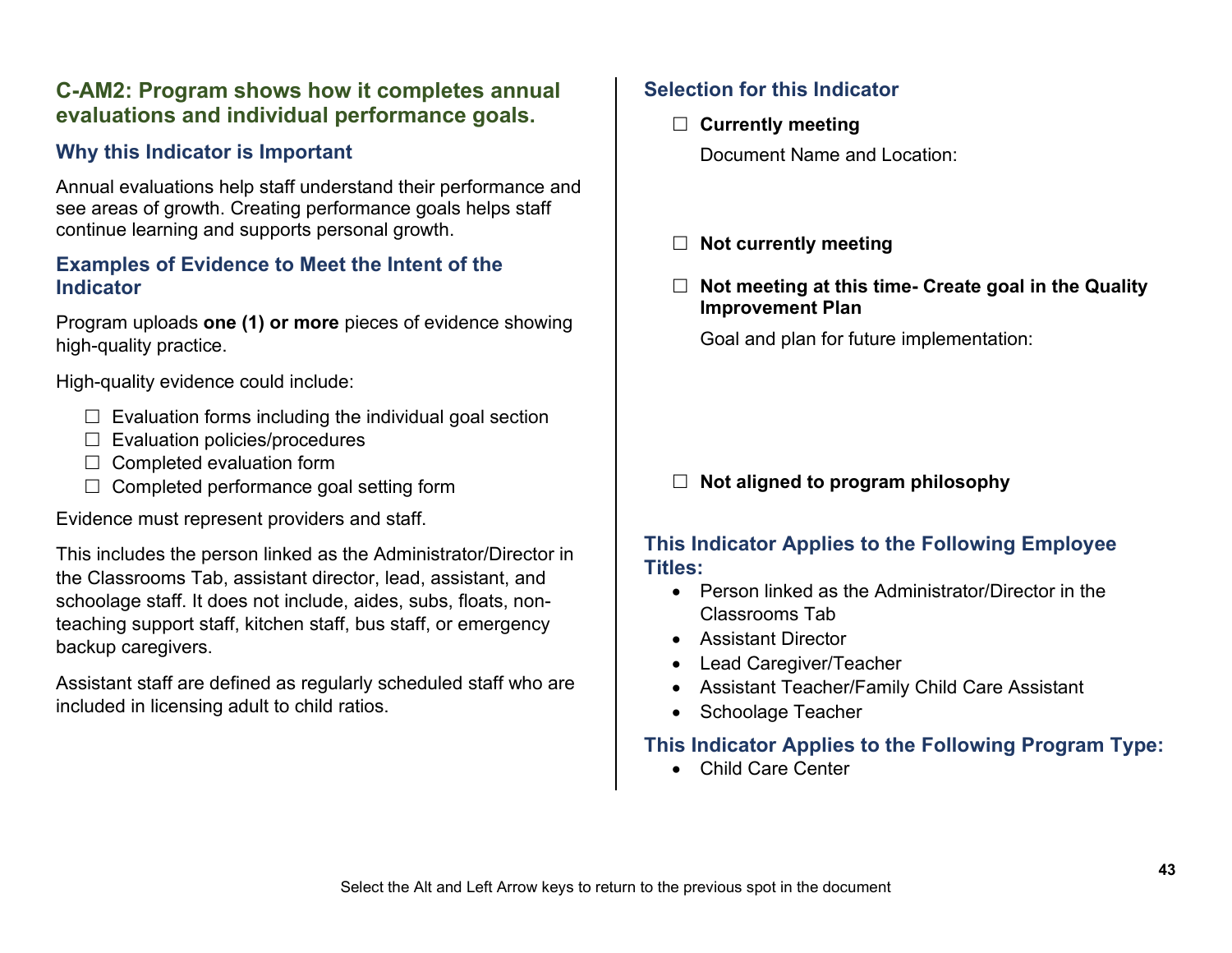# **F-AM3: Provider and staff show how they complete an annual self-evaluation to create individual performance goals.**

# **Why this Indicator is Important**

A self-evaluation helps the provider and staff understand their current performance and see areas of growth. Creating performance goals helps the provider continue learning and supports personal growth.

#### **Examples of Evidence to Meet the Intent of the Indicator**

Program uploads **one (1) or more** pieces of evidence showing high-quality practice.

High-quality evidence could include:

- $\Box$  Self-evaluation forms including the individual goal section
- $\Box$  Self-evaluation policies/procedures
- $\Box$  Completed self-evaluation form
- $\Box$  Completed performance goal setting form

Evidence must represent providers and staff.

This includes the person linked as the Administrator/Director in the Classrooms Tab, assistant director, lead, assistant, and schoolage staff. It does not include, aides, subs, floats, nonteaching support staff, kitchen staff, bus staff, or emergency backup caregivers.

Assistant staff are defined as regularly scheduled staff who are included in licensing adult to child ratios.

### **Selection for this Indicator**

- **Currently meeting** Document Name and Location:
- **Not currently meeting**
- **Not meeting at this time- Create goal in the Quality Improvement Plan**

Goal and plan for future implementation:

#### **Not aligned to program philosophy**

#### **This Indicator Applies to the Following Employee Titles:**

- Person linked as the Administrator/Director in the Classrooms Tab
- Assistant Director
- Lead Caregiver/Teacher
- Assistant Teacher/Family Child Care Assistant
- Schoolage Teacher

# **This Indicator Applies to the Following Program Type:**

• Family/Group Child Care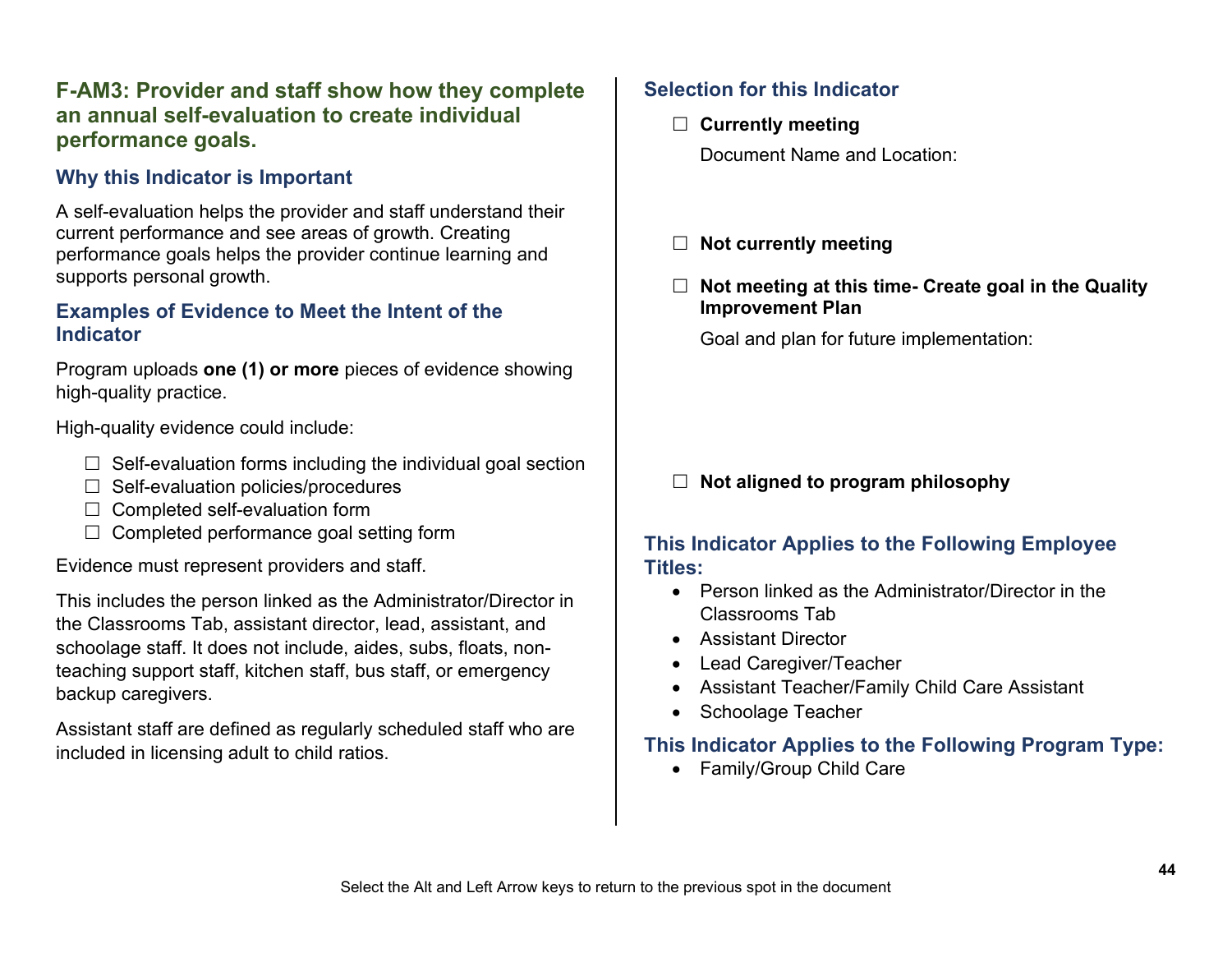### **AM4: Program has a Business Sustainability Plan.**

**Sample topics, including but not limited to:** 

- **Budget planning**
- **Cost reduction strategies**
- **Financial reporting**
- **Great Start Collaborative**
- **Maintaining program services**
- **Marketing**
- **Staff recruitment and retention**

# **Why this Indicator is Important**

A written Business Sustainability Plan helps programs and providers run and maintain a successful program. This leads to better child outcomes and continued access to care for families.

#### **Examples of Evidence to Meet the Intent of the Indicator**

Program uploads a Business Sustainability Plan showing highquality practice.

# **Selection for this Indicator**

- **Currently meeting** Document Name and Location:
- **Not currently meeting**
- **Not meeting at this time- Create goal in the Quality Improvement Plan**

Goal and plan for future implementation:

# **Not aligned to program philosophy**

- Child Care Center
- Family/Group Child Care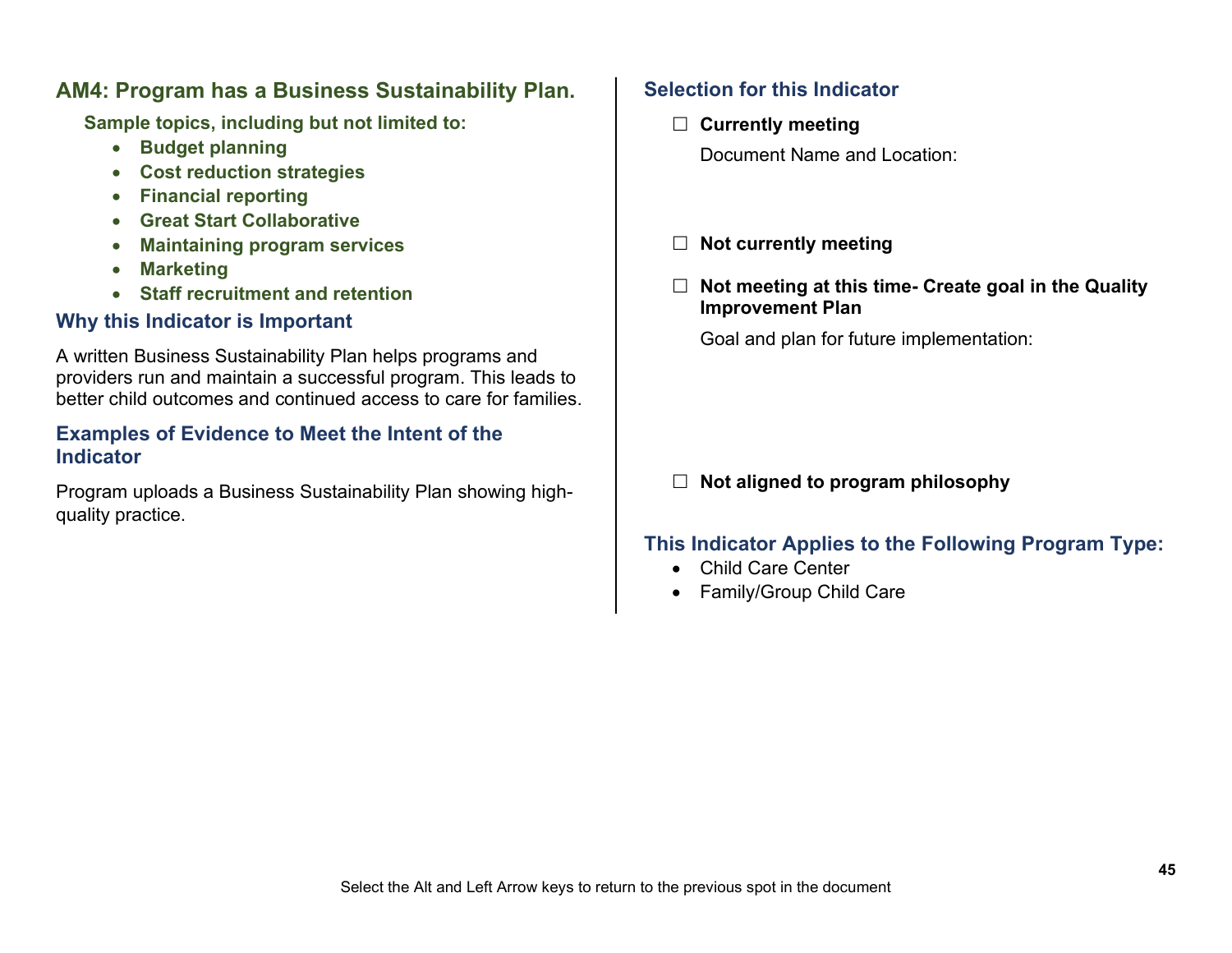# <span id="page-45-0"></span>**Glossary**

#### *Anecdotal note*

A record of an event in a child's day that accurately describes what a child said or did while interacting with another person or their environment. 

#### *Assistant staff*

Regularly scheduled staff who are included in licensing adult to child ratios.

#### <span id="page-45-4"></span>*Care Routines*

Time for snacks, meals, restroom breaks, diaper changes, handwashing, naps, etc.

#### *Career Pathway Level*

The Career Pathway is a model for Early Childhood and School Age Professionals to advance their education and training. MiRegistry members are awarded a Career Pathway Level based on the education and training that is verified in the MiRegistry system. Members can view their Career Pathway Level by logging in to their account.

#### <span id="page-45-2"></span>*Challenging behavior*

As young children are learning to develop self-control; challenging behavior is common and expected. Challenging behavior may be defined as a pattern of behavior that interferes with or is at risk of interfering with the child's optimal learning and could include behaviors like crying, aggression, or defiance.

#### <span id="page-45-3"></span>*Character Development*

Qualities such as caring, responsibility, respect for oneself and others, fairness, trustworthiness, citizenship, and self-restraint. It promotes a healthy, safe, and supportive learning environment that supports the primary mission of the school, which is to educate.

#### <span id="page-45-5"></span>*Child assessment tool*

A tool used to gather ongoing and extensive information on a child's development, growth, and learning to help keep track of where they are developmentally and the areas they need to improve.

#### <span id="page-45-1"></span>*Child Find*

Child Find is part of the federal special education law known as the Individuals with Disabilities Education Act (IDEA), that requires schools identify, locate, and evaluate all children, aged birth through 21 years, who have disabilities and may be entitled to special education and related services. Michigan is the only state which has a state law mandating (or requiring) special education for students with disabilities birth to 26 years of age. Child Find is an active process for identifying students suspected of having a disability. The first step requires providing information to the public regarding the availability of special education services.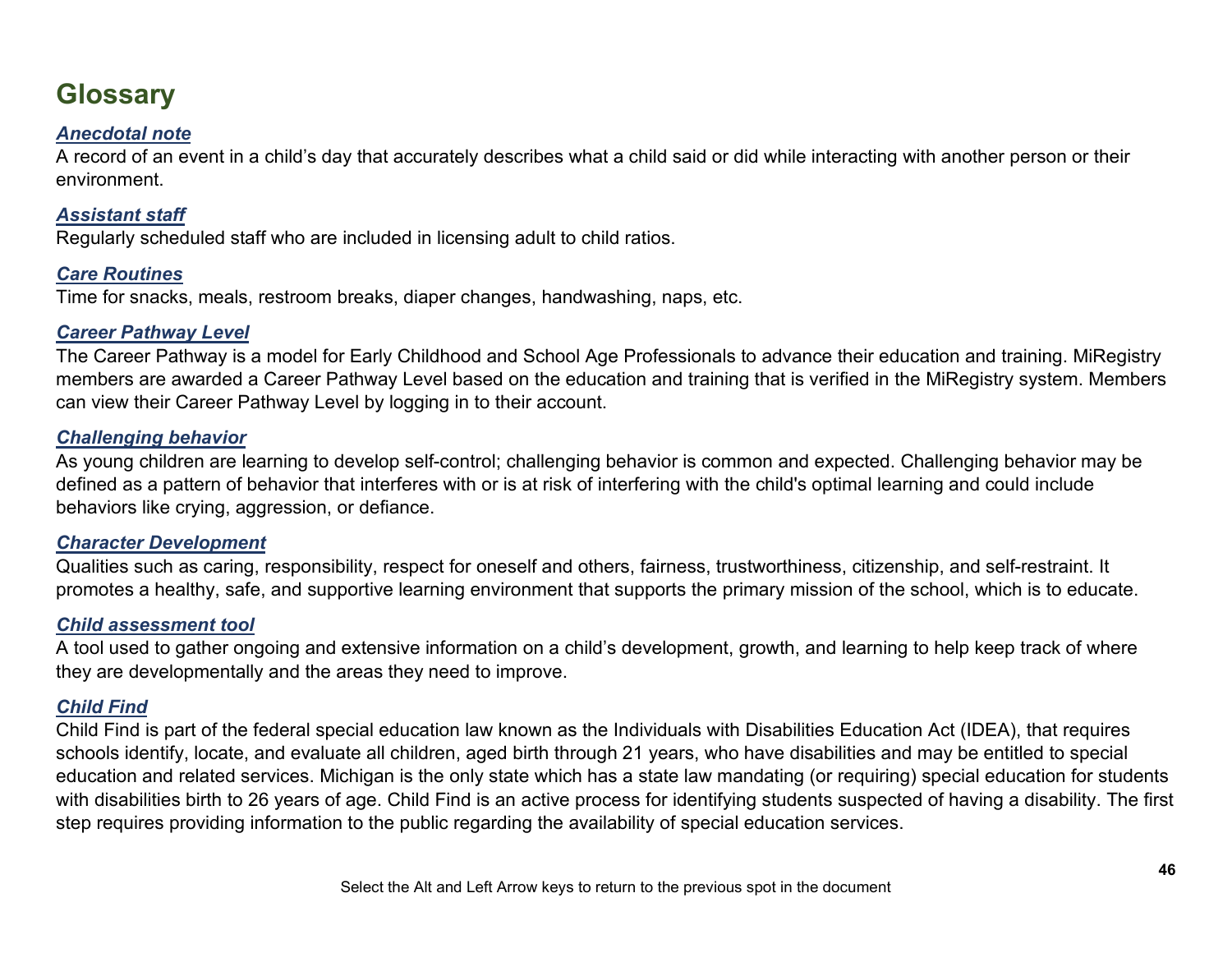#### *Comprehensive Curriculum, Developmental Screening, and Child Assessment tools*

Covers all developmental areas of children's growth and learning, including social-emotional, cognitive, language, creative, and physical development.

#### *Comprehensive list of resources*

A complete list of all or most resources in the community that are available for families.

#### *Core Knowledge Core Competencies (CKCC)*

A set of professional development and program standards focused on the knowledge, skills, and characteristics essential for all early childhood educators to provide high-quality care for children, families, and the community. 

#### *Cultural competence*

Refers to an ability to interact effectively with people of different cultures. Cultural competence comprises four components:  

- Awareness of one's own cultural worldview
- Attitude towards cultural differences
- Knowledge of different cultural practices and worldviews
- Cross-cultural Skills. Developing cultural competence results in an ability to understand, communicate with, and effectively interact with people across cultures. (Martin, M. Vaughn, B., 2007)

#### <span id="page-46-0"></span>*Culture*

Is made up of things, customs, beliefs, and values. Culture can be thought of in terms of concrete: 

- Items and objects we see, hold, and use, as well as specific activities. Items such as clothing, artwork, food, and activities such as dance are tangible symbols of a person's culture.
- Experiences in how people live out their lives as well as what they believe and what values they hold dear. Family roles, childrearing patterns, communication styles, and holiday traditions are ways in which culture influences how we as individuals live our daily lives.
- Worldviews and beliefs about human nature and humanity. Culture shapes how we see ourselves (our identity), how we learn, and how we interact with others (York, 78).

#### <span id="page-46-1"></span>*Curriculum*

An educational approach to working with and teaching children that is backed by research and evidence and uses effective and intentional experiences and activities that are appropriate for the age and development of the children in the program.

#### <span id="page-46-2"></span>*Developmental screening tool*

A tool used to check for any concerns in regard to the child's development, growth, and learning.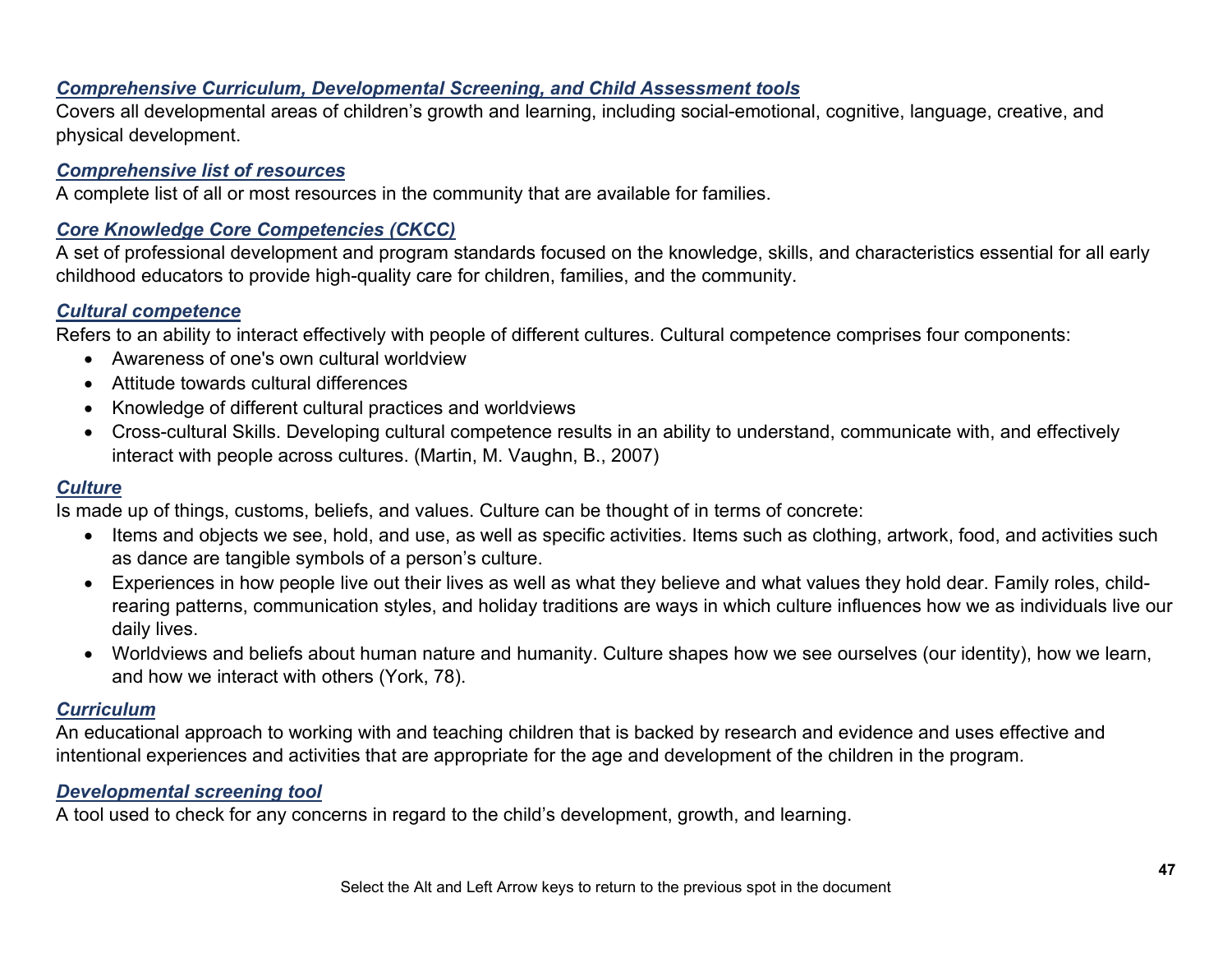#### *Developmentally appropriate*

Any activity or tool that, dependent on the age of the child, can meet their needs and abilities.

#### <span id="page-47-5"></span>*Diversity*

Is a continuous approach to working with children, parents, families, and colleagues every day for children in the program to:  

- Learn about their backgrounds and the background of people who are different from them
- See themselves, their families, and their communities represented throughout the program
- Continually be exposed to activities, materials, and concrete experiences that to overcome stereotypes
- Learn to enjoy, appreciate, and seek out differences to reduce harassment and intolerance
- Discover there are usually a whole variety of ways to solve a m, complete a task, or answer a question (Wardle, 2003a)

#### <span id="page-47-1"></span>*Expulsion*

The permanent removal of a child from a child care setting.

#### *Feedback from children*

Infants, toddlers, and nonverbal children and schoolagers provide feedback through their behaviors and actions, staff should observe behaviors and actions to make changes to the classroom environment, materials available, and/or routines.

#### *Formal communication*

A scheduled time to meet with families to discuss their child's growth, learning and development, and discuss plans, concerns, and next steps to help the child continue to grow and develop. 

#### <span id="page-47-2"></span>*Free Play*

Time when children and schoolagers can make individual choices, change activities, repeat activities, etc. Child-led, not teacher-led time.

#### <span id="page-47-0"></span>*Goal*

The specific goals and steps an organization have entered in the Quality Improvement Plan.

#### <span id="page-47-4"></span>*Gross Motor Play*

Time when children and schoolagers engage in large movements such as running, jumping, riding, climbing, etc. either indoors or outdoors.

#### <span id="page-47-3"></span>*Group Play*

Time when children and schoolagers can engage in small or large groups with their peers. A balance of child-led and teacher-led time.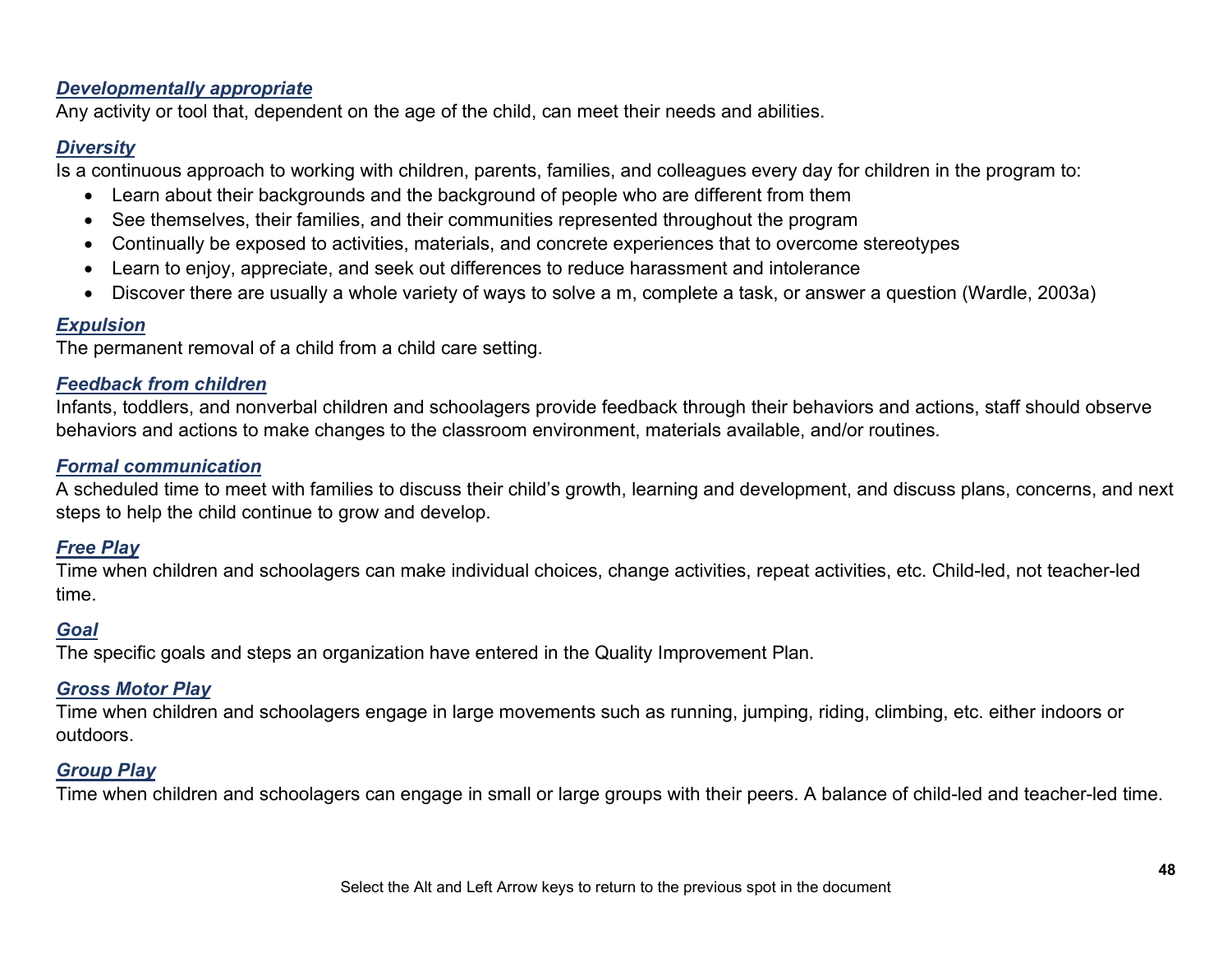#### *Informal communication*

How a provider/program communicates with parents and families about a child's day. 

#### <span id="page-48-5"></span>*Organized environment*

A space where toys, materials, and equipment are stored, labeled, divided into different areas, etc.

#### *Program Staff*

Lead, assistant, and schoolage staff. It does not include, aides, subs, floats, non-teaching support staff, kitchen staff, bus staff, or emergency backup caregivers.

#### <span id="page-48-1"></span>*Safe environment*

A space where hazards are out of reach, posted safety procedures, safety equipment in place, equipment is clean and well maintained, no broken toys, mouthed toys are sanitized, adults monitor children and schoolagers, space checked for hazards, no broken equipment, age-appropriate equipment, impacting absorbing surfaces, etc.

#### *Strengthening Families™ Protective Factors Framework*

The five protective factors at the foundation of Strengthening Families are characteristics that have been shown to make positive outcomes more likely for young children, schoolagers, and their families, and to reduce the likelihood of child abuse and neglect.

#### <span id="page-48-2"></span>*Suspension*

When a child is not allowed to attend an early learning or care program for a period of time.

#### *T.E.A.C.H. Early Childhood® Michigan*

Links education, compensation, and commitment to improving the quality of early education. Is a statewide scholarship program designed to help child care center teaching staff, preschool teachers, family child care providers, group home owners, center directors, early childhood professionals, and administrators meet their professional development goals, while continuing their current employment in regulated early childhood and school age care settings.

#### <span id="page-48-3"></span>*Youth voice*

The ideas, opinions, involvement, and initiative of youth.

# <span id="page-48-0"></span>**Resources**

*[Child Find](https://www.michiganallianceforfamilies.org/child-find/)*  (https://www.michiganallianceforfamilies.org/child-find/)

#### <span id="page-48-4"></span>*[Environment Rating Scale](https://ers.fpg.unc.edu/environment-rating-scales) ERS-3*

(https://ers.fpg.unc.edu/environment-rating-scales)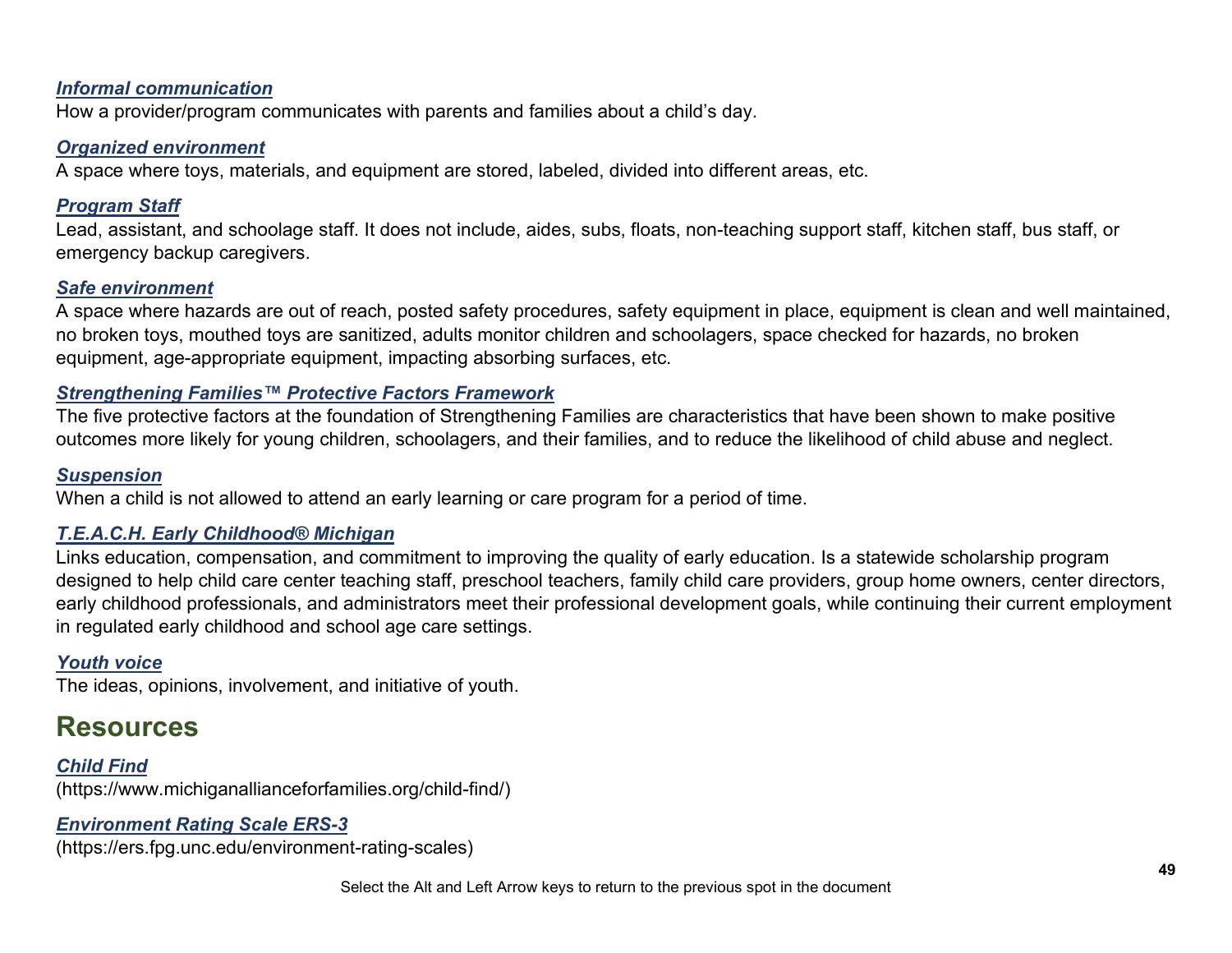#### *[Farm to School](https://www.farmtoschool.org/)*

(https://www.farmtoschool.org/)

#### <span id="page-49-0"></span>*Great Start to Quality*

- **[Great Start to Quality website](https://www.greatstarttoquality.org/)** (http://www.greatstarttoquality.org)
- **[Great Start to Quality Approved Screening, Assessment, and Curriculum tools](https://greatstarttoquality.org/wp-content/uploads/2022/03/Approved-Screening-Assessment-and-Curriculum-Tools_List_3.2022-1-1.pdf)** (https://greatstarttoquality.org/wpcontent/uploads/2022/03/Approved-Screening-Assessment-and-Curriculum-Tools\_List\_3.2022-1-1.pdf)
- *Great Start to Quality* **[Indicators](https://greatstarttoquality.org/reflecting-on-quality)** *FAQ* (https://greatstarttoquality.org/reflecting-on-quality)
- **[Great Start to Quality Resource Centers Information](https://ecic4kidsorg-my.sharepoint.com/personal/clewis_ecic4kids_org/Documents/Validation/Revisions%20to%20GSQ%20FY22/Great%20Start%20to%20Quality%20Resource%20Centers%20Information)** (https://greatstarttoquality.org/resource-centers/) or call 1-877-614- 7328

### *Head Start*

- **[Culture & language](https://eclkc.ohs.acf.hhs.gov/culture-language)** (https://eclkc.ohs.acf.hhs.gov/culture-language)
- **[Nutrition](https://ecic4kidsorg-my.sharepoint.com/personal/clewis_ecic4kids_org/Documents/Validation/Revisions%20to%20GSQ%20FY22/Nutrition)** (https://eclkc.ohs.acf.hhs.gov/nutrition)
- **[Oral Health](https://ecic4kidsorg-my.sharepoint.com/personal/clewis_ecic4kids_org/Documents/Validation/Revisions%20to%20GSQ%20FY22/Oral%20Health)** (https://eclkc.ohs.acf.hhs.gov/oral-health)

*[Immunization and Development Milestone schedule from EPSDT through the Center for Disease Control in English](http://www.cdc.gov/vaccines/parents/downloads/milestones-tracker.pdf)* (http://www.cdc.gov/vaccines/parents/downloads/milestones-tracker.pdf)

*[Immunization and Development Milestone schedule from EPSDT through the Center for Disease Control in Spanish](http://www.cdc.gov/vaccines/parents/downloads/parent-ver-sch-0-6yrs-sp.pdf)* (http://www.cdc.gov/vaccines/parents/downloads/parent-ver-sch-0-6yrs-sp.pdf)

#### *[Licensing Rules](https://www.michigan.gov/lara/0,4601,7-154-89334_106253_106343---,00.html)*

(https://www.michigan.gov/lara/0,4601,7-154-89334\_106253\_106343---,00.html)

### <span id="page-49-1"></span>*MiRegistry*

- **[MiRegistry website](http://www.miregistry.org/)** (http://www.MiRegistry.org/)
- **[Career Pathway Level](https://ecic4kidsorg-my.sharepoint.com/personal/clewis_ecic4kids_org/Documents/Validation/Revisions%20to%20GSQ%20FY22/Career%20Pathway%20Level)** (https://www.miregistry.org/wp/wp-content/uploads/Career-Pathway.pdf)
- *[MiRegistry Membership Toolkit](https://www.miregistry.org/resources/toolkit-membership/)* (https://www.miregistry.org/resources/toolkit-membership/)

#### *MI Kids Matter*

- **[MI Kids Matter website](https://ecic4kidsorg-my.sharepoint.com/personal/clewis_ecic4kids_org/Documents/Validation/Revisions%20to%20GSQ%20FY22/MI%20Kids%20Matter%20website)** (https://www.michigan.gov/mikidsmatter)
- **[Preventing Suspension and Expulsion in Early Education and Care Programs](https://www.michigan.gov/mikidsmatter/programs/preventing-suspension)** (https://www.michigan.gov/mikidsmatter/programs/preventing-suspension)

#### *National Association for the Education of Young Children*

- **[National Association for the Education of Young Children website](https://www.naeyc.org/)** (https://www.naeyc.org/)
- **[Anti Bias](https://ecic4kidsorg-my.sharepoint.com/personal/clewis_ecic4kids_org/Documents/Validation/Revisions%20to%20GSQ%20FY22/Anti%20Bias)** (https://www.naeyc.org/taxonomy/term/106/)